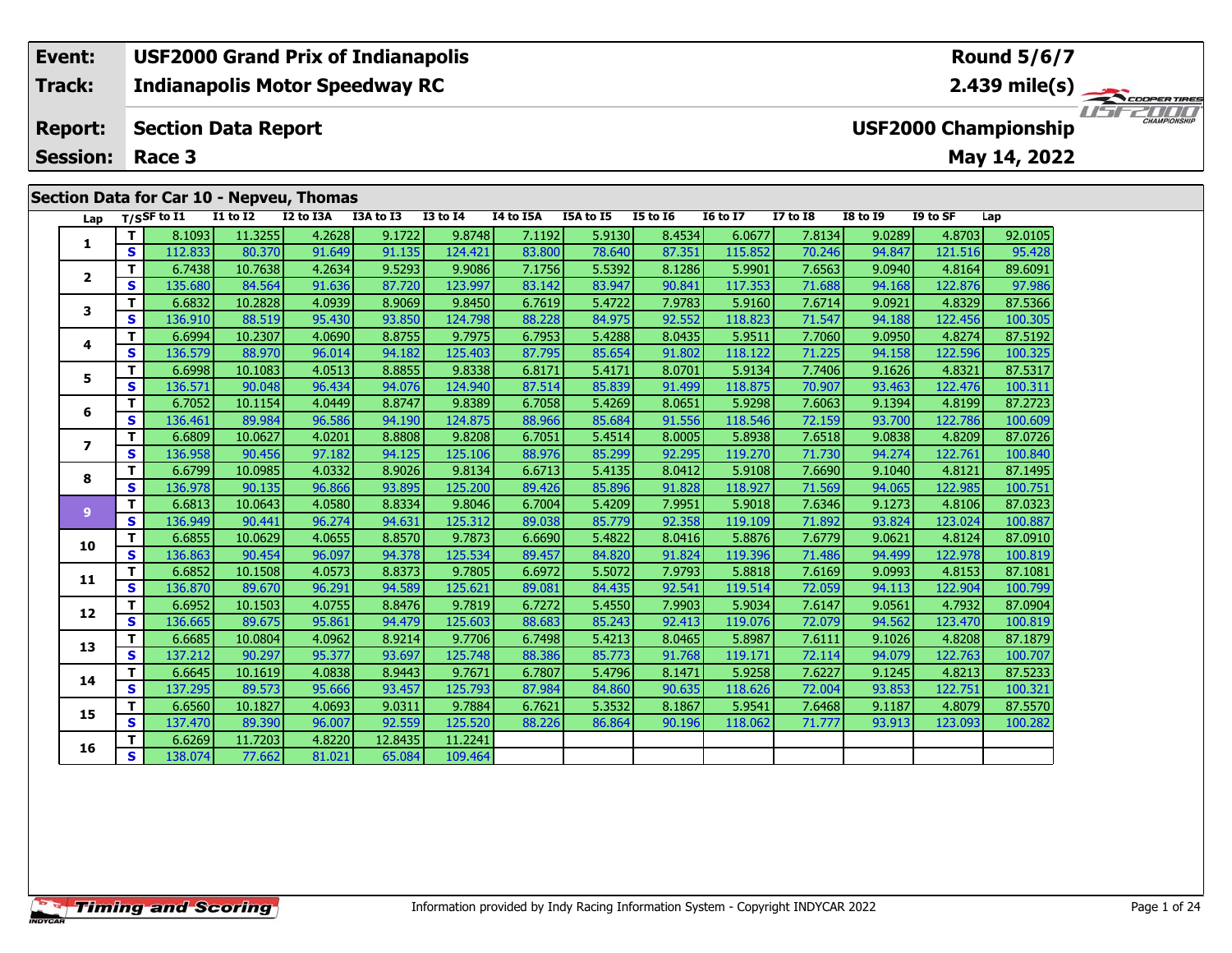#### **Event: USF2000 Grand Prix of Indianapolis Round 5/6/72.439 mile(s) Indianapolis Motor Speedway RC Track:** *IFFERINI* **Report: Section Data Report USF2000 Championship May 14, 2022 Session: Race 3 Section Data for Car 11 - Christie, Dylan Lap T/SSF to I1 I1 to I2 I2 to I3A I3A to I3 I3 to I4 I4 to I5A I5A to I5 I5 to I6 I6 to I7 I7 to I8 I8 to I9 I9 to SF Lap PI to PO PO to SF**

| 1                        | Т            | 8.0632  | 11.9939 | 4.3072 | 9.6113 | 9.9002  | 7.1595 | 5.8764 | 8.4316 | 6.0843  | 8.1969 | 9.3378 | 4.7471  | 93.7094  |         |         |
|--------------------------|--------------|---------|---------|--------|--------|---------|--------|--------|--------|---------|--------|--------|---------|----------|---------|---------|
|                          | S            | 113.479 | 75.891  | 90.704 | 86.971 | 124.102 | 83.329 | 79.130 | 87.576 | 115.536 | 66.960 | 91.709 | 124.669 | 93.698   |         |         |
| $\mathbf{2}$             | Т            | 6.4112  | 10.7980 | 4.2541 | 9.0168 | 9.6029  | 7.1114 | 5.9968 | 8.5664 | 5.9323  | 8.1590 | 9.1068 | 4.7064  | 89.6621  |         |         |
|                          | S            | 142.719 | 84.296  | 91.837 | 92.706 | 127.944 | 83.892 | 77.541 | 86.198 | 118.496 | 67.271 | 94.036 | 125.748 | 97.928   |         |         |
| 3                        | Т            | 6.5625  | 11.0238 | 4.1304 | 9.4863 | 9.7499  | 6.8501 | 5.6253 | 8.0225 | 5.9042  | 7.6252 | 9.4148 | 4.7796  | 89.1746  |         |         |
|                          | S            | 139.429 | 82.569  | 94.587 | 88.118 | 126.015 | 87.092 | 82.662 | 92.042 | 119.060 | 71.980 | 90.959 | 123.822 | 98.463   |         |         |
| 4                        | T            | 6.5100  | 10.4599 | 4.1634 | 9.1207 | 9.6749  | 6.8596 | 5.5297 | 8.0422 | 5.8838  | 7.6747 | 9.5336 | 4.8384  | 88.2909  |         |         |
|                          | S            | 140.553 | 87.021  | 93.837 | 91.650 | 126.992 | 86.972 | 84.091 | 91.817 | 119.473 | 71.516 | 89.826 | 122.317 | 99.449   |         |         |
| 5                        | Т            | 6.6536  | 10.6652 | 4.3741 | 9.4435 | 9.9654  | 6.8707 | 5.5564 | 8.0849 | 5.8831  | 7.7697 | 9.0657 | 4.7703  | 89.1026  |         |         |
|                          | S            | 137.520 | 85.346  | 89.317 | 88.517 | 123.290 | 86.831 | 83.687 | 91.332 | 119.487 | 70.642 | 94.462 | 124.063 | 98.543   |         |         |
| 6                        | т            | 6.5797  | 10.1058 | 4.1923 | 9.0062 | 9.7166  | 6.7225 | 5.5546 | 8.1626 | 5.9217  | 7.7501 | 9.0299 | 4.7822  | 87.5242  |         |         |
|                          | S            | 139.064 | 90.070  | 93.190 | 92.815 | 126.447 | 88.745 | 83.714 | 90.462 | 118.708 | 70.820 | 94.836 | 123.754 | 100.320  |         |         |
| $\overline{\phantom{a}}$ | Т            | 6.6073  | 10.1501 | 4.1656 | 8.9608 | 9.7690  | 6.7602 | 5.5432 | 8.0511 | 5.9342  |        |        |         | 104.1892 | 41.1722 |         |
|                          | S            | 138.483 | 89.677  | 93.788 | 93.285 | 125.769 | 88.250 | 83.887 | 91.715 | 118.458 |        |        |         | 84.274   | 34.503  |         |
| 8                        | Т            |         |         | 4.0247 | 8.9118 | 9.8490  | 6.8890 | 5.5476 | 8.0969 | 5.9561  | 7.8249 | 9.0507 | 4.8189  | 106.3302 |         | 85.4157 |
|                          | S            |         |         | 97.071 | 93.798 | 124.747 | 86.601 | 83.820 | 91.197 | 118.023 | 70.143 | 94.618 | 122.812 | 82.577   |         | 94.371  |
| 9                        | T            | 6.7073  | 10.3027 | 4.0788 | 8.9067 | 9.8097  | 6.8365 | 5.5195 | 8.0090 | 5.9174  | 7.6419 | 9.0820 | 4.8137  | 87.6252  |         |         |
|                          | S            | 136.419 | 88.348  | 95.784 | 93.852 | 125.247 | 87.266 | 84.247 | 92.197 | 118.794 | 71.823 | 94.292 | 122.945 | 100.204  |         |         |
| 10                       | Т            | 6.7098  | 10.3197 | 4.0969 | 8.8957 | 9.8009  | 6.7686 | 5.5869 | 8.0114 | 5.9565  | 7.6690 | 9.0926 | 4.8104  | 87.7184  |         |         |
|                          | S            | 136.368 | 88.203  | 95.360 | 93.968 | 125.360 | 88.141 | 83.230 | 92.170 | 118.015 | 71.569 | 94.182 | 123.029 | 100.098  |         |         |
| 11                       | $\mathbf{T}$ | 6.7149  | 10.2369 | 4.0891 | 8.8793 | 9.7923  | 6.7689 | 5.4506 | 8.0604 | 5.9010  | 7.6617 | 9.0446 | 4.8055  | 87.4052  |         |         |
|                          | <b>S</b>     | 136.264 | 88.916  | 95.542 | 94.141 | 125.470 | 88.137 | 85.312 | 91.609 | 119.125 | 71.637 | 94.682 | 123.154 | 100.456  |         |         |
| 12                       | Т            | 6.7144  | 10.1691 | 4.1206 | 9.0168 | 9.8419  | 6.7084 | 5.4267 | 8.1728 | 5.9225  | 7.5884 | 9.1729 | 4.8241  | 87.6786  |         |         |
|                          | S            | 136.274 | 89.509  | 94.812 | 92.706 | 124.837 | 88.932 | 85.687 | 90.350 | 118.692 | 72.329 | 93.358 | 122.680 | 100.143  |         |         |
| 13                       | т            | 6.7265  | 10.0948 | 4.0798 | 8.9020 | 9.8097  | 6.7086 | 5.4637 | 8.1685 | 5.9170  | 7.6999 | 9.1379 | 4.8312  | 87.5396  |         |         |
|                          | S            | 136.029 | 90.168  | 95.760 | 93.901 | 125.247 | 88.929 | 85.107 | 90.397 | 118.803 | 71.282 | 93.716 | 122.499 | 100.302  |         |         |
| 14                       | Т            | 6.7011  | 10.2131 | 4.0751 | 9.6030 | 10.0676 | 6.7899 | 5.4627 | 8.0922 | 5.9378  | 7.7165 | 9.2118 | 4.8498  | 88.7206  |         |         |
|                          | <b>S</b>     | 136.545 | 89.124  | 95.870 | 87.047 | 122.039 | 87.864 | 85.123 | 91.249 | 118.386 | 71.129 | 92.964 | 122.029 | 98.967   |         |         |
| 15                       | T            | 6.7302  | 10.2360 | 4.0770 | 8.9883 | 9.7911  | 6.7318 | 5.5527 | 8.1071 | 5.9254  | 7.7587 | 9.0788 | 4.8232  | 87.8003  |         |         |
|                          | S            | 135.954 | 88.924  | 95.826 | 93.000 | 125.485 | 88.623 | 83.743 | 91.082 | 118.634 | 70.742 | 94.326 | 122.702 | 100.004  |         |         |
| 16                       | т            | 6.7094  |         |        |        |         |        |        |        |         |        |        |         |          |         |         |
|                          | S            | 136.376 |         |        |        |         |        |        |        |         |        |        |         |          |         |         |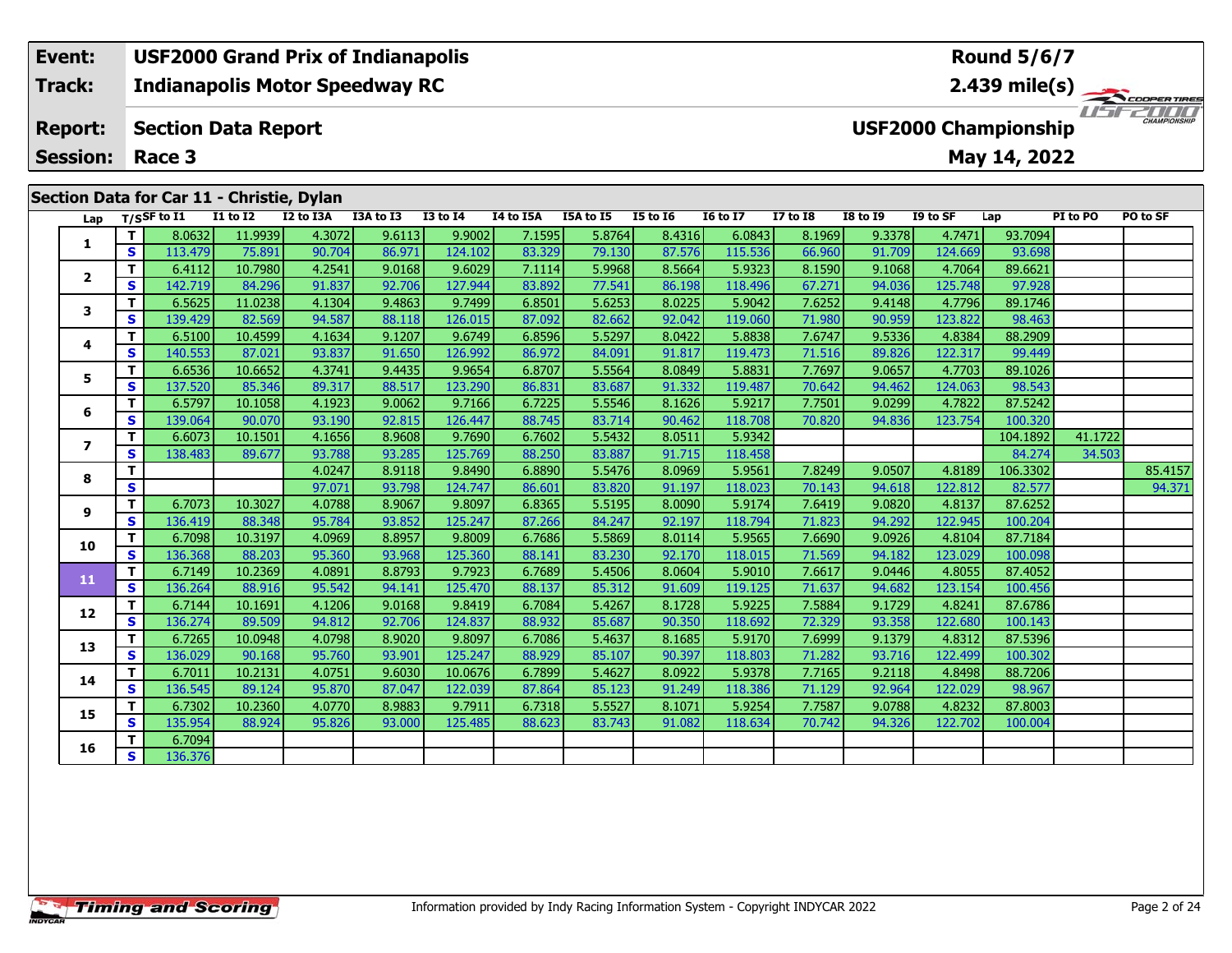| Event:                 | <b>USF2000 Grand Prix of Indianapolis</b> | <b>Round 5/6/7</b>                                 |
|------------------------|-------------------------------------------|----------------------------------------------------|
| Track:                 | <b>Indianapolis Motor Speedway RC</b>     | $2.439 \text{ mile(s)}$                            |
| <b>Report:</b>         | Section Data Report                       | <b>CHAMPIONSHIP</b><br><b>USF2000 Championship</b> |
| <b>Session: Race 3</b> |                                           | May 14, 2022                                       |

### **Section Data for Car 11 - Christie, Dylan**

| <u>Lap</u> |                             | $T/S$ SF to PI |
|------------|-----------------------------|----------------|
|            | T                           |                |
| 1          | S                           |                |
|            | T                           |                |
| 2          |                             |                |
|            | STSTSTST<br>STSTST          |                |
| 3          |                             |                |
| 4          |                             |                |
|            |                             |                |
| 5          |                             |                |
|            |                             |                |
| 6          |                             |                |
|            | $S = T$                     |                |
| 7          |                             | 83.9315        |
|            |                             | 95.354         |
| 8          | $\frac{1}{T}$ $\frac{S}{T}$ |                |
|            |                             |                |
| 9          |                             |                |
|            | S                           |                |
| 10         | $\bar{\mathbf{r}}$          |                |
|            | $rac{S}{T}$                 |                |
| 11         |                             |                |
|            |                             |                |
| 12         | T                           |                |
|            |                             |                |
| 13         | $rac{S}{T}$                 |                |
|            |                             |                |
| 14         | T                           |                |
|            |                             |                |
| 15         | $S = T$                     |                |
|            |                             |                |
| 16         | T                           |                |
|            | S                           |                |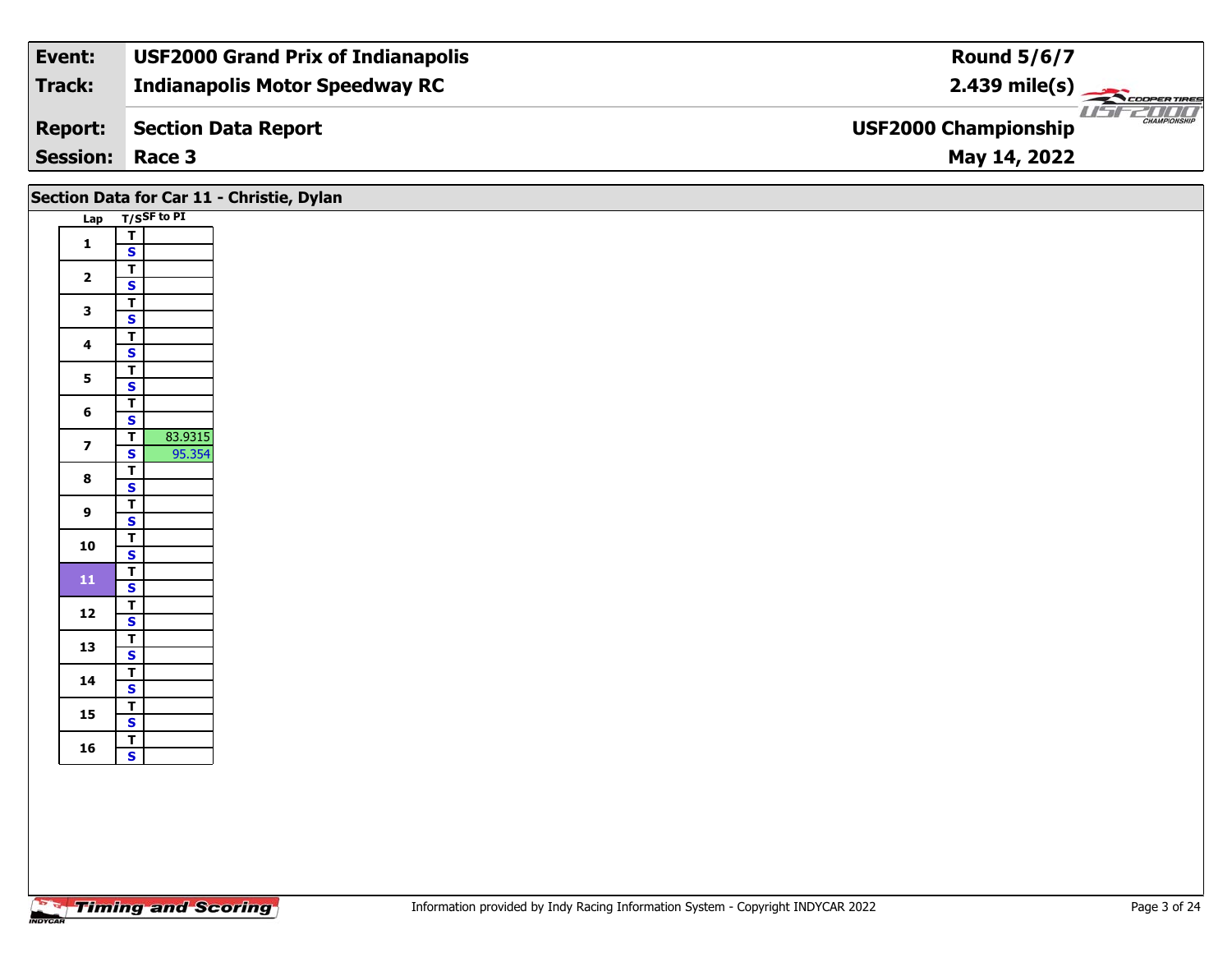### **Event: USF2000 Grand Prix of Indianapolis Round 5/6/7Indianapolis Motor Speedway RC 2.439 mile(s) Track:** TELECOPERTIRES **Report: Section Data Report USF2000 Championship May 14, 2022 Session: Race 3 Section Data for Car 12 - Garg, Bijoy Lap T/SSF to I1 I1 to I2 I2 to I3A I3A to I3 I3 to I4 I4 to I5A I5A to I5 I5 to I6 I6 to I7 I7 to I8 I8 to I9 I9 to SF Lap**

| Lap            |              | T/SSF to $I1$ | <b>I1 to I2</b> | I2 to I3A | I3A to I3 | <b>I3 to I4</b> | I4 to I5A | I5A to I5 | <b>I5 to 16</b> | <b>16 to 17</b> | <b>I7 to I8</b> | <b>I8 to I9</b> | I9 to SF | Lap     |
|----------------|--------------|---------------|-----------------|-----------|-----------|-----------------|-----------|-----------|-----------------|-----------------|-----------------|-----------------|----------|---------|
| 1              | T.           | 8.0864        | 11.5492         | 4.1778    | 9.3945    | 9.7267          | 7.0212    | 5.9927    | 8.8214          | 6.0962          | 8.3041          | 9.1658          | 4.7774   | 93.1134 |
|                | S            | 113.153       | 78.813          | 93.514    | 88.979    | 126.316         | 84.970    | 77.594    | 83.707          | 115.310         | 66.095          | 93.430          | 123.879  | 94.298  |
| $\overline{2}$ | T            | 6.5918        | 10.5426         | 4.3411    | 9.2841    | 9.6692          | 7.2931    | 5.7217    | 8.4144          | 6.0205          | 8.2843          | 9.0786          | 4.7235   | 89.9649 |
|                | S            | 138.809       | 86.338          | 89.996    | 90.037    | 127.067         | 81.802    | 81.270    | 87.755          | 116.760         | 66.253          | 94.328          | 125.292  | 97.598  |
| 3              | т            | 6.5166        | 10.6126         | 4.1593    | 9.1357    | 9.6737          | 7.0530    | 5.6321    | 8.1096          | 5.9166          | 7.8625          | 8.9585          | 4.7350   | 88.3652 |
|                | S            | 140.411       | 85.769          | 93.930    | 91.499    | 127.008         | 84.587    | 82.562    | 91.054          | 118.811         | 69.808          | 95.592          | 124.988  | 99.365  |
|                | T.           | 6.5271        | 10.5554         | 4.2980    | 9.0481    | 9.7465          | 6.7134    | 5.5899    | 8.0975          | 5.8629          | 7.7676          | 8.9831          | 4.7694   | 87.9589 |
| 4              | S            | 140.185       | 86.233          | 90.899    | 92.385    | 126.059         | 88.866    | 83.186    | 91.190          | 119.899         | 70.661          | 95.331          | 124.087  | 99.824  |
| 5              | T.           | 6.5755        | 10.3007         | 4.0657    | 8.9791    | 9.6944          | 6.8486    | 5.5068    | 8.0273          | 5.9009          | 7.7810          | 8.9996          | 4.7091   | 87.3887 |
|                | S            | 139.153       | 88.366          | 96.092    | 93.095    | 126.737         | 87.111    | 84.441    | 91.987          | 119.127         | 70.539          | 95.156          | 125.675  | 100.475 |
| 6              | T            | 6.5997        | 10.6217         | 4.1064    | 9.1112    | 9.7220          | 6.8004    | 5.5186    | 8.0619          | 5.9432          | 7.8464          | 9.0110          | 4.7589   | 88.1014 |
|                | S            | 138.643       | 85.695          | 95.140    | 91.745    | 126.377         | 87.729    | 84.261    | 91.592          | 118.279         | 69.951          | 95.035          | 124.360  | 99.662  |
| $\overline{z}$ | T.           | 6.5654        | 10.2751         | 4.0369    | 8.9303    | 9.7049          | 6.7595    | 5.4926    | 8.1021          | 5.8719          | 7.7642          | 9.0071          | 4.7389   | 87.2489 |
|                | $\mathbf{s}$ | 139.367       | 88.586          | 96.778    | 93.604    | 126.600         | 88.260    | 84.659    | 91.138          | 119.715         | 70.692          | 95.077          | 124.885  | 100.636 |
| 8              | T.           | 6.5503        | 10.3424         | 4.0608    | 9.0026    | 9.7528          | 6.7798    | 5.5036    | 8.0805          | 5.8630          | 7.8022          | 9.0230          | 4.7452   | 87.5062 |
|                | S            | 139.688       | 88.009          | 96.208    | 92.852    | 125.978         | 87.995    | 84.490    | 91.382          | 119.897         | 70.347          | 94.909          | 124.719  | 100.340 |
| 9              | T            | 6.5615        | 10.1213         | 4.0370    | 8.9928    | 9.7730          | 6.7781    | 5.5320    | 8.0943          | 5.9154          | 7.7947          | 8.9967          | 4.7506   | 87.3474 |
|                | $\mathbf{s}$ | 139.450       | 89.932          | 96.775    | 92.953    | 125.717         | 88.017    | 84.056    | 91.226          | 118.835         | 70.415          | 95.186          | 124.578  | 100.523 |
| 10             | T.           | 6.6181        | 10.4010         | 4.1401    | 9.1456    | 9.6907          | 6.8929    | 5.7135    | 8.1556          | 5.9036          | 7.9345          | 8.9769          | 4.7273   | 88.2998 |
|                | $\mathbf{s}$ | 138.257       | 87.513          | 94.365    | 91.400    | 126.785         | 86.552    | 81.386    | 90.540          | 119.072         | 69.174          | 95.396          | 125.192  | 99.439  |
| 11             | T.           | 6.5146        | 10.3744         | 4.0588    | 8.9723    | 9.6825          | 6.9118    | 5.6458    | 8.1632          | 5.9173          | 7.8295          | 8.9765          | 4.7799   | 87.8266 |
|                | $\mathbf{s}$ | 140.454       | 87.738          | 96.255    | 93.166    | 126.892         | 86.315    | 82.362    | 90.456          | 118.797         | 70.102          | 95.401          | 123.814  | 99.974  |
| 12             | T            | 6.6110        | 10.4985         | 4.1212    | 9.1801    | 9.6822          | 7.0823    | 5.6156    | 8.1361          | 5.9077          | 7.9192          | 9.0111          | 4.7179   | 88.4829 |
|                | S.           | 138.406       | 86.701          | 94.798    | 91.057    | 126.896         | 84.237    | 82.805    | 90.757          | 118.990         | 69.308          | 95.034          | 125.441  | 99.233  |
| 13             | T.           | 6.5164        | 10.6212         | 4.1393    | 9.0259    | 9.6888          | 6.9599    | 5.6132    | 8.0896          | 5.9081          | 7.8871          | 9.0582          | 4.7471   | 88.2548 |
|                | $\mathbf{s}$ | 140.415       | 85.699          | 94.384    | 92.612    | 126.810         | 85.718    | 82.840    | 91.279          | 118.981         | 69.590          | 94.540          | 124.669  | 99.489  |
| 14             | T            | 6.5771        | 10.4135         | 4.1584    | 8.9152    | 9.7984          | 6.7295    | 5.5502    | 8.1193          | 5.8886          | 7.7252          | 9.0453          | 4.8009   | 87.7216 |
|                | S            | 139.119       | 87.408          | 93.950    | 93.762    | 125.392         | 88.653    | 83.781    | 90.945          | 119.375         | 71.048          | 94.675          | 123.272  | 100.094 |
| 15             | T            | 6.6404        | 10.1529         | 4.0547    | 9.0092    | 9.7022          | 6.8165    | 5.4904    | 8.1665          | 5.9593          | 7.8762          | 9.0259          | 4.7606   | 87.6548 |
|                | $\mathbf{s}$ | 137.793       | 89.652          | 96.353    | 92.784    | 126.635         | 87.522    | 84.693    | 90.419          | 117.959         | 69.686          | 94.878          | 124.316  | 100.170 |
| 16             | т            | 6.9136        | 12.5756         | 4.7440    | 9.8434    | 10.1256         |           |           |                 |                 |                 |                 |          |         |
|                | $\mathbf{s}$ | 132.348       | 72.380          | 82.353    | 84.921    | 121.340         |           |           |                 |                 |                 |                 |          |         |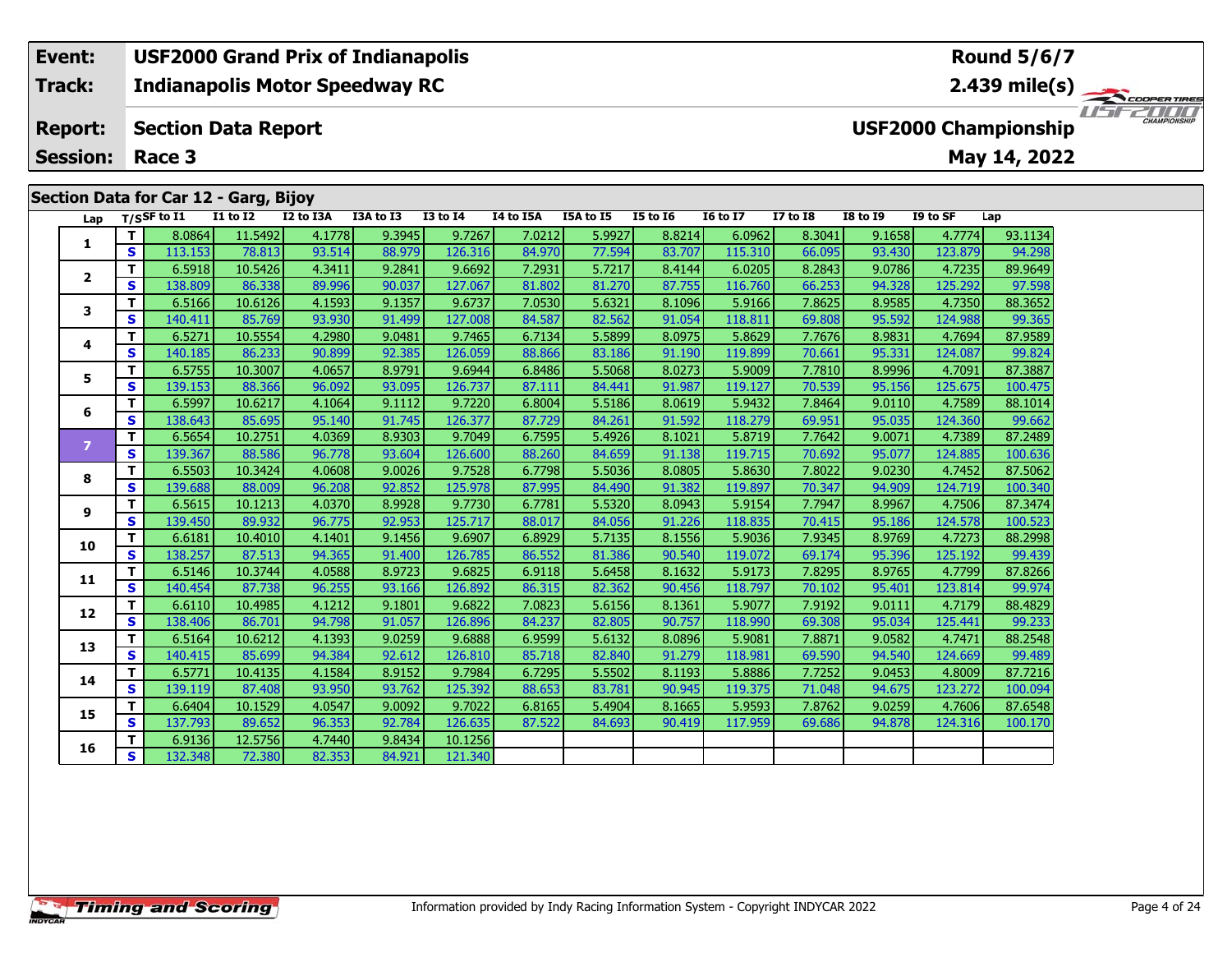# **Section Data for Car 13 - Gardner, Chase (R)**

| Lap                      |              | $T/S$ SF to I1 | <b>I1 to I2</b> | I2 to I3A | $\mathbf{v}$<br>I3A to I3 | <b>I3 to I4</b> | I4 to I5A | I5A to I5 | <b>I5 to 16</b> | <b>16 to 17</b> | <b>I7 to I8</b> | <b>I8 to I9</b> | I9 to SF | Lap     |
|--------------------------|--------------|----------------|-----------------|-----------|---------------------------|-----------------|-----------|-----------|-----------------|-----------------|-----------------|-----------------|----------|---------|
|                          | T.           | 7.9451         | 12.0927         | 4.1860    | 9.7629                    | 9.8963          | 7.1744    | 5.9581    | 8.3781          | 6.0776          | 8.1368          | 9.2012          | 4.7289   | 93.5381 |
| 1                        | S            | 115.165        | 75.271          | 93.331    | 85.621                    | 124.151         | 83.156    | 78.045    | 88.136          | 115.663         | 67.454          | 93.071          | 125.149  | 93.870  |
|                          | T            | 6.3998         | 10.8385         | 4.2200    | 9.1003                    | 9.6666          | 6.9766    | 5.6925    | 13.3062         | 7.0701          | 7.9578          | 9.2495          | 4.8337   | 95.3116 |
| $\mathbf{2}$             | S            | 142.973        | 83.981          | 92.579    | 91.855                    | 127.101         | 85.513    | 81.686    | 55.494          | 99.426          | 68.972          | 92.585          | 122.436  | 92.123  |
| 3                        | T            | 6.6859         | 10.2716         | 4.2086    | 9.1200                    | 9.7965          | 7.2035    | 5.6373    | 8.1474          | 5.9258          | 7.7504          | 9.0859          | 4.7393   | 88.5722 |
|                          | $\mathbf{s}$ | 136.855        | 88.616          | 92.829    | 91.657                    | 125.416         | 82.820    | 82.486    | 90.631          | 118.626         | 70.817          | 94.252          | 124.875  | 99.133  |
| 4                        | T            | 6.6086         | 10.4782         | 4.2561    | 9.1404                    | 9.7112          | 6.9307    | 5.3814    | 8.2267          | 5.8902          | 7.7637          | 9.0654          | 4.7620   | 88.2146 |
|                          | S            | 138.456        | 86.869          | 91.793    | 91.452                    | 126.517         | 86.079    | 86.409    | 89.758          | 119.343         | 70.696          | 94.465          | 124.279  | 99.535  |
| 5                        | T            | 6.5530         | 10.3674         | 4.1326    | 8.9471                    | 9.7844          | 6.7818    | 5.4420    | 8.0690          | 5.8842          | 7.5816          | 9.2344          | 4.8026   | 87.5801 |
|                          | $\mathbf{s}$ | 139.631        | 87.797          | 94.537    | 93.428                    | 125.571         | 87.969    | 85.447    | 91.512          | 119.465         | 72.394          | 92.736          | 123.229  | 100.256 |
| 6                        | T            | 6.6767         | 10.2335         | 4.0747    | 8.9464                    | 9.7963          | 6.7891    | 5.4137    | 8.0767          | 5.8719          | 7.6799          | 9.1775          | 4.7834   | 87.5198 |
|                          | <b>S</b>     | 137.044        | 88.946          | 95.880    | 93.435                    | 125.418         | 87.875    | 85.893    | 91.425          | 119.715         | 71.468          | 93.311          | 123.723  | 100.325 |
| $\overline{\phantom{a}}$ | T            | 6.5926         | 10.1081         | 4.0998    | 8.9068                    | 9.6574          | 7.0999    | 5.7387    | 8.2101          | 5.8355          | 11.4515         | 9.3086          | 4.8346   | 91.8436 |
|                          | S            | 138.792        | 90.049          | 95.293    | 93.851                    | 127.222         | 84.028    | 81.029    | 89.939          | 120.462         | 47.929          | 91.997          | 122.413  | 95.602  |
| 8                        | T            | 6.6894         | 10.8173         | 4.2215    | 9.0341                    | 9.8311          | 6.8300    | 5.5012    | 8.2428          | 5.9401          | 7.6727          | 9.1608          | 4.8256   | 88.7666 |
|                          | S            | 136.784        | 84.146          | 92.546    | 92.528                    | 124.974         | 87.349    | 84.527    | 89.582          | 118.341         | 71.535          | 93.481          | 122.641  | 98.916  |
| 9                        | T            | 6.7231         | 10.0910         | 4.0457    | 8.9178                    | 9.7936          | 6.7616    | 5.5072    | 8.1105          | 5.8808          | 7.6903          | 9.0934          | 4.7882   | 87.4032 |
|                          | $\mathbf{s}$ | 136.098        | 90.202          | 96.567    | 93.735                    | 125.453         | 88.232    | 84.435    | 91.044          | 119.534         | 71.371          | 94.174          | 123.599  | 100.459 |
| 10                       | T.           | 6.6226         | 10.2498         | 4.1481    | 8.9532                    | 9.7272          | 6.7644    | 5.4437    | 8.0629          | 5.8449          | 7.6394          | 9.1567          | 4.7670   | 87.3799 |
|                          | $\mathbf{s}$ | 138.163        | 88.804          | 94.183    | 93.364                    | 126.309         | 88.196    | 85.420    | 91.581          | 120.268         | 71.846          | 93.523          | 124.149  | 100.485 |
| 11                       | T            | 6.5861         | 10.1329         | 4.0967    | 8.9473                    | 9.6666          | 6.8227    | 5.5480    | 8.0783          | 5.8670          | 7.7627          | 9.1412          | 4.7412   | 87.3907 |
|                          | S            | 138.929        | 89.829          | 95.365    | 93.426                    | 127.101         | 87.442    | 83.814    | 91.406          | 119.815         | 70.705          | 93.682          | 124.825  | 100.473 |
| 12                       | T            | 6.5445         | 10.2929         | 4.2416    | 9.2492                    | 9.6791          | 6.9669    | 5.5523    | 8.1850          | 5.8759          | 7.7965          | 9.1575          | 4.7665   | 88.3079 |
|                          | S            | 139.812        | 88.433          | 92.107    | 90.376                    | 126.937         | 85.632    | 83.749    | 90.215          | 119.634         | 70.399          | 93.515          | 124.162  | 99.429  |
| 13                       | т            | 6.5612         |                 |           | 9.1042                    | 9.8034          | 6.7283    | 5.3894    | 8.2022          | 5.9192          | 7.8023          | 9.1093          | 4.7670   | 89.1558 |
|                          | $\mathbf{s}$ | 139.456        |                 |           | 91.816                    | 125.328         | 88.669    | 86.280    | 90.026          | 118.758         | 70.346          | 94.010          | 124.149  | 98.484  |
| 14                       | T.           | 6.5515         | 10.4510         | 4.2931    | 9.1328                    | 9.6262          |           |           | 8.5062          | 6.0975          | 7.7654          | 9.2543          | 4.8502   | 99.4297 |
|                          | $\mathbf{s}$ | 139.663        | 87.095          | 91.002    | 91.528                    | 127.635         |           |           | 86.808          | 115.286         | 70.681          | 92.537          | 122.019  | 88.308  |
| 15                       | т            | 6.7142         | 10.2526         | 4.0792    | 8.9918                    | 9.7874          | 6.8029    | 5.4546    | 8.1545          | 5.9476          | 7.6277          | 9.0907          | 4.8263   | 87.7295 |
|                          | S            | 136.278        | 88.780          | 95.774    | 92.963                    | 125.532         | 87.697    | 85.249    | 90.552          | 118.191         | 71.957          | 94.202          | 122.624  | 100.085 |
| 16                       | T            | 6.7884         | 11.3377         |           |                           |                 |           |           |                 |                 |                 |                 |          |         |
|                          | S            | 134.789        | 80.283          |           |                           |                 |           |           |                 |                 |                 |                 |          |         |

ER TIRES

USFZUUD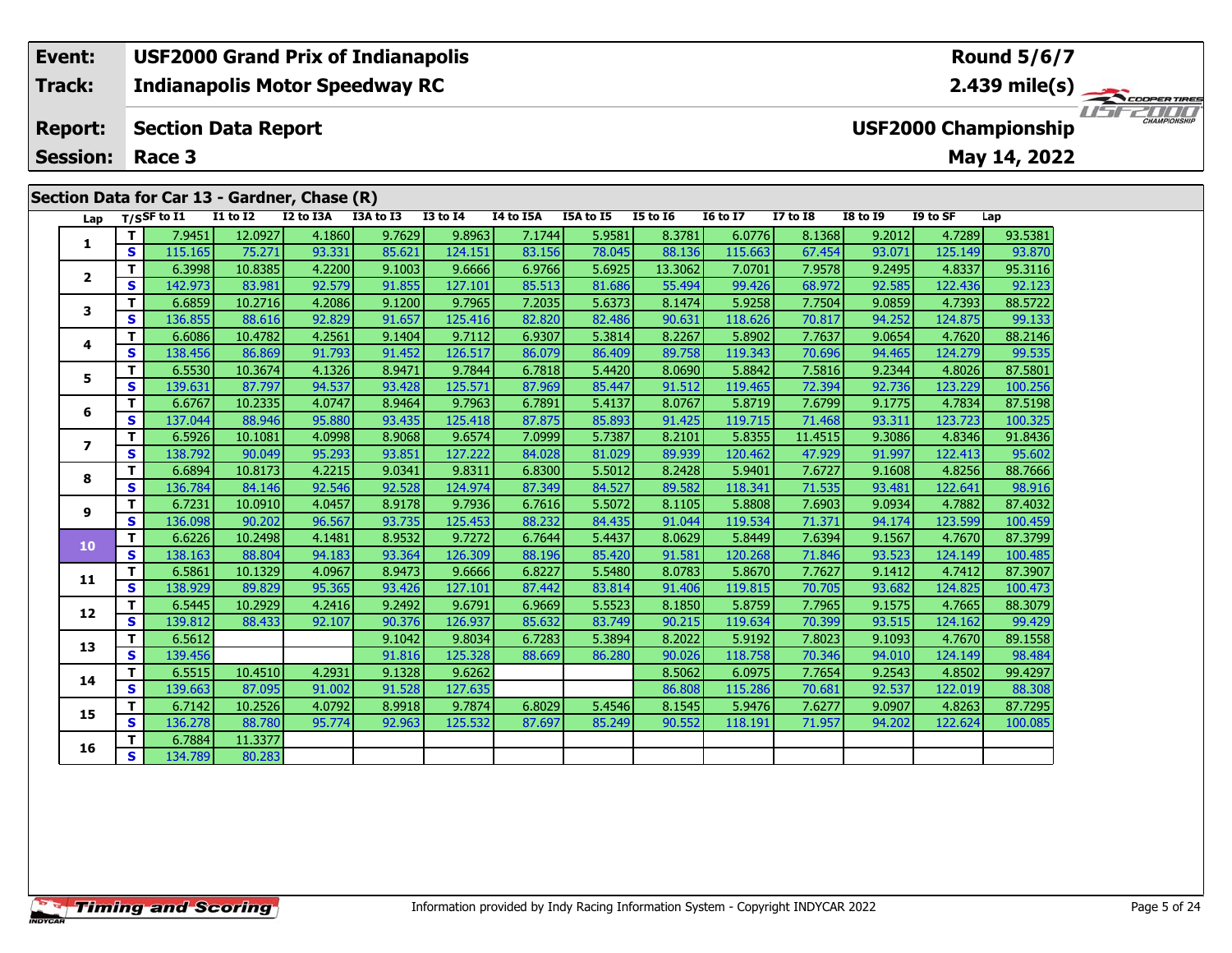**Indianapolis Motor Speedway RC Track:**

#### **Section Data Report Report:**

**Session:Race 3**

**1**

**2**

**3**

**4**

**5**

**6**

**8**

**9**

**10**

**11**

**12**

**13**

**14**

**15**

**16**

### **Lap T/SSF to I1 I1 to I2 I2 to I3A I3A to I3 I3 to I4 I4 to I5A I5A to I5 I5 to I6 I6 to I7 I7 to I8 I8 to I9 I9 to SF Lap Section Data for Car 17 - Quinn, Alex (R)**

| 1  |    | 8.2181  | 11.0597 | 4.1864 | 9.0366 | 9.9482  | 6.7070 | 5.4994 | 8.0247 | 5.9383  | 7.6902 | 8.9268 | 4.8466  | 90.0820 |
|----|----|---------|---------|--------|--------|---------|--------|--------|--------|---------|--------|--------|---------|---------|
|    | s  | 111.340 | 82.301  | 93.322 | 92.503 | 123.503 | 88.950 | 84.555 | 92.017 | 118.376 | 71.372 | 95.932 | 122.110 | 97.471  |
| 2  | т  | 6.7597  | 10.1332 | 4.1219 | 8.8635 | 9.8918  | 6.6999 | 5.4537 | 8.0006 | 5.9032  | 7.6795 | 8.9547 | 4.8295  | 87.2912 |
|    | S  | 135.361 | 89.826  | 94.782 | 94.309 | 124.208 | 89.045 | 85.263 | 92.294 | 119.080 | 71.471 | 95.633 | 122.542 | 100.587 |
| 3  | т  | 6.7484  | 10.0539 | 4.1370 | 8.7642 | 9.8651  | 6.6228 | 5.4262 | 8.0575 | 5.8899  | 7.6626 | 9.0036 | 4.8231  | 87.0543 |
|    | S  | 135.588 | 90.535  | 94.436 | 95.378 | 124.544 | 90.081 | 85.695 | 91.642 | 119.349 | 71.629 | 95.113 | 122.705 | 100.861 |
| 4  |    | 6.7422  | 10.0315 | 4.1190 | 8.7582 | 9.8435  | 6.8109 | 5.4014 | 8.0240 | 5.8884  | 7.6900 | 8.9655 | 4.8334  | 87.1080 |
|    | s  | 135.712 | 90.737  | 94.849 | 95.443 | 124.817 | 87.594 | 86.089 | 92.025 | 119.380 | 71.374 | 95.518 | 122.443 | 100.799 |
| 5  | т  | 6.7511  | 9.9528  | 4.1176 | 8.7445 | 9.8452  | 6.6425 | 5.4146 | 8.0164 | 5.8970  | 7.6390 | 9.0056 | 4.8287  | 86.8550 |
|    | S  | 135.533 | 91.454  | 94.881 | 95.593 | 124.795 | 89.814 | 85.879 | 92.112 | 119.205 | 71.850 | 95.092 | 122.563 | 101.093 |
| 6  | т  | 6.7571  | 9.9671  | 4.1031 | 8.7657 | 9.8586  | 6.7031 | 5.4041 | 7.9866 | 5.8781  | 7.6770 | 8.9710 | 4.8199  | 86.8914 |
|    | S  | 135.413 | 91.323  | 95.216 | 95.361 | 124.626 | 89.002 | 86.046 | 92.456 | 119.589 | 71.495 | 95.459 | 122.786 | 101.050 |
|    | Т  | 6.7349  | 9.9001  | 4.1252 | 8.8013 | 9.8420  | 6.6292 | 5.3827 | 7.9955 | 5.8788  | 7.6403 | 8.9693 | 4.8271  | 86.7264 |
|    | S  | 135.859 | 91.941  | 94.706 | 94.976 | 124.836 | 89.994 | 86.388 | 92.353 | 119.574 | 71.838 | 95.477 | 122.603 | 101.243 |
| 8  | т  | 6.7447  | 9.9160  | 4.0891 | 8.7757 | 9.8456  | 6.6237 | 5.4082 | 8.0084 | 5.8980  | 7.6652 | 8.9696 | 4.8193  | 86.7635 |
|    | S  | 135.662 | 91.794  | 95.542 | 95.253 | 124.790 | 90.069 | 85.981 | 92.204 | 119.185 | 71.605 | 95.474 | 122.802 | 101.199 |
| 9  | т  | 6.7392  | 9.9644  | 4.1200 | 8.7831 | 9.8310  | 6.5895 | 5.3772 | 8.0388 | 5.9000  | 7.6366 | 8.9648 | 4.8152  | 86.7598 |
|    | S  | 135.773 | 91.348  | 94.826 | 95.172 | 124.976 | 90.537 | 86.476 | 91.856 | 119.145 | 71.873 | 95.525 | 122.906 | 101.204 |
| LO | т  | 6.7338  | 9.9441  | 4.0992 | 8.7997 | 9.8270  | 6.6522 | 5.3613 | 7.9853 | 5.8995  | 7.6713 | 8.9605 | 4.8110  | 86.7449 |
|    | S  | 135.882 | 91.534  | 95.307 | 94.993 | 125.027 | 89.683 | 86.733 | 92.471 | 119.155 | 71.548 | 95.571 | 123.014 | 101.221 |
| ι1 | т  | 6.7474  | 9.9933  | 4.1040 | 8.7715 | 9.8306  | 6.6318 | 5.3710 | 8.0124 | 5.9036  | 7.7100 | 9.0047 | 4.8207  | 86.9010 |
|    | S  | 135.608 | 91.084  | 95.195 | 95.298 | 124.981 | 89.959 | 86.576 | 92.158 | 119.072 | 71.189 | 95.102 | 122.766 | 101.039 |
| L2 |    | 6.7611  | 10.0326 | 4.1283 | 8.8166 | 9.8293  | 6.6890 | 5.3902 | 8.0057 | 5.8913  | 7.7092 | 8.9949 | 4.8119  | 87.0601 |
|    | s  | 135.333 | 90.727  | 94.635 | 94.811 | 124.997 | 89.190 | 86.268 | 92.235 | 119.321 | 71.196 | 95.205 | 122.991 | 100.854 |
| L3 | т  | 6.7594  | 10.0643 | 4.0997 | 8.8469 | 9.8290  | 6.6824 | 5.3967 | 8.0366 | 5.9027  | 7.6966 | 8.9734 | 4.8188  | 87.1065 |
|    | S  | 135.367 | 90.441  | 95.295 | 94.486 | 125.001 | 89.278 | 86.164 | 91.881 | 119.090 | 71.312 | 95.434 | 122.814 | 100.801 |
| ι4 | т  | 6.7580  | 10.0559 | 4.1105 | 8.7810 | 9.8072  | 6.6195 | 5.4373 | 8.0075 | 5.9013  | 7.7442 | 8.9747 | 4.8220  | 87.0191 |
|    | s  | 135.395 | 90.517  | 95.045 | 95.195 | 125.279 | 90.126 | 85.520 | 92.215 | 119.119 | 70.874 | 95.420 | 122.733 | 100.902 |
|    | т. | 6.7396  | 10.2525 | 4.0850 | 8.8891 | 9.8119  | 6.7226 | 5.4106 | 8.0334 | 5.9626  | 7.7771 | 8.8493 | 4.8392  | 87.3729 |

**<sup>T</sup>** 6.7396 10.2525 4.0850 8.8891 9.8119 6.7226 5.4106 8.0334 5.9626 7.7771 8.8493 4.8392 87.3729 **<sup>S</sup>** 135.765 88.781 95.638 94.038 125.219 88.744 85.942 91.917 117.894 70.574 96.772 122.297 100.493



**2.439 mile(s)**

**May 14, 2022**



**USF2000 Championship**

**<sup>T</sup>** 8.1545 16.6511 6.6423 13.2803 15.6902 **<sup>S</sup>** 112.208 54.665 58.817 62.944 78.306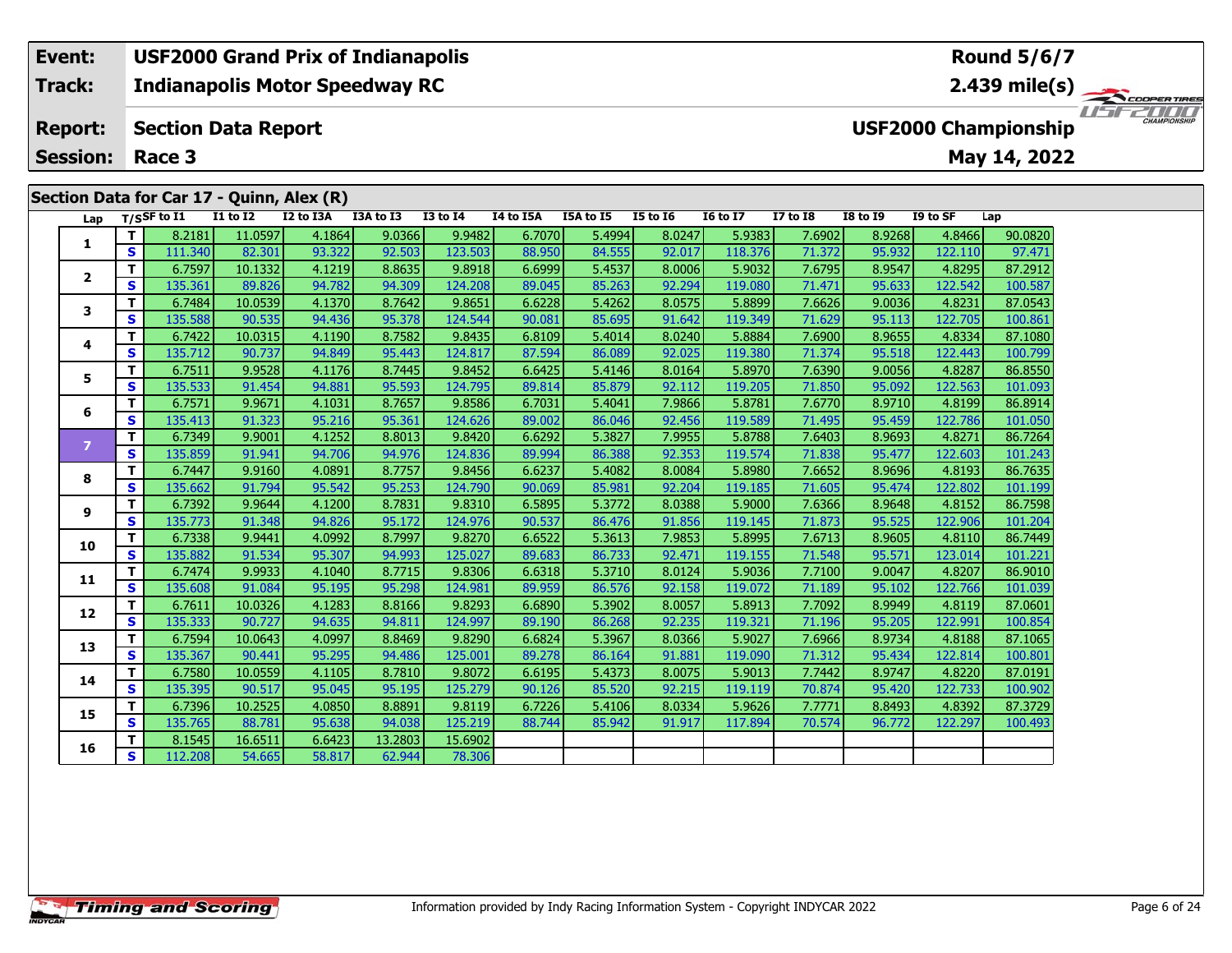**Indianapolis Motor Speedway RC Track:**

#### **Section Data Report Report:**

**Session: Race 3**

**Event:**

# **Section Data for Car 19 - Sikes, Simon**

| Lap                      |    | T/SSF to I1 | יוסוווען נטאווט<br><b>I1 to I2</b> | I2 to I3A | I3A to I3 | <b>I3 to I4</b> | I4 to I5A | I5A to I5 | <b>I5 to 16</b> | <b>16 to 17</b> | <b>I7 to I8</b> | <b>I8 to I9</b> | I9 to SF | Lap     |
|--------------------------|----|-------------|------------------------------------|-----------|-----------|-----------------|-----------|-----------|-----------------|-----------------|-----------------|-----------------|----------|---------|
|                          | T. | 8.0644      | 11.6208                            | 4.1088    | 9.4404    | 9.6713          | 6.9945    | 5.8405    | 8.5780          | 6.0220          | 7.9070          | 8.9478          | 4.7442   | 91.9397 |
| 1                        | S  | 113.462     | 78.327                             | 95.084    | 88.546    | 127.039         | 85.294    | 79.616    | 86.082          | 116.731         | 69.415          | 95.707          | 124.746  | 95.502  |
|                          | т  | 6.5480      | 10.7756                            | 4.3220    | 9.7729    | 10.0465         | 7.1080    | 5.5911    | 8.5888          | 5.9874          | 7.8740          | 9.0109          | 4.7954   | 90.4206 |
| $\overline{2}$           | s  | 139.737     | 84.471                             | 90.394    | 85.533    | 122.295         | 83.932    | 83.168    | 85.973          | 117.406         | 69.706          | 95.036          | 123.414  | 97.106  |
| 3                        | т  | 6.6121      | 10.2327                            | 4.1375    | 8.8830    | 9.7461          | 6.7583    | 5.5538    | 8.1326          | 5.9207          | 7.7601          | 9.0074          | 4.7821   | 87.5264 |
|                          | s  | 138.383     | 88.953                             | 94.425    | 94.102    | 126.064         | 88.275    | 83.726    | 90.796          | 118.728         | 70.729          | 95.073          | 123.757  | 100.317 |
| 4                        | т  | 6.6142      | 10.1286                            | 4.0985    | 8.9308    | 9.7586          | 6.7266    | 5.4715    | 8.1828          | 5.9127          | 7.7790          | 9.0380          | 4.7839   | 87.4252 |
|                          | S  | 138.339     | 89.867                             | 95.323    | 93.598    | 125.903         | 88.691    | 84.986    | 90.239          | 118,889         | 70.557          | 94.751          | 123.710  | 100.433 |
| 5                        | т  | 6.5886      | 10.2471                            | 4.1450    | 9.0551    | 9.7954          | 6.7671    | 5.4605    | 8.1308          | 5.9010          | 7.9963          | 9.0417          | 4.8158   | 87.9444 |
|                          | S  | 138.876     | 88.828                             | 94.254    | 92.314    | 125.430         | 88.160    | 85.157    | 90.816          | 119.125         | 68.640          | 94.713          | 122.891  | 99.840  |
| 6                        | т  | 6.6608      | 10.2161                            | 4.1166    | 9.0092    | 9.8094          | 6.7835    | 5.5095    | 8.1078          | 5.9028          | 7.8476          | 8.9980          | 4.8076   | 87.7689 |
|                          | s  | 137.371     | 89.097                             | 94.904    | 92.784    | 125.251         | 87.947    | 84.400    | 91.074          | 119.088         | 69.940          | 95.173          | 123.101  | 100.040 |
| $\overline{\phantom{a}}$ | T. | 6.6506      | 10.1342                            | 4.0950    | 9.0214    | 9.8597          | 6.7572    | 5.5357    | 8.1513          | 5.9031          | 7.8164          | 9.1016          | 4.8392   | 87.8654 |
|                          | S  | 137.582     | 89.817                             | 95.405    | 92.658    | 124.612         | 88.290    | 84.000    | 90.588          | 119.082         | 70.219          | 94.089          | 122.297  | 99.930  |
| 8                        | т  | 6.6935      | 10.1044                            | 4.0897    | 8.9175    | 9.8451          | 6.7441    | 5.4588    | 8.0877          | 5.8918          | 7.8810          | 9.0711          | 4.8143   | 87.5990 |
|                          | S  | 136.700     | 90.082                             | 95.528    | 93.738    | 124.797         | 88.461    | 85.184    | 91.300          | 119.311         | 69.644          | 94.406          | 122.929  | 100.234 |
| 9                        | T. | 6.6709      | 10.1249                            | 4.0999    | 8.9689    | 9.8449          | 6.8942    | 5.4851    | 8.0892          | 5.8972          | 7.8148          | 9.0096          | 4.8243   | 87.7239 |
|                          | S  | 137.163     | 89.900                             | 95.291    | 93.201    | 124.799         | 86.535    | 84.775    | 91.283          | 119.201         | 70.234          | 95.050          | 122.674  | 100.091 |
| 10                       | T. | 6.7214      | 10.5678                            | 4.2003    | 9.0094    | 9.8661          | 6.8213    | 5.5216    | 8.0712          | 5.9223          | 7.7699          | 9.0111          | 4.8246   | 88.3070 |
|                          | S  | 136.132     | 86.132                             | 93.013    | 92.782    | 124.531         | 87.460    | 84.215    | 91.487          | 118.696         | 70.640          | 95.034          | 122.667  | 99.430  |
| 11                       | T. | 6.7049      | 10.1476                            | 4.1383    | 8.9741    | 9.8339          | 6.8801    | 5.6349    | 8.0222          | 5.9109          | 7.9072          | 9.0164          | 4.8493   | 88.0198 |
|                          | S  | 136.467     | 89.699                             | 94.406    | 93.147    | 124.939         | 86.713    | 82.521    | 92.046          | 118.925         | 69.413          | 94.978          | 122.042  | 99.755  |
| 12                       | т  | 6.7679      | 10.5493                            | 4.1346    | 9.2089    | 9.7764          | 7.0351    | 5.5184    | 8.1723          | 5.8825          | 7.9468          | 9.0668          | 4.7778   | 88.8368 |
|                          | S  | 135.197     | 86.283                             | 94.491    | 90.772    | 125.674         | 84.802    | 84.264    | 90.355          | 119.499         | 69.067          | 94.450          | 123.868  | 98.837  |
| 13                       | T. | 6.6120      | 10.3629                            | 4.1595    | 9.0369    | 9.8103          | 6.9074    | 5.5092    | 8.1493          | 5.9142          | 7.8633          | 9.0782          | 4.8303   | 88.2335 |
|                          | S  | 138.385     | 87.835                             | 93.925    | 92.500    | 125.239         | 86.370    | 84.404    | 90.610          | 118.859         | 69.801          | 94.332          | 122.522  | 99.513  |
| 14                       | T. | 6.7480      | 10.5881                            | 4.2060    | 9.1113    | 9.8201          | 6.8560    | 5.6217    | 8.1053          | 5.8931          | 7.8848          | 9.0577          | 4.8234   | 88.7155 |
|                          | S  | 135.596     | 85.967                             | 92.887    | 91.744    | 125.114         | 87.017    | 82.715    | 91.102          | 119.284         | 69.610          | 94.545          | 122.697  | 98.973  |
| 15                       | T. | 6.6455      | 10.3248                            | 4.1294    | 8.9557    | 9.7964          | 6.7371    | 5.5110    | 8.1097          | 5.9147          | 7.8775          | 9.0506          | 4.7922   | 87.8446 |
|                          | S  | 137.687     | 88.159                             | 94.610    | 93.338    | 125.417         | 88.553    | 84.377    | 91.053          | 118,849         | 69.675          | 94.620          | 123.496  | 99.954  |
| 16                       | т  | 6.8285      | 13.0290                            | 5.2973    | 9.1691    |                 |           |           |                 |                 |                 |                 |          |         |
|                          | S  | 133.997     | 69.862                             | 73.751    | 91.166    |                 |           |           |                 |                 |                 |                 |          |         |

### **2.439 mile(s)** ER TIRES USFZOOD

**USF2000 Championship**

**May 14, 2022**

**Round 5/6/7**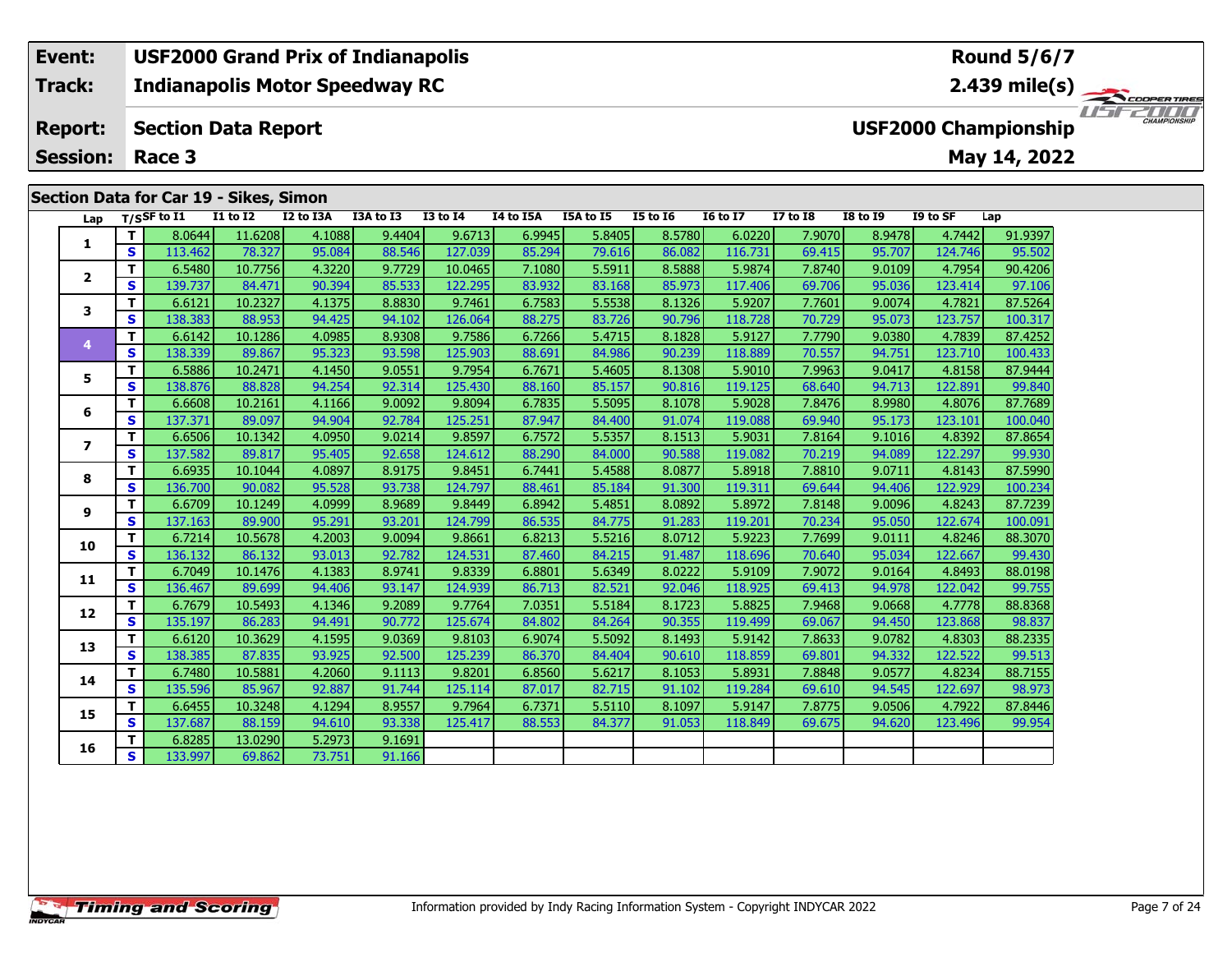### **Section Data for Car 2 - Lee, Jackson**

| Lap            |                   | T/SSF to I1       | <b>I1 to I2</b>   | I2 to I3A        | I3A to I3        | $I3$ to $I4$      | I4 to I5A        | I5A to I5        | <b>I5 to I6</b>  | <b>16 to 17</b>   | <b>I7 to I8</b>  | <b>I8 to I9</b>  | I9 to SF          | Lap                |
|----------------|-------------------|-------------------|-------------------|------------------|------------------|-------------------|------------------|------------------|------------------|-------------------|------------------|------------------|-------------------|--------------------|
|                | T.                | 7.8702            | 11.7447           | 4.3283           | 9.6098           | 9.8912            | 7.1157           | 5.8550           | 8.4479           | 5.9473            | 8.5466           | 9.1364           | 4.7717            | 93.2648            |
| 1              | <b>S</b>          | 116.261           | 77.501            | 90.262           | 86.985           | 124.215           | 83.841           | 79.419           | 87.407           | 118.197           | 64.220           | 93.731           | 124.027           | 94.145             |
| $\mathbf{2}$   | т                 | 6.4813            | 11.0046           | 4.2705           | 9.1528           | 9.6834            | 6.9254           | 5.8252           | 8.5245           | 5.9522            | 8.3982           | 9.0288           | 4.7029            | 89.9498            |
|                | S                 | 141.175           | 82.713            | 91.484           | 91.328           | 126.881           | 86.145           | 79.826           | 86.622           | 118.100           | 65.355           | 94.848           | 125.841           | 97.614             |
| 3              | T                 | 6.4598            |                   |                  | 9.3223           | 9.8986            | 6.7803           | 5.6055           | 8.1381           | 5.9339            | 7.7792           | 9.0173           | 4.8250            | 99.9938            |
|                | S                 | 141.645           |                   |                  | 89.668           | 124.122           | 87.989           | 82.954           | 90.735           | 118.464           | 70.555           | 94.969           | 122.657           | 87.809             |
| 4              | T.                | 6.7020            | 10.0548           | 4.1226           | 8.9516           | 9.8264            | 6.7273           | 5.4966           | 8.1777           | 5.8887            | 7.7250           | 8.9961           | 4.8137            | 87.4825            |
|                | S                 | 136.526           | 90.527            | 94.766           | 93.381           | 125.034           | 88.682           | 84.598           | 90.295           | 119.373           | 71.050           | 95.193           | 122.945           | 100.368            |
| 5              | т                 | 6.6831            | 10.0314           | 4.1059           | 8.9980           | 9.8260            | 6.7520           | 5.5729           | 8.1647           | 5.8774            | 7.7693           | 8.9949           | 4.8154            | 87.5910            |
|                | S                 | 136.913           | 90.738            | 95.151           | 92.899           | 125.039           | 88.358           | 83.440           | 90.439           | 119.603           | 70.645           | 95.205           | 122.901           | 100.243            |
| 6              | T.                | 6.6970            | 10.0987           | 4.0685           | 9.0712           | 9.8541            | 6.8066           | 5.4915           | 8.0773           | 5.8770            | 7.6330           | 9.0358           | 4.8243            | 87.5350            |
|                | S                 | 136.628           | 90.133            | 96.026           | 92.150           | 124.683           | 87.649           | 84.676           | 91.418           | 119.611           | 71.907           | 94.775           | 122.674           | 100.307            |
| $\overline{7}$ | T.                | 6.6919            | 10.1074           | 4.0924           | 8.9048           | 9.8435            | 6.7426           | 5.5318           | 8.0481           | 5.8864            | 7.7901           | 8.9855           | 4.7527            | 87.3772            |
|                | S                 | 136.732           | 90.056            | 95.465           | 93.872           | 124.817           | 88.481           | 84.059           | 91.749           | 119.420           | 70.457           | 95.305           | 124.523           | 100.488            |
| 8              | T.                | 6.5405            | 10.2263           | 4.2370           | 8.9894           | 9.8896            | 6.6998           | 5.4811           | 8.2155           | 5.8967            | 7.6902           | 9.0446           | 4.8449            | 87.7556            |
|                | S                 | 139.898           | 89.008            | 92.207           | 92.988           | 124.235           | 89.046           | 84.837           | 89.880           | 119.212           | 71.372           | 94.682           | 122.153           | 100.055            |
| 9              | T.                | 6.7503            | 10.0088           | 4.1206           | 8.9606           | 9.8761            | 6.7227           | 5.5406           | 8.0771           | 5.8757            | 7.7434           | 9.0387           | 4.8296            | 87.5442            |
|                | $\mathbf{s}$      | 135.550           | 90.943            | 94.812           | 93.287           | 124.405           | 88.743           | 83.926           | 91.420           | 119.638           | 70.881           | 94.744           | 122.540           | 100.297            |
| 10             | т                 | 6.7255            | 9.9961            | 4.1144           | 9.0004           | 9.7923            | 6.6953           | 5.5748           | 8.1051           | 5.8746            | 7.7532           | 9.0293           | 4.7959            | 87.4569            |
|                | $\mathbf{s}$      | 136.049           | 91.058            | 94.955           | 92.875           | 125.470           | 89.106           | 83.411           | 91.104           | 119.660           | 70.792           | 94.843           | 123.401           | 100.397            |
| 11             | т                 | 6.6675            | 10.1069           | 4.0966           | 8.9856           | 9.7393            | 6.7900           | 5.5295           | 8.1185           | 5.8759            | 7.8170           | 9.0469           | 4.7235            | 87.4972            |
|                | S                 | 137.233           | 90.060            | 95.367           | 93.028           | 126.152           | 87.863           | 84.094           | 90.954           | 119.634           | 70.214           | 94.658           | 125.292           | 100.351            |
| 12             | T<br>$\mathbf{s}$ | 6.4912            | 10.2490           | 4.1590           | 8.9915           | 9.7500            | 6.8299           | 5.5397           | 8.0685           | 5.8149            | 11.7547          | 9.0785           | 4.8209            | 91.5478            |
|                |                   | 140.960           | 88.811            | 93.936           | 92.967           | 126.014           | 87.350           | 83.940           | 91.518           | 120.889           | 46.693           | 94.329           | 122.761           | 95.911             |
| 13             | T<br>$\mathbf{s}$ | 6.7014            | 10.1676           | 4.1052           | 9.0215           | 9.8417            | 6.7380           | 5.5326           | 8.0762           | 5.9083            | 7.7068           | 9.0255           | 4.8312            | 87.6560            |
|                | T.                | 136.539<br>6.6813 | 89.522<br>10.1234 | 95.168<br>4.1141 | 92.657<br>9.0090 | 124.840<br>9.7812 | 88.541<br>6.8250 | 84.047<br>5.6227 | 91.430<br>8.7168 | 118.977<br>6.0534 | 71.218<br>7.9300 | 94.883<br>9.0678 | 122.499<br>4.8575 | 100.169<br>88.7822 |
| 14             | $\mathbf{s}$      | 136.949           | 89.913            | 94.962           | 92.786           | 125.612           | 87.413           | 82.700           | 84.711           | 116.126           | 69.214           |                  | 121.836           |                    |
|                | T.                | 6.7531            | 10.1132           | 4.1108           | 9.0749           | 9.8064            | 6.7542           | 5.5562           | 8.1600           | 5.9001            | 7.8096           | 94.440<br>9.0242 | 4.8245            | 98.898<br>87.8872  |
| 15             | $\mathbf{s}$      | 135.493           | 90.004            | 95.038           | 92.112           | 125.289           | 88.329           | 83.690           | 90.491           | 119.143           | 70.281           | 94.896           | 122.669           | 99.905             |
|                | т                 | 6.6933            | 11.1287           | 4.4407           |                  |                   |                  |                  |                  |                   |                  |                  |                   |                    |
| 16             | $\mathbf{s}$      | 136.704           | 81.791            | 87.978           |                  |                   |                  |                  |                  |                   |                  |                  |                   |                    |
|                |                   |                   |                   |                  |                  |                   |                  |                  |                  |                   |                  |                  |                   |                    |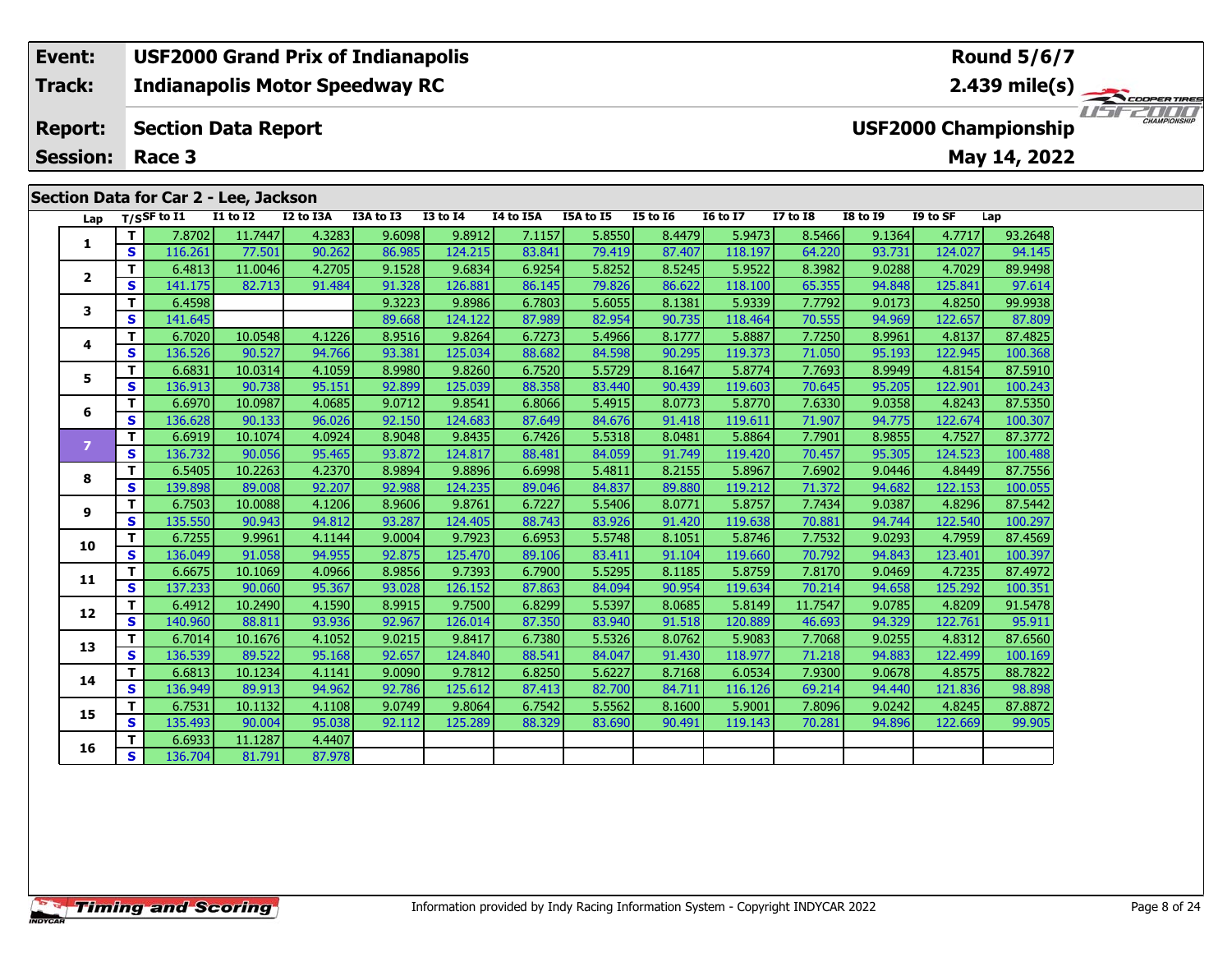### **Indianapolis Motor Speedway RC Section Data Report Event: USF2000 Grand Prix of Indianapolis Track: Report: USF2000 Championship**

**Session: Race 3**

### **Section Data for Car 22 - Rowe, Myles**

| Lap            |              | T/SSF to I1 | <b>I1 to I2</b> | I2 to I3A | I3A to I3 | <b>I3 to I4</b> | I4 to I5A | I5A to I5 | <b>I5 to 16</b> | <b>16 to 17</b> | <b>I7 to I8</b> | <b>I8 to I9</b> | I9 to SF | Lap     |
|----------------|--------------|-------------|-----------------|-----------|-----------|-----------------|-----------|-----------|-----------------|-----------------|-----------------|-----------------|----------|---------|
| 1              | T.           | 8.0825      | 11.7311         | 4.1666    | 9.4801    | 9.9773          | 7.0200    | 5.7486    | 8.5813          | 6.3392          | 8.1482          | 9.0751          | 4.7467   | 93.0967 |
|                | S            | 113.208     | 77.591          | 93.765    | 88.175    | 123.143         | 84.984    | 80.889    | 86.049          | 110.890         | 67.360          | 94.364          | 124.680  | 94.315  |
| $\overline{2}$ | T.           | 6.5973      | 10.4495         | 4.1209    | 9.1051    | 9.7950          | 7.0244    | 5.6558    | 8.4672          | 5.9808          | 7.6581          | 9.0433          | 4.8187   | 88.7161 |
|                | S            | 138.693     | 87.107          | 94.805    | 91.807    | 125.435         | 84.931    | 82.216    | 87.208          | 117.535         | 71.671          | 94.696          | 122.817  | 98.972  |
| 3              | T.           | 6.6499      | 10.2150         | 4.0973    | 8.9222    | 9.7603          | 6.8021    | 5.4671    | 7.9713          | 5.8769          | 7.6875          | 9.0992          | 4.7797   | 87.3285 |
|                | S            | 137.596     | 89.107          | 95.351    | 93.689    | 125.881         | 87.707    | 85.054    | 92.633          | 119.613         | 71.397          | 94.114          | 123.819  | 100.544 |
| 4              | T.           | 6.5912      | 10.2644         | 4.1113    | 8.9374    | 9.6775          | 6.8588    | 5.4457    | 8.0114          | 5.8529          | 8.0864          | 9.0998          | 4.7990   | 87.7358 |
|                | S            | 138.821     | 88.678          | 95.026    | 93.529    | 126.958         | 86.982    | 85.388    | 92.170          | 120.104         | 67.875          | 94.108          | 123.321  | 100.078 |
| 5              | T.           | 6.6352      | 10.1676         | 4.0844    | 8.8771    | 9.7461          | 6.9495    | 5.4114    | 7.9784          | 5.8888          | 7.7024          | 9.1238          | 4.7688   | 87.3335 |
|                | $\mathbf{s}$ | 137.901     | 89.522          | 95.652    | 94.165    | 126.064         | 85.847    | 85.930    | 92.551          | 119.371         | 71.259          | 93.860          | 124.102  | 100.539 |
| 6              | T.           | 6.5837      | 10.1849         | 4.0996    | 9.1963    | 9.8113          | 6.8233    | 5.4339    | 8.0033          | 5.9088          | 7.7356          | 9.0250          | 4.8096   | 87.6153 |
|                | S            | 138.980     | 89.370          | 95.298    | 90.896    | 125.227         | 87.434    | 85.574    | 92.263          | 118.967         | 70.953          | 94.888          | 123.049  | 100.215 |
| $\overline{ }$ | T.           | 6.6482      | 10.2529         | 4.1614    | 8.9096    | 9.8099          | 6.7960    | 5.4821    | 7.9891          | 5.9124          | 7.7143          | 9.1129          | 4.8170   | 87.6058 |
|                | S            | 137.631     | 88.778          | 93.882    | 93.821    | 125.245         | 87.786    | 84.822    | 92.427          | 118.895         | 71.149          | 93.973          | 122.860  | 100.226 |
| 8              | T.           | 6.6866      | 10.1117         | 4.1021    | 8.8343    | 9.8228          | 6.8512    | 5.4850    | 8.0273          | 5.9230          | 7.7599          | 9.0585          | 4.8245   | 87.4869 |
|                | S            | 136.841     | 90.017          | 95.239    | 94.621    | 125.080         | 87.078    | 84.777    | 91.987          | 118.682         | 70.731          | 94.537          | 122.669  | 100.362 |
| 9              | T.           | 6.7006      | 10.1830         | 4.1074    | 8.9370    | 9.8466          | 6.8047    | 5.4611    | 8.0081          | 5.9110          | 7.7486          | 9.0605          | 4.8346   | 87.6032 |
|                | S            | 136.555     | 89.387          | 95.117    | 93.534    | 124.778         | 87.673    | 85.148    | 92.208          | 118.923         | 70.834          | 94.516          | 122.413  | 100.229 |
| 10             | T.           | 6.7165      | 10.2411         | 4.0956    | 8.8770    | 9.8458          | 6.8126    | 5.4371    | 8.0448          | 5.9271          | 7.8040          | 9.0247          | 4.8287   | 87.6550 |
|                | S            | 136.232     | 88.880          | 95.391    | 94.166    | 124.788         | 87.572    | 85.524    | 91.787          | 118.600         | 70.331          | 94.891          | 122.563  | 100.170 |
| 11             | T.           | 6.7572      | 10.2081         | 4.1816    | 8.9431    | 9.8304          | 6.7291    | 5.3665    | 7.9933          | 5.9222          | 7.7671          | 9.0659          | 4.8408   | 87.6053 |
|                | S.           | 135.411     | 89.167          | 93.429    | 93.470    | 124.983         | 88.658    | 86.649    | 92.379          | 118.698         | 70.665          | 94.460          | 122.256  | 100.227 |
| 12             | T.           | 6.7479      | 10.1421         | 4.1285    | 8.9237    | 9.8616          | 6.8701    | 5.3611    | 7.9706          | 5.9422          | 7.7798          | 9.1019          | 4.8483   | 87.6778 |
|                | S            | 135.598     | 89.747          | 94.630    | 93.673    | 124.588         | 86.839    | 86.736    | 92.642          | 118.299         | 70.550          | 94.086          | 122.067  | 100.144 |
| 13             | T.           | 6.7618      | 10.1477         | 4.1074    | 8.9221    | 9.8443          | 6.8013    | 5.3851    | 7.9472          | 5.9015          | 7.7996          | 8.9881          | 4.8552   | 87.4613 |
|                | S            | 135.319     | 89.698          | 95.117    | 93.690    | 124.807         | 87.717    | 86.349    | 92.914          | 119.115         | 70.371          | 95.277          | 121.894  | 100.392 |
| 14             | T.           | 6.7625      | 10.1539         | 4.1136    | 8.8918    | 9.8624          | 6.8677    | 5.4194    | 7.9958          | 5.9362          | 7.7850          | 8.9927          | 4.8586   | 87.6396 |
|                | S            | 135.305     | 89.643          | 94.973    | 94.009    | 124.578         | 86.869    | 85.803    | 92.350          | 118.418         | 70.503          | 95.229          | 121.808  | 100.188 |
| 15             | T.           | 6.7635      | 10.2634         | 4.1187    | 8.9208    | 9.8236          | 6.8341    | 5.3921    | 8.0109          | 5.9530          | 7.7649          | 8.9770          | 4.8491   | 87.6711 |
|                | <b>S</b>     | 135.285     | 88.687          | 94.856    | 93.703    | 125.070         | 87.296    | 86.237    | 92.176          | 118.084         | 70.685          | 95.395          | 122.047  | 100.152 |
| 16             | т            | 6.7939      | 11.9745         | 4.6466    | 10.4249   | 12.2979         |           |           |                 |                 |                 |                 |          |         |
|                | S.           | 134.680     | 76.014          | 84.079    | 80.184    | 99.906          |           |           |                 |                 |                 |                 |          |         |

### **Round 5/6/7**

**2.439 mile(s)**

**May 14, 2022**

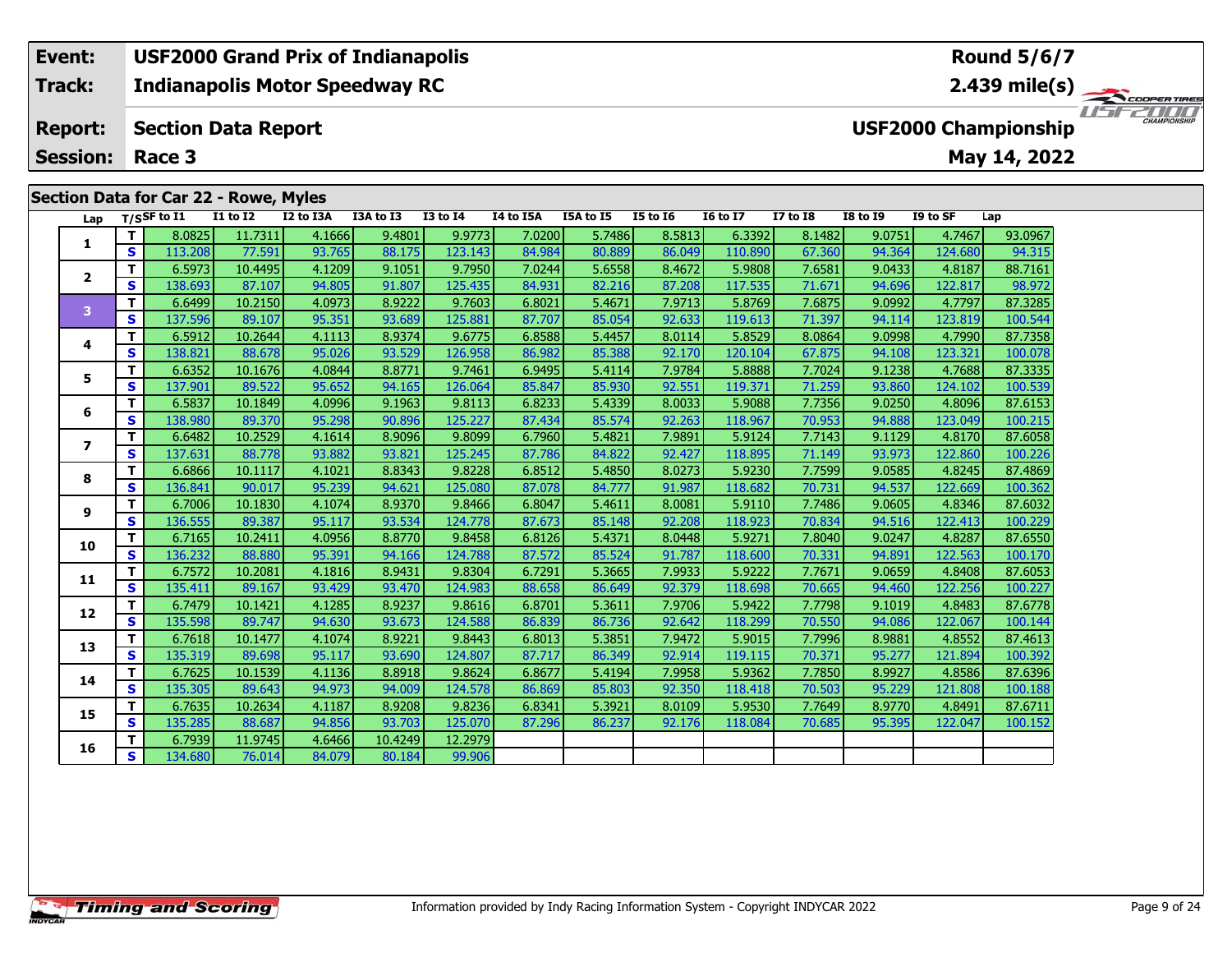### **Section Data for Car 23 - Denmark, Jace**

| Lap               |                         | T/SSF to I1 | <b>I1 to I2</b> | I2 to I3A |        | I3A to I3 | <b>I3 to I4</b> | I4 to I5A | I5A to I5 | <b>I5 to 16</b> | <b>16 to 17</b> | <b>I7 to I8</b> | <b>I8 to I9</b> | I9 to SF | Lap     |
|-------------------|-------------------------|-------------|-----------------|-----------|--------|-----------|-----------------|-----------|-----------|-----------------|-----------------|-----------------|-----------------|----------|---------|
|                   | T.                      | 8.0776      | 11.4615         |           | 4.1410 | 9.3446    | 9.7532          | 7.1297    | 5.8975    | 8.4856          | 6.0274          | 7.9181          | 8.9778          | 4.8061   | 92.0201 |
| 1                 | S                       | 113.276     | 79.416          |           | 94.345 | 89.454    | 125.973         | 83.677    | 78.847    | 87.019          | 116,626         | 69.318          | 95.387          | 123.139  | 95.418  |
| $\mathbf{2}$      | T.                      | 6.7012      | 10.4398         |           | 4.3258 | 9.2048    | 9.9102          | 6.7804    | 5.4000    | 7.9734          | 5.9719          | 7.6482          | 9.1072          | 4.8347   | 88.2976 |
|                   | S                       | 136.543     | 87.188          |           | 90.314 | 90.812    | 123.977         | 87.988    | 86.111    | 92.609          | 117.710         | 71.764          | 94.031          | 122.411  | 99.441  |
| 3                 | T.                      | 6.7142      | 10.0746         |           | 4.1608 | 8.8761    | 9.8211          | 6.7368    | 5.4179    | 7.9883          | 5.9342          | 7.6397          | 9.1036          | 4.8343   | 87.3016 |
|                   | $\mathbf{s}$            | 136.278     | 90.349          |           | 93.896 | 94.175    | 125.102         | 88.557    | 85.827    | 92.436          | 118.458         | 71.844          | 94.069          | 122.421  | 100.575 |
| 4                 | T.                      | 6.7208      | 9.9749          |           | 4.1030 | 8.9053    | 9.8322          | 6.7374    | 5.3235    | 7.9806          | 5.9512          | 7.6429          | 9.0753          | 4.8339   | 87.0810 |
|                   | S                       | 136.145     | 91.252          |           | 95.219 | 93.866    | 124.960         | 88.549    | 87.349    | 92.526          | 118.120         | 71.814          | 94.362          | 122.431  | 100.830 |
| 5                 | T.                      | 6.7293      | 10.0921         |           | 4.0752 | 9.0445    | 9.8994          | 6.6875    | 5.3417    | 8.0597          | 5.9245          | 7.7786          | 9.1207          | 4.8333   | 87.5865 |
|                   | $\mathbf s$             | 135.973     | 90.192          |           | 95.868 | 92.422    | 124.112         | 89.210    | 87.051    | 91.617          | 118.652         | 70.561          | 93.892          | 122.446  | 100.248 |
| 6                 | T.                      | 6.7190      | 10.0678         |           | 4.1222 | 8.8374    | 9.8275          | 6.7598    | 5.3245    | 8.0064          | 5.9285          | 7.7223          | 9.0500          | 4.8335   | 87.1989 |
|                   | S.                      | 136.181     | 90.410          |           | 94.775 | 94.588    | 125.020         | 88.256    | 87.332    | 92.227          | 118.572         | 71.075          | 94.626          | 122.441  | 100.694 |
| 7                 | T.                      | 6.7163      | 10.0345         |           | 4.1305 | 8.8204    | 9.8481          | 6.7018    | 5.3200    | 8.0200          | 5.9436          | 7.6971          | 9.1607          | 4.8445   | 87.2375 |
|                   | S                       | 136.236     | 90.710          |           | 94.585 | 94.770    | 124.759         | 89.020    | 87.406    | 92.071          | 118.271         | 71.308          | 93.482          | 122.163  | 100.649 |
| 8                 | T.                      | 6.7316      | 10.1739         |           | 4.0813 | 8.8646    | 9.8601          | 6.7522    | 5.3441    | 8.0103          | 5.9240          | 7.6542          | 9.0009          | 4.8392   | 87.2364 |
|                   | S                       | 135.926     | 89.467          |           | 95.725 | 94.297    | 124.607         | 88.355    | 87.012    | 92.182          | 118.662         | 71.708          | 95.142          | 122.297  | 100.651 |
| 9                 | T.                      | 6.7364      | 10.0511         |           | 4.1074 | 8.8272    | 9.8518          | 6.7375    | 5.4015    | 8.0890          | 5.9327          | 7.5528          | 9.1602          | 4.8411   | 87.2887 |
|                   | $\mathbf{s}$            | 135.829     | 90.560          |           | 95.117 | 94.697    | 124.712         | 88.548    | 86.087    | 91.286          | 118.488         | 72.670          | 93.487          | 122.249  | 100.590 |
| 10                | T.                      | 6.7374      | 10.0967         |           | 4.1331 | 8.8685    | 9.8485          | 6.6817    | 5.3441    | 8.0564          | 5.9612          | 7.6471          | 9.0482          | 4.8294   | 87.2523 |
|                   | $\mathbf{s}$            | 135.809     | 90.151          |           | 94.525 | 94.256    | 124.754         | 89.287    | 87.012    | 91.655          | 117.922         | 71.774          | 94.645          | 122.545  | 100.632 |
| 11                | T.                      | 6.7372      | 10.0345         |           | 4.1112 | 8.8769    | 9.8517          | 6.6954    | 5.3424    | 8.0148          | 5.9093          | 7.7180          | 9.0904          | 4.8270   | 87.2088 |
|                   | S                       | 135.813     | 90.710          |           | 95.029 | 94.167    | 124.713         | 89.105    | 87.040    | 92.131          | 118.957         | 71.115          | 94.205          | 122.606  | 100.682 |
| $12 \overline{ }$ | T.                      | 6.7611      | 10.0962         |           | 4.1031 | 8.9415    | 9.8797          | 6.7533    | 5.4036    | 8.0159          | 5.9067          | 7.5896          | 9.0723          | 4.8316   | 87.3546 |
|                   | $\mathbf{s}$            | 135.333     | 90.155          |           | 95.216 | 93.486    | 124.360         | 88.341    | 86.054    | 92.118          | 119.010         | 72.318          | 94.393          | 122.489  | 100.514 |
| 13                | T.                      | 6.7709      | 10.0604         |           | 4.1124 | 8.8937    | 9.8723          | 6.6927    | 5.3868    | 8.0019          | 5.9130          | 7.5480          | 9.2164          | 4.8572   | 87.3257 |
|                   | $\mathbf s$             | 135.137     | 90.476          |           | 95.001 | 93.989    | 124.453         | 89.141    | 86.322    | 92.279          | 118.883         | 72.716          | 92.917          | 121.843  | 100.548 |
| 14                | T.                      | 6.7836      | 10.0967         |           | 4.1130 | 9.0696    | 9.9141          | 6.8193    | 5.4233    | 7.9931          | 5.9489          | 7.5969          | 9.0916          | 4.8685   | 87.7186 |
|                   | <b>S</b>                | 134.884     | 90.151          |           | 94.987 | 92.166    | 123.928         | 87.486    | 85.741    | 92.381          | 118.165         | 72.248          | 94.193          | 121.561  | 100.097 |
| 15                | T.                      | 6.7847      | 10.0915         |           | 4.1127 | 8.8931    | 9.8751          | 6.7051    | 5.4185    | 8.0192          | 5.9518          | 7.7196          | 9.1929          | 4.8563   | 87.6205 |
|                   | $\mathbf{s}$            | 134.862     | 90.197          |           | 94.994 | 93.995    | 124.418         | 88.976    | 85.817    | 92.080          | 118.108         | 71.100          | 93.155          | 121.866  | 100.209 |
| 16                | T.                      | 6.7693      | 11.5986         |           | 5.0755 | 11.9933   | 10.4776         | 7.3196    |           |                 |                 |                 |                 |          |         |
|                   | $\overline{\mathbf{s}}$ | 135.169     | 78.477          |           | 76.974 | 69.698    | 117.263         | 81.506    |           |                 |                 |                 |                 |          |         |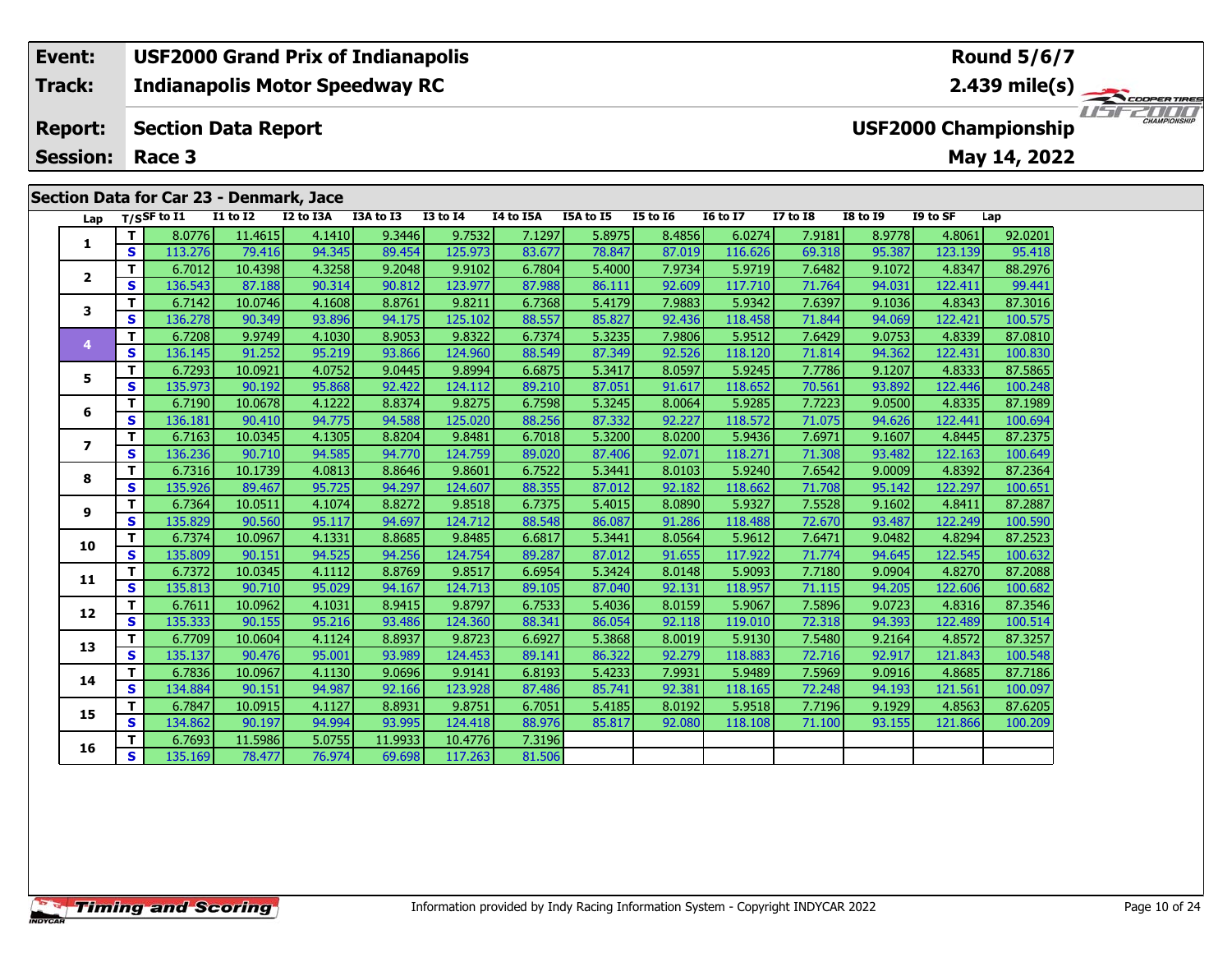### **Indianapolis Motor Speedway RC Section Data Report Event: USF2000 Grand Prix of Indianapolis Track: Report: USF2000 Championship**

**Session: Race 3**

# **Section Data for Car 3 - Jones, Jagger (R)**

| Lap            |              | T/SSF to I1 | <b>I1 to I2</b> | I2 to I3A | I3A to I3 | <b>I3 to I4</b> | I4 to I5A | I5A to I5 | <b>I5 to 16</b> | <b>16 to 17</b> | <b>I7 to I8</b> | <b>I8 to I9</b> | I9 to SF | Lap     |
|----------------|--------------|-------------|-----------------|-----------|-----------|-----------------|-----------|-----------|-----------------|-----------------|-----------------|-----------------|----------|---------|
|                | T.           | 8.2771      | 11.2515         | 4.1911    | 9.2565    | 9.9251          | 6.7001    | 5.5472    | 8.0811          | 5.9773          | 7.7356          | 9.0091          | 4.8423   | 90.7940 |
| 1              | $\mathbf{s}$ | 110.546     | 80.898          | 93.217    | 90.305    | 123.791         | 89.042    | 83.826    | 91.375          | 117.604         | 70.953          | 95.055          | 122.218  | 96.707  |
| $\mathbf{2}$   | T.           | 6.7244      | 10.0877         | 4.1364    | 8.8406    | 9.8221          | 6.7120    | 5.5335    | 8.1007          | 5.9646          | 7.6269          | 9.0083          | 4.8444   | 87,4016 |
|                | S            | 136.072     | 90.231          | 94.450    | 94.553    | 125.089         | 88.884    | 84.034    | 91.154          | 117.854         | 71.964          | 95.064          | 122.165  | 100.460 |
| 3              | T.           | 6.7204      | 10.0048         | 4.1670    | 8.8462    | 9.8511          | 6.7230    | 5.4802    | 8.0408          | 5.9164          | 7.7658          | 8.9470          | 4.8405   | 87.3032 |
|                | $\mathbf{s}$ | 136.153     | 90.979          | 93.756    | 94.494    | 124.721         | 88.739    | 84.851    | 91.833          | 118.815         | 70.677          | 95.715          | 122.264  | 100.574 |
| 4              | T.           | 6.7158      | 10.0106         | 4.1845    | 8.8447    | 9.8083          | 6.6697    | 5.4225    | 7.9658          | 5.9028          | 7.5917          | 9.0650          | 4.8295   | 87.0109 |
|                | S            | 136.246     | 90.926          | 93.364    | 94.510    | 125.265         | 89.448    | 85.754    | 92.697          | 119.088         | 72.298          | 94.469          | 122.542  | 100.911 |
| 5.             | T.           | 6.6978      | 9.9840          | 4.0959    | 9.0747    | 9.9432          | 6.9917    | 5.6327    | 8.1095          | 5.8916          | 7.7483          | 8.9952          | 4.8195   | 87.9841 |
|                | $\mathbf{s}$ | 136.612     | 91.169          | 95.384    | 92.114    | 123.565         | 85.328    | 82.554    | 91.055          | 119.315         | 70.837          | 95.202          | 122.797  | 99.795  |
| 6              | T.           | 6.6649      | 10.0697         | 4.1553    | 8.8409    | 9.7670          | 6.6363    | 5.4273    | 8.0117          | 5.8989          | 7.6010          | 9.0325          | 4.8162   | 86.9217 |
|                | $\mathbf{s}$ | 137.286     | 90.393          | 94.020    | 94.550    | 125.795         | 89.898    | 85.678    | 92.166          | 119.167         | 72.209          | 94.809          | 122.881  | 101.015 |
| $\overline{z}$ | T.           | 6.6504      | 9.9840          | 4.0954    | 8.8644    | 9.7677          | 6.6317    | 5.4366    | 8.0116          | 5.8937          | 7.6678          | 8.9612          | 4.7868   | 86.7513 |
|                | S            | 137.586     | 91.169          | 95.395    | 94.300    | 125.786         | 89.960    | 85.531    | 92.167          | 119.272         | 71.580          | 95.564          | 123.635  | 101.213 |
| 8              | T.           | 6.6184      | 9.9779          | 4.1484    | 8.8786    | 9.7226          | 6.7605    | 5.4496    | 8.0750          | 5.9312          | 7.7282          | 8.9423          | 4.7697   | 87.0024 |
|                | S            | 138.251     | 91.224          | 94.177    | 94.149    | 126.369         | 88.247    | 85.327    | 91.444          | 118.518         | 71.021          | 95.765          | 124.079  | 100.921 |
| 9              | T.           | 6.5931      | 10.1439         | 4.2016    | 8.9365    | 9.7574          | 6.7215    | 5.3505    | 8.0844          | 5.9077          | 7.6724          | 8.9349          | 4.7890   | 87.0929 |
|                | S            | 138.781     | 89.731          | 92.984    | 93.539    | 125.918         | 88.759    | 86.908    | 91.338          | 118.990         | 71.537          | 95.845          | 123.579  | 100.816 |
| 10             | T.           | 6.6270      | 10.0839         | 4.1009    | 8.8950    | 9.7388          | 6.6797    | 5.4900    | 8.0146          | 5.8583          | 7.6681          | 8.9474          | 4.7891   | 86.8928 |
|                | S            | 138.072     | 90.265          | 95.267    | 93.975    | 126.159         | 89.314    | 84.699    | 92.133          | 119.993         | 71.578          | 95.711          | 123.576  | 101.049 |
| 11             | T.           | 6.6270      | 10.0684         | 4.1290    | 8.8830    | 9.7374          | 6.6345    | 5.4155    | 8.0173          | 5.8817          | 7.7363          | 8.9925          | 4.7724   | 86.8950 |
|                | $\mathbf{s}$ | 138.072     | 90.404          | 94.619    | 94.102    | 126.177         | 89.923    | 85.865    | 92.102          | 119.516         | 70.947          | 95.231          | 124.009  | 101.046 |
| 12             | T.           | 6.6142      | 10.0094         | 4.1019    | 8.9331    | 9.7765          | 6.6539    | 5.4357    | 7.9947          | 5.8602          | 7.6206          | 9.0815          | 4.7763   | 86.8580 |
|                | S            | 138.339     | 90.937          | 95.244    | 93.574    | 125.672         | 89.660    | 85.546    | 92.362          | 119.954         | 72.024          | 94.298          | 123.907  | 101.089 |
| 13             | T.           | 6.6191      | 10.1317         | 4.1442    | 8.8838    | 9.7327          | 6.6908    | 5.3473    | 8.1489          | 5.9228          | 7.6692          | 9.0971          | 4.7976   | 87.1852 |
|                | $\mathbf{s}$ | 138.236     | 89.840          | 94.272    | 94.094    | 126.238         | 89.166    | 86.960    | 90.615          | 118.686         | 71.567          | 94.136          | 123.357  | 100.710 |
| 14             | T.           | 6.6488      | 10.1680         | 4.0920    | 8.8923    | 9.7648          | 6.7071    | 5.4602    | 8.0276          | 5.8696          | 7.7917          | 8.9929          | 4.8066   | 87.2216 |
|                | $\mathbf{s}$ | 137.619     | 89.519          | 95.475    | 94.004    | 125.823         | 88.949    | 85.162    | 91.984          | 119.762         | 70.442          | 95.227          | 123.126  | 100.668 |
| 15             | T.           | 6.6439      | 10.0678         | 4.0730    | 8.9137    | 9.7305          | 6.6537    | 5.4628    | 8.1958          | 5.9324          | 7.5508          | 9.1875          | 4.8034   | 87.2153 |
|                | $\mathbf{s}$ | 137.720     | 90.410          | 95.920    | 93.778    | 126.267         | 89.663    | 85.121    | 90.096          | 118.494         | 72.689          | 93.210          | 123.208  | 100.675 |
| 16             | T.           | 7.2336      | 14.7748         | 5.6580    | 10.3469   | 10.9255         | 7.3755    |           |                 |                 |                 |                 |          |         |
|                | S            | 126.493     | 61.607          | 69.049    | 80.788    | 112.456         | 80.888    |           |                 |                 |                 |                 |          |         |



**2.439 mile(s)**

**May 14, 2022**

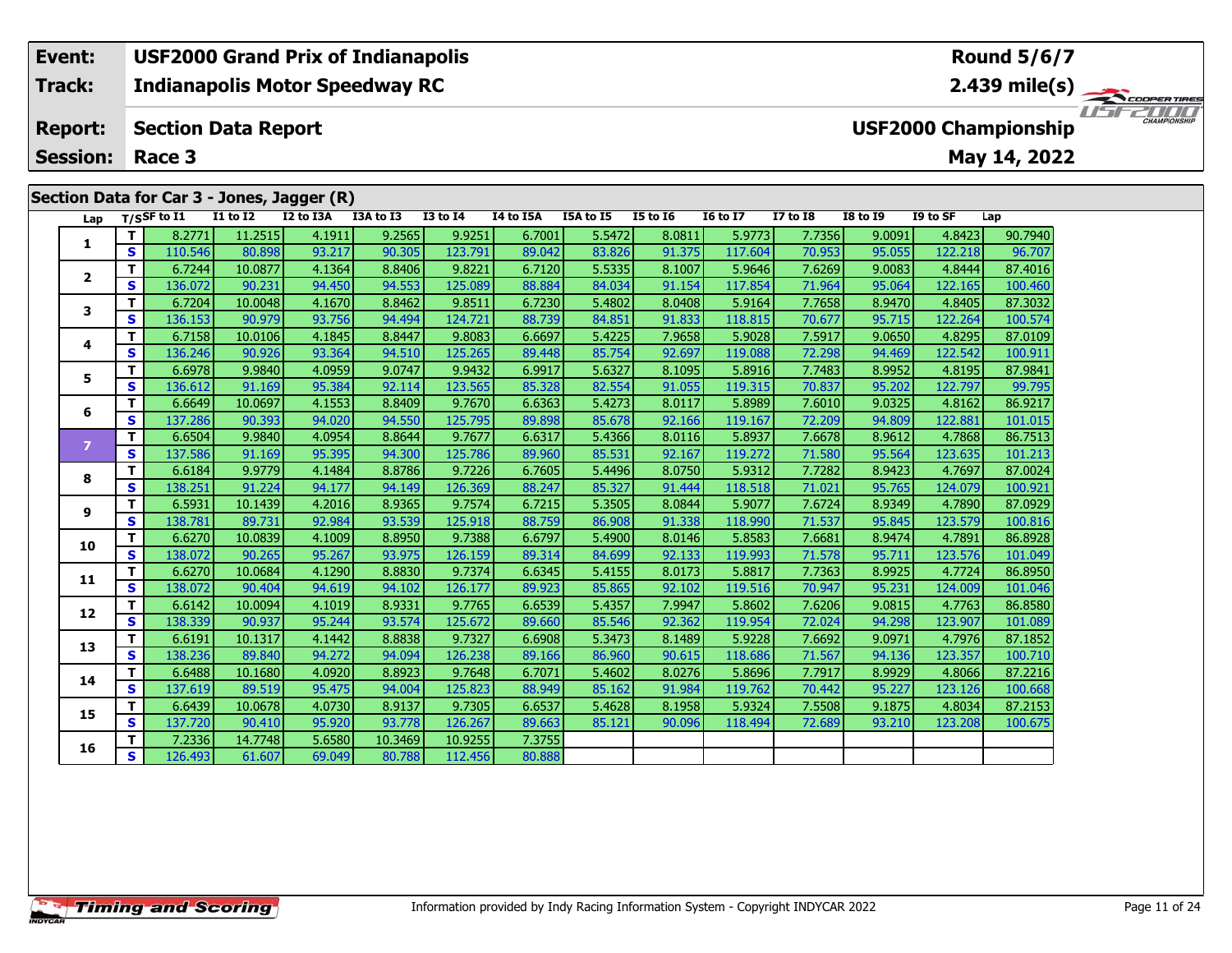**Indianapolis Motor Speedway RC Track:**

#### **Section Data Report Report:**

**Session:Race 3**

### **Lap T/SSF to I1 I1 to I2 I2 to I3A I3A to I3 I3 to I4 I4 to I5A I5A to I5 I5 to I6 I6 to I7 I7 to I8 I8 to I9 I9 to SF Lap 1 <sup>T</sup>** 8.0080 11.9870 4.3123 9.7648 9.9584 7.1736 5.9858 8.2806 5.9856 8.3956 9.1750 4.7530 93.7797 **<sup>S</sup>** 114.261 75.935 90.597 85.604 123.377 83.165 77.684 89.173 117.441 65.375 93.337 124.515 93.628**2 <sup>T</sup>** 6.4627 11.0642 4.2774 9.3462 9.8951 6.9789 5.5868 8.7824 9.0108 4.7898 90.2129 **<sup>S</sup>** 141.582 82.268 91.336 89.438 124.166 85.485 83.232 84.078 95.037 123.558 97.330**3 <sup>T</sup>** 6.6028 10.2754 4.0622 9.3231 9.8332 6.9276 5.7812 8.1387 9.1779 4.7650 88.6123 **<sup>S</sup>** 138.578 88.583 96.175 89.660 124.948 86.118 80.433 90.728 93.307 124.201 99.088**4 <sup>T</sup>** 6.5253 10.4858 4.1936 9.2096 9.6769 7.0049 5.6049 8.1727 8.9639 4.7937 88.2596 **<sup>S</sup>** 140.223 86.806 93.161 90.765 126.966 85.168 82.963 90.351 95.535 123.457 99.48499.484 **5 <sup>T</sup>** 6.5654 10.5968 4.2622 9.2861 9.8375 6.7508 5.4887 8.1039 8.9455 4.8009 88.2629 **<sup>S</sup>** 139.367 85.896 91.662 90.017 124.893 88.373 84.720 91.118 95.731 123.272 99.480**6 <sup>T</sup>** 6.6317 10.0487 4.0753 8.9558 9.7122 6.7615 5.5354 8.0894 8.9593 4.7907 87.2441 **<sup>S</sup>** 137.974 90.582 95.866 93.337 126.504 88.234 84.005 91.281 95.584 123.535 100.642**7 <sup>T</sup>** 6.6112 10.1116 4.0970 9.0355 9.7495 6.7751 5.5709 8.1531 9.0295 4.8139 87.5659 **<sup>S</sup>** 138.402 90.018 95.358 92.514 126.020 88.056 83.469 90.568 94.841 122.939 100.272**8 <sup>T</sup>** 6.6376 10.1056 4.1024 8.9316 9.7720 6.6909 5.5334 8.1657 8.9802 4.7965 87.4677 **<sup>S</sup>** 137.851 90.072 95.233 93.590 125.730 89.165 84.035 90.428 95.361 123.385 100.384**9 <sup>T</sup>** 6.6304 10.0611 4.1092 9.0354 9.7970 6.7087 5.5715 8.1959 8.9923 4.7911 87.5476 **<sup>S</sup>** 138.001 90.470 95.075 92.515 125.409 88.928 83.460 90.095 95.233 123.524 100.293**10 <sup>T</sup>** 6.6747 10.0790 4.1262 8.9609 9.7443 6.7803 5.6012 8.1384 9.0284 4.8111 87.5718 **<sup>S</sup>** 137.085 90.309 94.683 93.284 126.088 87.989 83.018 90.731 94.852 123.011 100.265**11 <sup>T</sup>** 6.6762 10.0959 4.1011 8.9624 9.7248 6.8495 5.5712 8.1208 9.0000 4.8000 87.6345 **<sup>S</sup>** 137.054 90.158 95.263 93.268 126.341 87.100 83.465 90.928 95.152 123.295 100.193**12 <sup>T</sup>** 6.6727 10.1535 4.1021 9.0051 9.7557 6.7360 5.6137 8.1378 5.8668 7.9607 8.9764 4.7498 87.7303 **<sup>S</sup>** 137.126 89.647 95.239 92.826 125.940 88.568 82.833 90.738 119.819 68.947 95.402 124.599 100.084**13 <sup>T</sup>** 6.5362 10.4122 4.1509 9.1075 9.7159 6.9512 5.6190 8.2371 9.0147 4.8019 88.3946 **<sup>S</sup>** 139.990 87.419 94.120 91.782 126.456 85.826 82.755 89.644 94.996 123.247 99.332**14 <sup>T</sup>** 6.6220 10.2955 4.1281 9.1020 9.6751 6.9014 5.5777 8.3049 9.0278 4.7825 88.2591 **<sup>S</sup>** 138.176 88.410 94.640 91.838 126.990 86.445 83.368 88.912 94.859 123.747 99.484**15 <sup>T</sup>** 6.5642 10.3781 4.0925 9.1249 9.6838 6.9347 5.5211 8.2376 23.1165 5.1290 102.2432 **<sup>S</sup>** 139.392 87.707 95.463 91.607 126.875 86.030 84.222 89.639 37.046 115.387 85.878**16 <sup>T</sup>** 7.4491 12.4171 6.1031 **<sup>S</sup>** 122.834 73.304 64.014**Section Data for Car 30 - Andersson, Viktor (R)**



**USF2000 Championship**

**Round 5/6/7**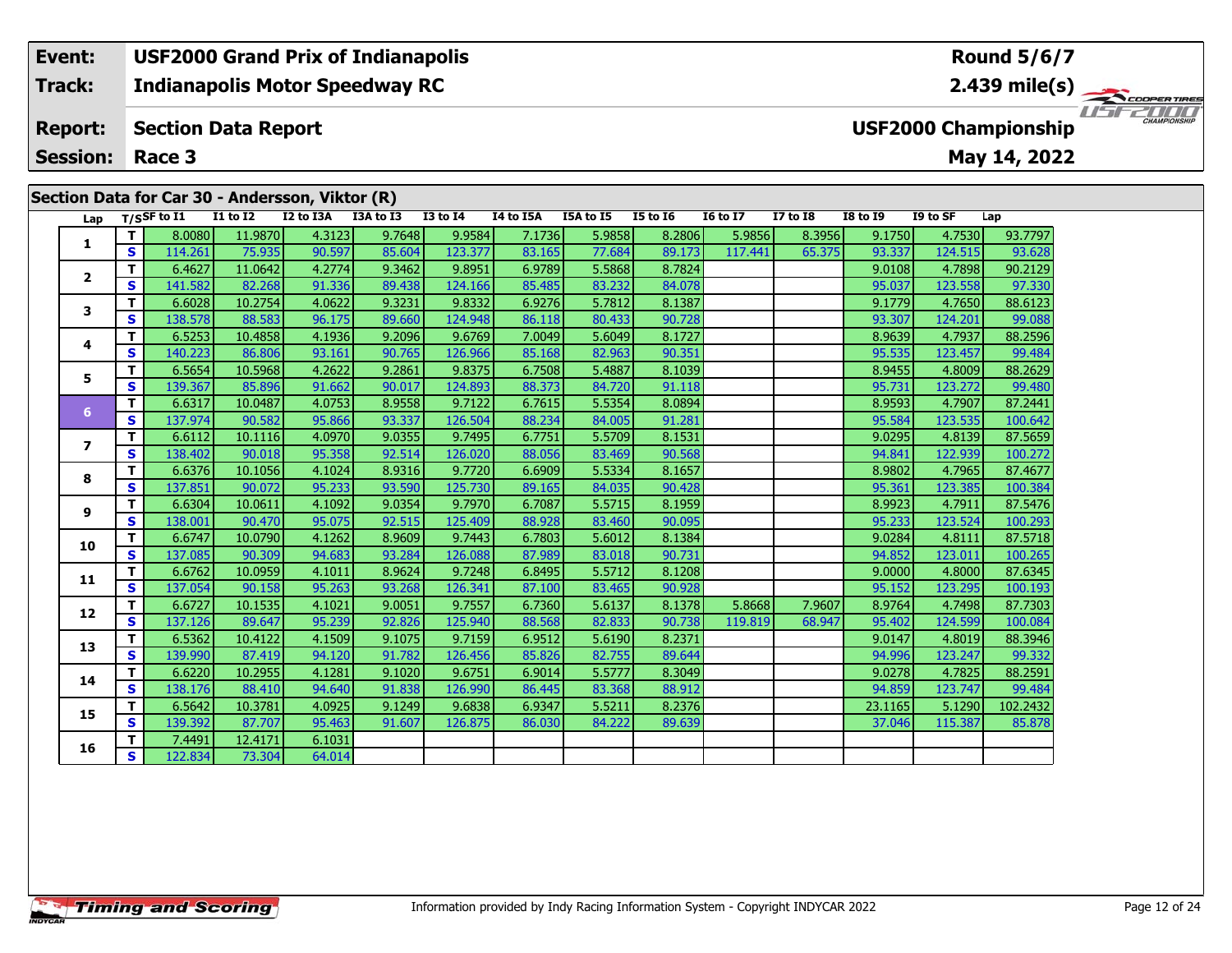### **Section Data for Car 32 - Weir, Christian**

| Lap            |              | $T/S$ SF to I1 | <b>I1 to I2</b> | I2 to I3A | I3A to I3 | <b>I3 to I4</b> | I4 to I5A | I5A to I5 | <b>I5 to 16</b> | <b>16 to 17</b> | <b>I7 to I8</b> | $18$ to $19$ | I9 to SF | Lap     |
|----------------|--------------|----------------|-----------------|-----------|-----------|-----------------|-----------|-----------|-----------------|-----------------|-----------------|--------------|----------|---------|
| 1              | T.           | 7.9952         | 11.6937         | 4.2273    | 9.6700    | 9.8094          | 7.0243    | 5.8255    | 8.3698          | 6.0870          | 8.4820          | 9.1362       | 4.7766   | 93.0970 |
|                | S.           | 114.444        | 77.839          | 92.419    | 86.444    | 125.251         | 84.932    | 79.821    | 88.223          | 115.485         | 64.709          | 93.733       | 123.899  | 94.315  |
| $\overline{2}$ | T.           | 6.5194         | 10.8325         | 4.1842    | 9.1845    | 9.6572          | 7.1738    | 5.8807    | 8.4372          | 5.9673          | 8.4580          | 9.2750       | 4.7637   | 90.3335 |
|                | S            | 140.350        | 84.027          | 93.371    | 91.013    | 127.225         | 83.162    | 79.072    | 87.518          | 117.801         | 64.893          | 92.330       | 124.235  | 97.200  |
| 3              | T.           | 6.5327         | 10.4483         | 4.2036    | 9.1067    | 9.6261          | 6.9599    | 5.8531    | 8.2522          | 5.9056          | 8.4253          | 9.2326       | 4.7782   | 89.3243 |
|                | S            | 140.065        | 87.117          | 92.940    | 91.791    | 127.636         | 85.718    | 79.445    | 89.480          | 119.032         | 65.145          | 92.754       | 123.858  | 98.298  |
| 4              | T.           | 6.5156         | 10.5700         | 4.2133    | 9.0684    | 9.6086          | 6.8810    | 5.6763    | 8.0989          | 5.8664          | 7.9687          | 9.0281       | 4.8168   | 88.3121 |
|                | S            | 140.432        | 86.114          | 92.726    | 92.178    | 127.868         | 86.701    | 81.920    | 91.174          | 119,827         | 68.877          | 94.855       | 122.865  | 99.425  |
| 5              | T.           | 6.6328         | 10.4662         | 4.2808    | 8.8732    | 9.8036          | 6.8266    | 5.4047    | 8.0580          | 5.9015          | 7.7692          | 8.9935       | 4.8310   | 87.8411 |
|                | S            | 137.951        | 86.968          | 91.264    | 94.206    | 125.325         | 87.392    | 86.036    | 91.637          | 119.115         | 70.646          | 95.220       | 122.504  | 99.958  |
| 6              | T.           | 6.7229         | 10.0714         | 4.1061    | 8.9389    | 9.7986          | 6.7541    | 5.3918    | 8.0634          | 5.8852          | 7.8408          | 8.9909       | 4.8318   | 87.3959 |
|                | S            | 136.102        | 90.377          | 95.147    | 93.514    | 125.389         | 88.330    | 86.242    | 91.575          | 119.444         | 70.001          | 95.248       | 122.484  | 100.467 |
| $\overline{z}$ | T            | 6.6993         | 10.1054         | 4.1142    | 8.9049    | 9.8110          | 6.8263    | 5.4081    | 8.0497          | 5.8800          | 7.7574          | 8.9575       | 4.8073   | 87.3211 |
|                | S            | 136.581        | 90.073          | 94.959    | 93.871    | 125.230         | 87.396    | 85.982    | 91.731          | 119.550         | 70.754          | 95.603       | 123.108  | 100.553 |
| 8              | T.           | 6.6623         | 10.1033         | 4.1153    | 8.9295    | 9.8183          | 6.7902    | 5.4576    | 8.0637          | 5.8570          | 7.7961          | 8.9921       | 4.8097   | 87.3951 |
|                | S            | 137.340        | 90.092          | 94.934    | 93.612    | 125.137         | 87.861    | 85.202    | 91.572          | 120.020         | 70.402          | 95.235       | 123.047  | 100.468 |
| 9              | T.           | 6.6827         | 10.1495         | 4.1495    | 8.9511    | 9.8350          | 6.6526    | 5.4967    | 8.1219          | 5.9174          | 7.7837          | 9.0093       | 4.8101   | 87.5595 |
|                | $\mathbf{s}$ | 136.921        | 89.682          | 94.152    | 93.386    | 124.925         | 89.678    | 84.596    | 90.916          | 118.794         | 70.514          | 95.053       | 123.037  | 100.279 |
| 10             | T            | 6.6904         | 10.0995         | 4.1393    | 8.9542    | 9.7706          | 6.7465    | 5.4433    | 8.1155          | 5.8659          | 7.8808          | 8.9948       | 4.7952   | 87.4960 |
|                | $\mathbf{s}$ | 136.763        | 90.126          | 94.384    | 93.354    | 125.748         | 88.430    | 85.426    | 90.988          | 119.837         | 69.646          | 95.207       | 123.419  | 100.352 |
| 11             | T            | 6.6473         | 10.2422         | 4.1216    | 8.9727    | 9.7418          | 6.7451    | 5.4774    | 8.1318          | 5.8834          | 7.9817          | 8.9882       | 4.7987   | 87.7319 |
|                | S            | 137.650        | 88.870          | 94.789    | 93.161    | 126.120         | 88.448    | 84.894    | 90.805          | 119.481         | 68.765          | 95.276       | 123.329  | 100.082 |
| 12             | T            | 6.6485         | 10.2732         | 4.1048    | 9.0557    | 9.7382          | 6.8331    | 5.5022    | 8.2509          | 5.9205          | 8.0164          | 9.0910       | 4.7729   | 88.2074 |
|                | $\mathbf{s}$ | 137.625        | 88.602          | 95.177    | 92.308    | 126.167         | 87.309    | 84.512    | 89.494          | 118.732         | 68.468          | 94.199       | 123.996  | 99.543  |
| 13             | T.           | 6.6016         | 10.3484         | 4.1298    | 9.1205    | 9.7223          | 6.8942    | 5.5508    | 8.1946          | 5.8782          | 7.8916          | 9.0504       | 4.7818   | 88.1642 |
|                | S            | 138.603        | 87.958          | 94.601    | 91.652    | 126.373         | 86.535    | 83.772    | 90.109          | 119.587         | 69.550          | 94.622       | 123.765  | 99.591  |
| 14             | T.           | 6.5791         | 10.5658         | 4.1145    | 9.1159    | 9.7188          | 6.8642    | 5.5274    | 8.2677          | 5.9380          | 7.9685          | 9.0003       | 4.7775   | 88.4377 |
|                | $\mathbf{s}$ | 139.077        | 86.148          | 94.952    | 91.698    | 126.419         | 86.913    | 84.126    | 89.313          | 118.382         | 68.879          | 95.148       | 123.876  | 99.283  |
| 15             | T.           | 6.5710         | 10.3547         | 4.0937    | 9.1060    | 9.6722          | 6.9354    | 5.5413    | 8.2596          | 5.9496          | 7.8376          | 11.8187      | 5.2139   | 91.3537 |
|                | S            | 139.248        | 87.905          | 95.435    | 91.798    | 127.028         | 86.021    | 83.915    | 89.400          | 118.152         | 70.030          | 72.458       | 113.508  | 96.114  |
| 16             | T            | 7.0681         | 15.9039         | 9.8057    |           |                 |           |           |                 |                 |                 |              |          |         |
|                | S            | 129.455        | 57.233          | 39.842    |           |                 |           |           |                 |                 |                 |              |          |         |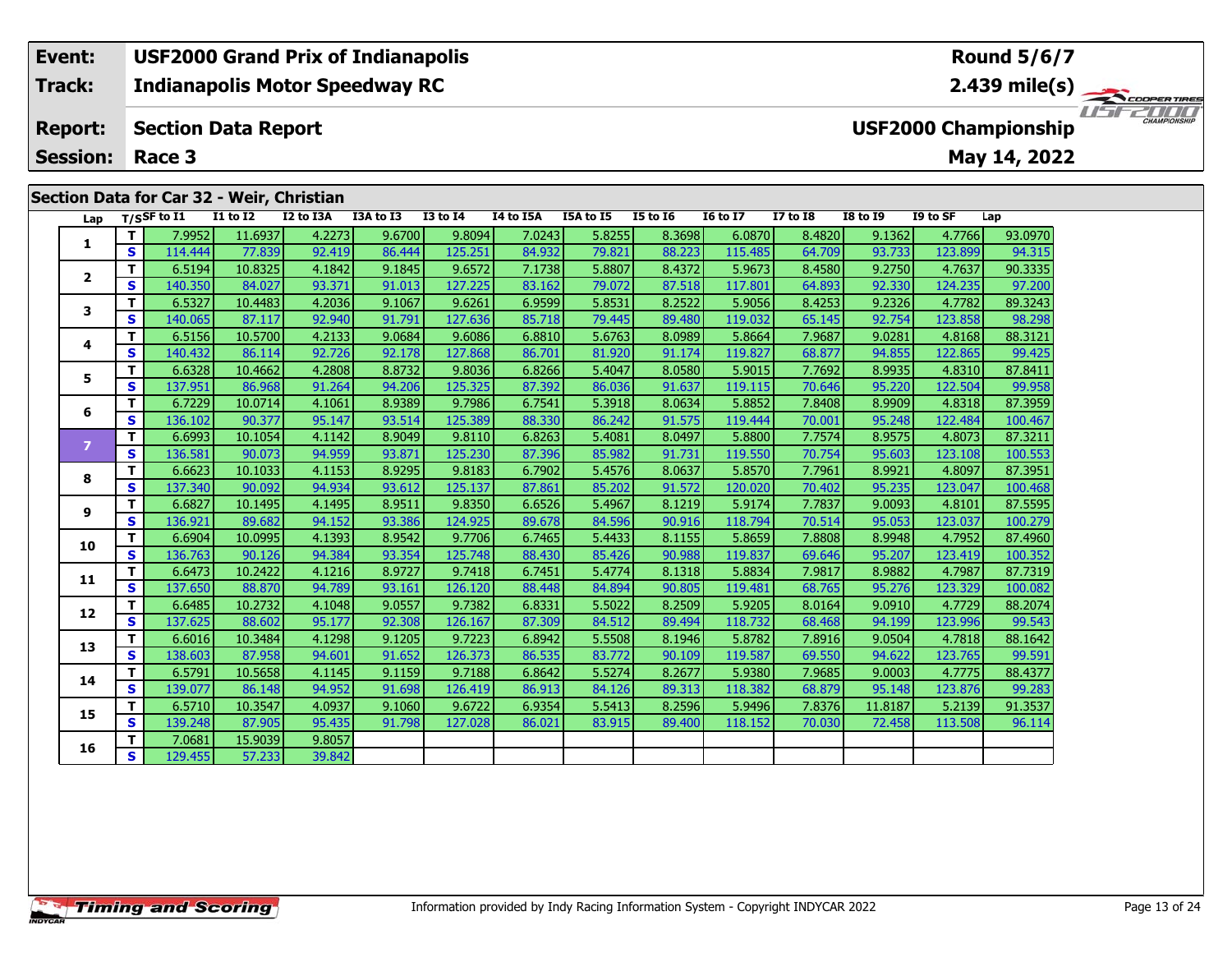### **Lap T/SSF to I1 I1 to I2 I2 to I3A I3A to I3 I3 to I4 I4 to I5A I5A to I5 I5 to I6 I6 to I7 I7 to I8 I8 to I9 I9 to SF Lap 1 <sup>T</sup>** 8.0901 11.7603 4.1113 9.4621 9.7964 7.2264 5.9698 8.5399 6.0624 8.3895 9.0567 4.7330 93.1979 **<sup>S</sup>** 113.101 77.398 95.026 88.343 125.417 82.557 77.892 86.466 115.953 65.423 94.556 125.041 94.212**2 <sup>T</sup>** 6.5239 10.5494 4.2199 9.1914 9.7382 7.0400 5.8687 8.5435 5.9812 8.2346 9.2185 4.7778 89.8871 **<sup>S</sup>** 140.254 86.282 92.581 90.945 126.167 84.743 79.234 86.429 117.527 66.653 92.896 123.868 97.683**3 <sup>T</sup>** 6.5549 10.6001 4.1820 9.1496 9.6979 6.9149 5.6695 8.3432 5.9740 7.8816 9.3056 4.8286 89.1019 **<sup>S</sup>** 139.590 85.870 93.420 91.360 126.691 86.276 82.018 88.504 117.669 69.639 92.027 122.565 98.543**4 <sup>T</sup>** 6.6841 10.3235 4.2303 8.8731 9.7833 6.7233 5.5118 8.0364 5.9121 7.7144 9.0730 4.8066 87.6719 **<sup>S</sup>** 136.892 88.170 92.353 94.207 125.585 88.735 84.364 91.883 118.901 71.148 94.386 123.126 100.151**5 <sup>T</sup>** 6.6566 10.0431 4.1473 8.8496 9.7614 6.7352 5.4774 8.0658 5.9201 7.7817 9.0943 4.8100 87.3425 **<sup>S</sup>** 137.458 90.632 94.201 94.457 125.867 88.578 84.894 91.548 118.740 70.533 94.165 123.039 100.528**6 <sup>T</sup>** 6.6721 10.1454 4.1367 9.0784 9.7872 6.7226 5.5151 8.0666 5.8742 7.8787 9.0685 4.7930 87.7385 **<sup>S</sup>** 137.138 89.718 94.443 92.077 125.535 88.744 84.314 91.539 119.668 69.664 94.433 123.476 100.075**7 <sup>T</sup>** 6.5956 10.1589 4.1210 8.9266 9.7650 6.7822 5.5004 8.0184 5.8828 7.7266 9.1332 4.7929 87.4036 **<sup>S</sup>** 138.729 89.599 94.803 93.642 125.820 87.964 84.539 92.089 119.493 71.036 93.764 123.478 100.458**8 <sup>T</sup>** 6.6229 10.1370 4.1062 8.9126 9.7383 6.7685 5.5104 8.0774 5.8853 7.8484 9.0786 4.7801 87.4657 **<sup>S</sup>** 138.157 89.793 95.144 93.790 126.165 88.142 84.386 91.417 119.442 69.933 94.328 123.809 100.387**9 <sup>T</sup>** 6.6082 10.0530 4.0991 8.9729 9.7982 6.7852 5.4754 8.0841 5.8958 7.8033 9.0806 4.7870 87.4428 **<sup>S</sup>** 138.464 90.543 95.309 93.159 125.394 87.925 84.925 91.341 119.230 70.337 94.307 123.630 100.413**10 <sup>T</sup>** 6.6481 10.1602 4.1266 9.0244 9.7063 6.8041 5.7017 8.2722 5.9415 7.8615 9.1044 4.7804 88.1314 **<sup>S</sup>** 137.633 89.588 94.674 92.628 126.581 87.681 81.555 89.264 118.313 69.817 94.060 123.801 99.629**11 <sup>T</sup>** 6.6168 10.1678 4.1237 8.9878 9.7370 6.7800 5.5349 8.1352 5.9564 7.8456 9.0535 4.8069 87.7456 **<sup>S</sup>** 138.284 89.521 94.741 93.005 126.182 87.993 84.012 90.767 118.017 69.958 94.589 123.118 100.067**12 <sup>T</sup>** 6.6198 10.3417 4.1208 9.1550 9.7368 6.9644 5.6353 8.3146 5.9296 7.8484 9.0875 4.7811 88.5350 **<sup>S</sup>** 138.222 88.015 94.807 91.306 126.185 85.663 82.516 88.809 118.550 69.933 94.235 123.783 99.174**13 <sup>T</sup>** 6.6181 10.3256 4.1418 9.1524 9.7750 6.8185 5.5670 8.2026 5.9167 7.7832 9.1300 4.7834 88.2143 **<sup>S</sup>** 138.257 88.152 94.327 91.332 125.692 87.496 83.528 90.021 118.809 70.519 93.797 123.723 99.535**14 <sup>T</sup>** 6.6204 10.5005 4.1997 8.9983 9.7110 6.8666 5.6597 8.3224 5.9167 7.7473 9.0698 4.7902 88.4026 **<sup>S</sup>** 138.209 86.684 93.026 92.896 126.520 86.883 82.160 88.725 118.809 70.846 94.419 123.548 99.323**15 <sup>T</sup>** 6.5713 10.3629 4.1548 9.0737 9.7383 6.8047 5.4973 8.1203 5.8971 7.8315 9.0833 4.7717 87.9069 **<sup>S</sup>** 139.242 87.835 94.031 92.124 126.165 87.673 84.587 90.934 119.203 70.084 94.279 124.027 99.883**Section Data for Car 33 - Kohlbecker, Spike**

**<sup>T</sup>** 7.5671 14.1498 6.1190 12.1620 **<sup>S</sup>** 120.918 64.328 63.847 68.731

**16**

100.151

11515211111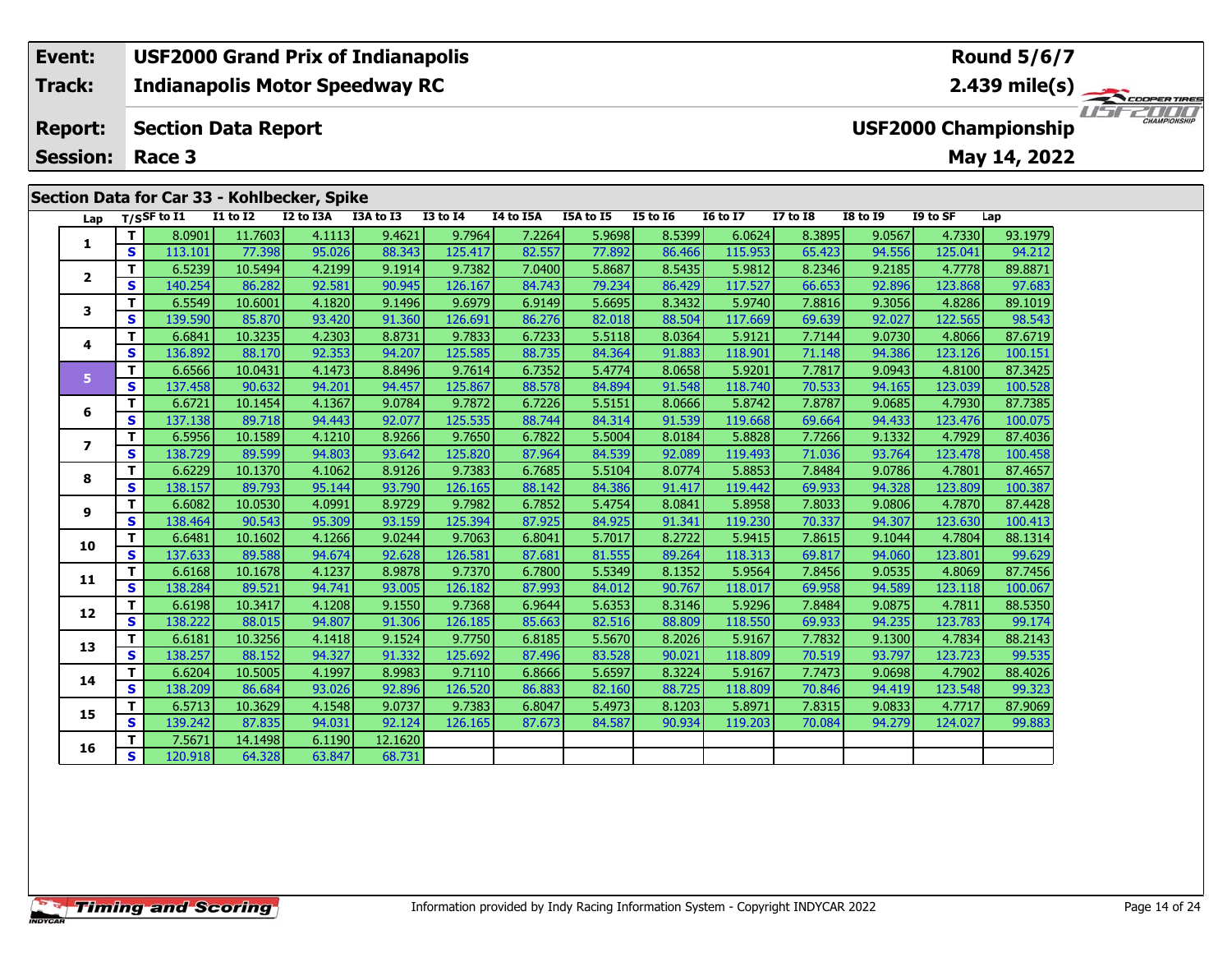#### **Event: USF2000 Grand Prix of Indianapolis Round 5/6/7Indianapolis Motor Speedway RC 2.439 mile(s) Track:** COOPERTIRES USFZUUD **Report: USF2000 Championship Section Data Report May 14, 2022 Session: Race 3**

### **Section Data for Car 4 - d'Orlando, Michael**

| Lap            |              | $T/S$ SF to I1 | <b>I1 to I2</b> | I2 to I3A | I3A to I3 | <b>I3 to I4</b> | I4 to I5A | <b>I5A to I5</b> | <b>I5 to 16</b> | <b>16 to 17</b> | <b>I7 to I8</b> | <b>I8 to I9</b> | I9 to SF | Lap     |
|----------------|--------------|----------------|-----------------|-----------|-----------|-----------------|-----------|------------------|-----------------|-----------------|-----------------|-----------------|----------|---------|
|                | T.           | 8.1606         | 11.3862         | 4.1679    | 9.3252    | 9.7504          | 7.1069    | 5.7589           | 8.1116          | 5.9475          | 7.6398          | 9.0275          | 4.8001   | 91.1826 |
| 1              | S            | 112.124        | 79.941          | 93.736    | 89.640    | 126.009         | 83.945    | 80.745           | 91.031          | 118.193         | 71.843          | 94.862          | 123.293  | 96.295  |
| $\mathbf{2}$   | T.           | 6.6416         | 10.0872         | 4.1234    | 8.8437    | 9.7365          | 6.7272    | 5.6267           | 8.0483          | 5.9114          | 7.6809          | 8.9901          | 4.7791   | 87.1961 |
|                | S            | 137.768        | 90.236          | 94.747    | 94.520    | 126.189         | 88.683    | 82.642           | 91.747          | 118.915         | 71.458          | 95.256          | 123.835  | 100.697 |
| 3              | T.           | 6.6041         | 10.1225         | 4.1771    | 8.9984    | 9.8964          | 6.7472    | 5.5231           | 8.1541          | 5.8958          | 7.6383          | 8.9735          | 4.7790   | 87.5095 |
|                | S            | 138.550        | 89.921          | 93.529    | 92.895    | 124.150         | 88.421    | 84.192           | 90.557          | 119.230         | 71.857          | 95.433          | 123.837  | 100.337 |
| 4              | T.           | 6.6220         | 9.9823          | 4.1153    | 8.8989    | 9.7128          | 6.7103    | 5.5364           | 8.0319          | 5.8780          | 7.6276          | 8.9972          | 4.7688   | 86.8815 |
|                | S            | 138.176        | 91.184          | 94.934    | 93.934    | 126.497         | 88.907    | 83.990           | 91.935          | 119.591         | 71.958          | 95.181          | 124.102  | 101.062 |
| 5              | T.           | 6.6084         | 10.0589         | 4.1144    | 8.8462    | 9.6765          | 6.7588    | 5.5587           | 7.9931          | 5.9032          | 7.6162          | 8.9782          | 4.8140   | 86.9266 |
|                | $\mathbf{s}$ | 138.460        | 90.490          | 94.955    | 94.494    | 126.971         | 88.269    | 83.653           | 92.381          | 119.080         | 72.065          | 95.383          | 122.937  | 101.009 |
| 6              | T.           | 6.6972         | 9.9885          | 4.1275    | 8.7904    | 9.8120          | 6.6479    | 5.5191           | 7.9742          | 5.9000          | 7.5981          | 9.0202          | 4.8156   | 86.8907 |
|                | S            | 136.624        | 91.128          | 94.653    | 95.093    | 125.218         | 89.741    | 84.253           | 92.600          | 119.145         | 72.237          | 94.938          | 122.896  | 101.051 |
| $\overline{7}$ | T.           | 6.6951         | 9.9736          | 4.1086    | 8.8235    | 9.8169          | 6.6327    | 5.5010           | 8.0302          | 5.8947          | 7.5960          | 8.9919          | 4.8135   | 86.8777 |
|                | <b>S</b>     | 136.667        | 91.264          | 95.089    | 94.737    | 125.155         | 89.947    | 84.530           | 91.954          | 119.252         | 72.257          | 95.237          | 122.950  | 101.066 |
| 8              | T.           | 6.6982         | 9.9370          | 4.0942    | 8.9650    | 9.8409          | 6.6924    | 5.5023           | 8.0321          | 5.8733          | 7.6758          | 9.0044          | 4.8177   | 87.1333 |
|                | $\mathbf{s}$ | 136.604        | 91.600          | 95.423    | 93.241    | 124.850         | 89.145    | 84.510           | 91.932          | 119.686         | 71.506          | 95.105          | 122.842  | 100.770 |
| 9              | T.           | 6.7098         | 9.9941          | 4.1141    | 8.8237    | 9.8168          | 6.6698    | 5.5028           | 7.9964          | 5.8977          | 7.6665          | 8.9683          | 4.8183   | 86.9783 |
|                | $\mathbf{s}$ | 136.368        | 91.076          | 94.962    | 94.735    | 125.157         | 89.447    | 84.502           | 92.343          | 119.191         | 71.592          | 95.488          | 122.827  | 100.949 |
| 10             | T.           | 6.7086         | 10.0311         | 4.1108    | 8.8047    | 9.8191          | 6.6793    | 5.4942           | 7.9480          | 5.8776          | 7.6327          | 8.9995          | 4.8115   | 86.9171 |
|                | $\mathbf{s}$ | 136.392        | 90.741          | 95.038    | 94.939    | 125.127         | 89.319    | 84.635           | 92.905          | 119.599         | 71.909          | 95.157          | 123.001  | 101.020 |
| 11             | T.           | 6.7144         | 9.9751          | 4.0946    | 8.7896    | 9.7948          | 6.6812    | 5.4614           | 8.0478          | 5.9150          | 7.6335          | 9.0046          | 4.8091   | 86.9211 |
|                | $\mathbf{s}$ | 136.274        | 91.250          | 95.414    | 95.102    | 125.438         | 89.294    | 85.143           | 91.753          | 118.843         | 71.902          | 95.103          | 123.062  | 101.016 |
| 12             | T.           | 6.7153         | 9.9519          | 4.1197    | 8.7752    | 9.8129          | 6.6403    | 5.4973           | 7.9683          | 5.9013          | 7.6673          | 9.0210          | 4.8129   | 86.8834 |
|                | $\mathbf{s}$ | 136.256        | 91.463          | 94.833    | 95.258    | 125.206         | 89.844    | 84.587           | 92.668          | 119.119         | 71.585          | 94.930          | 122.965  | 101.060 |
| 13             | T            | 6.7340         | 10.0165         | 4.1151    | 8.8290    | 9.8024          | 6.6992    | 5.4521           | 8.0628          | 5.9279          | 7.6509          | 8.9670          | 4.8261   | 87.0830 |
|                | S            | 135.878        | 90.873          | 94.939    | 94.678    | 125.340         | 89.054    | 85.288           | 91.582          | 118.584         | 71.738          | 95.502          | 122.629  | 100.828 |
| 14             | T.           | 6.7238         | 10.0226         | 4.0742    | 8.8789    | 9.8181          | 6.6974    | 5.5434           | 7.9498          | 5.8938          | 7.6602          | 9.0378          | 4.8294   | 87.1294 |
|                | $\mathbf{s}$ | 136.084        | 90.817          | 95.892    | 94.146    | 125.140         | 89.078    | 83.884           | 92.884          | 119.270         | 71.651          | 94.754          | 122.545  | 100.774 |
| 15             | T.           | 6.7219         | 10.0972         | 4.0853    | 8.8838    | 9.7981          | 6.7011    | 5.5429           | 8.0275          | 5.9364          | 7.6909          | 8.9956          | 4.8352   | 87.3159 |
|                | <b>S</b>     | 136.122        | 90.147          | 95.631    | 94.094    | 125.395         | 89.029    | 83.891           | 91.985          | 118.414         | 71.365          | 95.198          | 122.398  | 100.559 |
| 16             | T.           | 7.0593         | 13.7992         | 5.2898    | 10.8002   | 12.8365         | 8.3255    |                  |                 |                 |                 |                 |          |         |
|                | $\mathbf{s}$ | 129.616        | 65.962          | 73.856    | 77.398    | 95.714          | 71.658    |                  |                 |                 |                 |                 |          |         |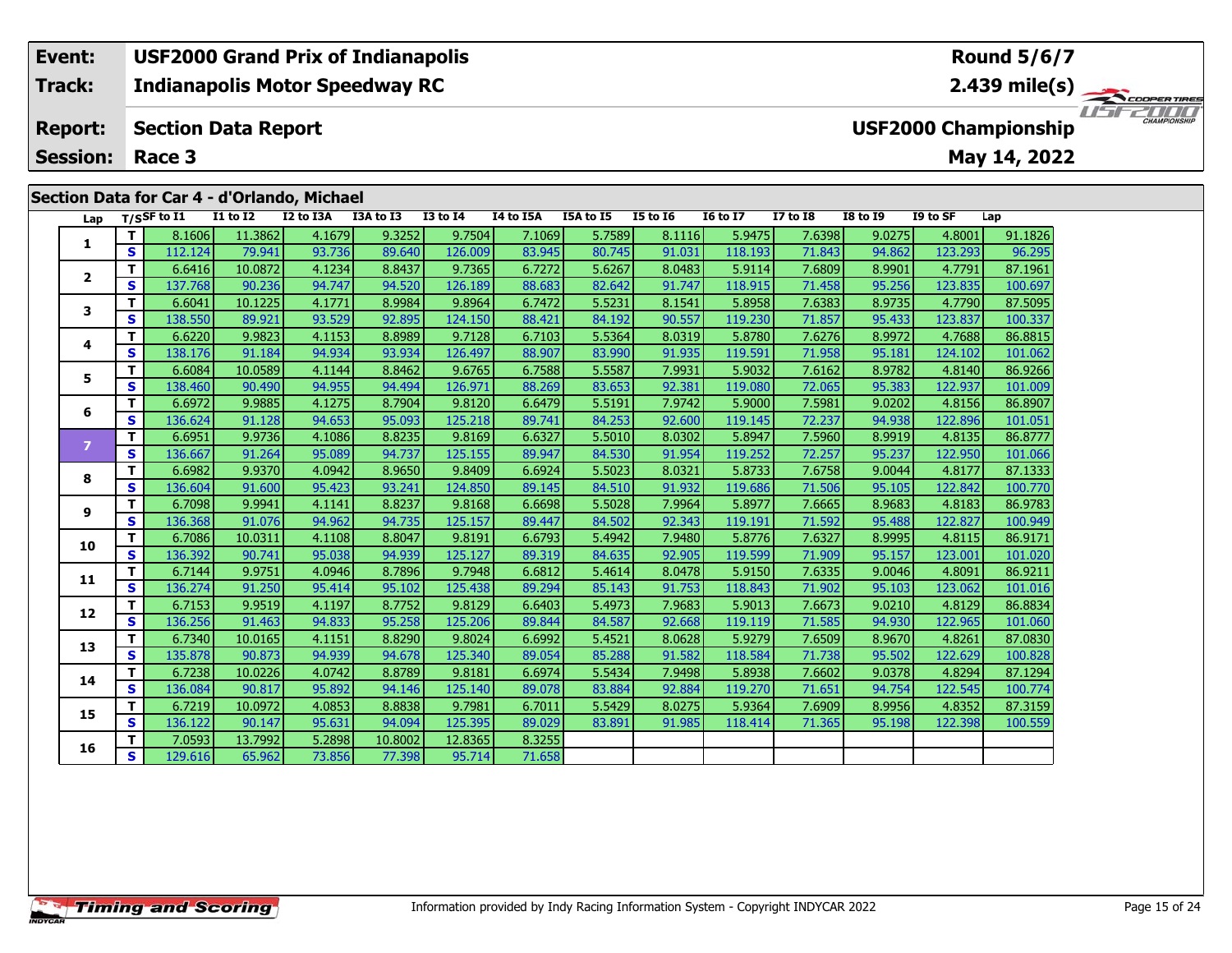**Indianapolis Motor Speedway RC Track:**

#### **Section Data Report Report:**

**Session: Race 3**

**Event:**

# **Section Data for Car 5 - Hays, Nicky (R)**

**USF2000 Championship**

 $200f$ 

USFZUUD

**PERTIRES** 

| Lap                     |                         | T/SSF to I1 | <b>I1 to I2</b> | I2 to I3A | I3A to I3 | <b>I3 to I4</b> | I4 to I5A | I5A to I5 | <b>I5 to 16</b> | <b>16 to 17</b> | <b>I7 to I8</b> | <b>I8 to I9</b> | I9 to SF | Lap     |
|-------------------------|-------------------------|-------------|-----------------|-----------|-----------|-----------------|-----------|-----------|-----------------|-----------------|-----------------|-----------------|----------|---------|
|                         | T.                      | 7.9603      | 11.9210         | 4.1553    | 9.5622    | 9.9236          | 7.0701    | 5.8147    | 8.5151          | 6.1338          | 8.2038          | 9.2276          | 4.8015   | 93.2890 |
| 1                       | $\mathbf{s}$            | 114.945     | 76.355          | 94.020    | 87.418    | 123.810         | 84.382    | 79.970    | 86.718          | 114.603         | 66.904          | 92.805          | 123.257  | 94.120  |
|                         | T                       | 6.5428      | 10.7537         | 4.2517    | 9.0015    | 9.6213          | 7.0903    | 5.9486    | 8.3944          | 5.9620          | 7.9787          | 9.3948          | 4.7491   | 89.6889 |
| $\overline{2}$          | $\mathbf{s}$            | 139.848     | 84.643          | 91.888    | 92.863    | 127.700         | 84.142    | 78.170    | 87.964          | 117.906         | 68.791          | 91.153          | 124.617  | 97.898  |
| 3                       | T                       | 6.5395      | 10.3528         | 4.1509    | 9.1018    | 9.7165          | 6.9296    | 5.5910    | 8.6795          | 6.0567          | 7.8173          | 9.4704          | 4.7943   | 89,2003 |
|                         | $\mathbf{s}$            | 139.919     | 87.921          | 94.120    | 91.840    | 126.448         | 86.093    | 83.169    | 85.075          | 116.062         | 70.211          | 90.425          | 123.442  | 98.435  |
| 4                       | T                       | 6.5704      | 10.5247         | 4.1727    | 9.0253    | 9.7340          | 6.7581    | 5.5224    | 8.1912          | 5.9427          | 7.8051          | 9.4232          | 4.9187   | 88.5885 |
|                         | $\mathbf{s}$            | 139.261     | 86.485          | 93.628    | 92.618    | 126.221         | 88.278    | 84.203    | 90.147          | 118.289         | 70.321          | 90.878          | 120.320  | 99.114  |
| 5                       | т                       | 6.8241      | 10.8073         | 4.2150    | 9.4272    | 9.8589          | 7.0462    | 5.5763    | 8.1683          | 5.8807          | 7.7788          | 9.0372          | 4.7847   | 89,4047 |
|                         | S                       | 134.084     | 84.223          | 92.688    | 88.670    | 124.622         | 84.668    | 83.389    | 90.399          | 119.536         | 70.559          | 94.760          | 123.690  | 98.210  |
| 6                       | т                       | 6.5931      | 10.1970         | 4.1176    | 9.0353    | 9.7029          | 6.7313    | 5.5572    | 8.1381          | 5.8766          | 7.7880          | 9.0275          | 4.7947   | 87.5593 |
|                         | S                       | 138.781     | 89.264          | 94.881    | 92.516    | 126.626         | 88.629    | 83.675    | 90.735          | 119.619         | 70.476          | 94.862          | 123.432  | 100.279 |
| $\overline{\mathbf{z}}$ | т                       | 6.6299      | 10.1525         | 4.1045    | 9.0053    | 9.7090          | 6.8208    | 5.5646    | 8.1360          | 5.8983          | 7.7350          | 9.0482          | 4.8720   | 87.6761 |
|                         | S                       | 138.011     | 89.655          | 95.184    | 92.824    | 126.546         | 87.466    | 83.564    | 90.758          | 119.179         | 70.958          | 94.645          | 121.473  | 100.146 |
| 8                       | T                       | 6.7646      | 10.2036         | 4.1033    | 8.9164    | 9.8490          | 6.8102    | 5.4855    | 8.0597          | 5.8631          | 7.6878          | 9.0241          | 4.8460   | 87.6133 |
|                         | S                       | 135.263     | 89.206          | 95.212    | 93.750    | 124.747         | 87.603    | 84.769    | 91.617          | 119.895         | 71.394          | 94.897          | 122.125  | 100.218 |
| 9                       | T                       | 6.7637      | 10.0698         | 4.0995    | 8.9634    | 9.8539          | 6.7140    | 5.5051    | 8.0534          | 5.8848          | 7.6565          | 9.0916          | 4.8418   | 87.4975 |
|                         | S                       | 135.281     | 90.392          | 95.300    | 93.258    | 124.685         | 88.858    | 84.467    | 91.689          | 119.453         | 71.686          | 94.193          | 122.231  | 100.350 |
| 10                      | T                       | 6.7457      | 10.1031         | 4.0982    | 8.9932    | 9.8241          | 6.7265    | 5.4829    | 8.0529          | 5.8896          | 7.7235          | 9.0434          | 4.8368   | 87.5199 |
|                         | $\overline{\mathbf{s}}$ | 135.642     | 90.094          | 95.330    | 92.949    | 125.064         | 88.693    | 84.809    | 91.695          | 119.355         | 71.064          | 94.695          | 122.357  | 100.325 |
| 11                      | т                       | 6.7438      | 10.1392         | 4.0561    | 8.9545    | 9.8243          | 6.7557    | 5.4961    | 8.0775          | 5.8896          | 7.7467          | 9.1955          | 4.8238   | 87.7028 |
|                         | S                       | 135.680     | 89.773          | 96.320    | 93.351    | 125.061         | 88.309    | 84.605    | 91.416          | 119.355         | 70.851          | 93.129          | 122.687  | 100.115 |
| 12                      | т                       | 6.7274      | 10.1384         | 4.1246    | 8.9441    | 9.8169          | 6.8608    | 5.4816    | 8.1206          | 5.9046          | 7.7308          | 9.0731          | 4.8455   | 87.7684 |
|                         | $\mathbf{s}$            | 136.011     | 89.780          | 94.720    | 93.459    | 125.155         | 86.956    | 84.829    | 90.930          | 119.052         | 70.997          | 94.385          | 122.138  | 100.041 |
| 13                      | T                       | 6.8036      | 10.4606         | 4.1856    | 9.0127    | 9.8441          | 6.9506    | 5.5352    | 8.2639          | 6.0231          | 7.6930          | 9.1112          | 4.8700   | 88.7536 |
|                         | $\mathbf{s}$            | 134.488     | 87.015          | 93.340    | 92.748    | 124.809         | 85.833    | 84.008    | 89.354          | 116.710         | 71.346          | 93.990          | 121.523  | 98.930  |
| 14                      | T.                      | 6.7960      | 10.1850         | 4.0911    | 8.9201    | 9.8339          | 6.7911    | 5.4899    | 8.0367          | 5.9523          | 7.7101          | 9.0538          | 4.8552   | 87.7152 |
|                         | $\overline{\mathbf{s}}$ | 134.638     | 89.369          | 95.496    | 93.711    | 124.939         | 87.849    | 84.701    | 91.880          | 118.098         | 71.188          | 94.586          | 121.894  | 100.101 |
| 15                      | T.                      | 6.7645      | 10.1458         | 4.0484    | 8.9668    | 9.7900          | 6.7556    | 5.4910    | 8.1560          | 5.9646          | 7.6098          | 9.3299          | 4.8816   | 87,9040 |
|                         | S                       | 135.265     | 89.715          | 96.503    | 93.223    | 125.499         | 88.311    | 84.684    | 90.536          | 117.854         | 72.126          | 91.787          | 121.234  | 99.886  |
| 16                      | т                       | 7.2410      | 13.8757         | 5.9406    | 12.0135   |                 |           |           |                 |                 |                 |                 |          |         |
|                         | S.                      | 126.364     | 65.599          | 65.765    | 69.581    |                 |           |           |                 |                 |                 |                 |          |         |

**Round 5/6/7**

**2.439 mile(s)**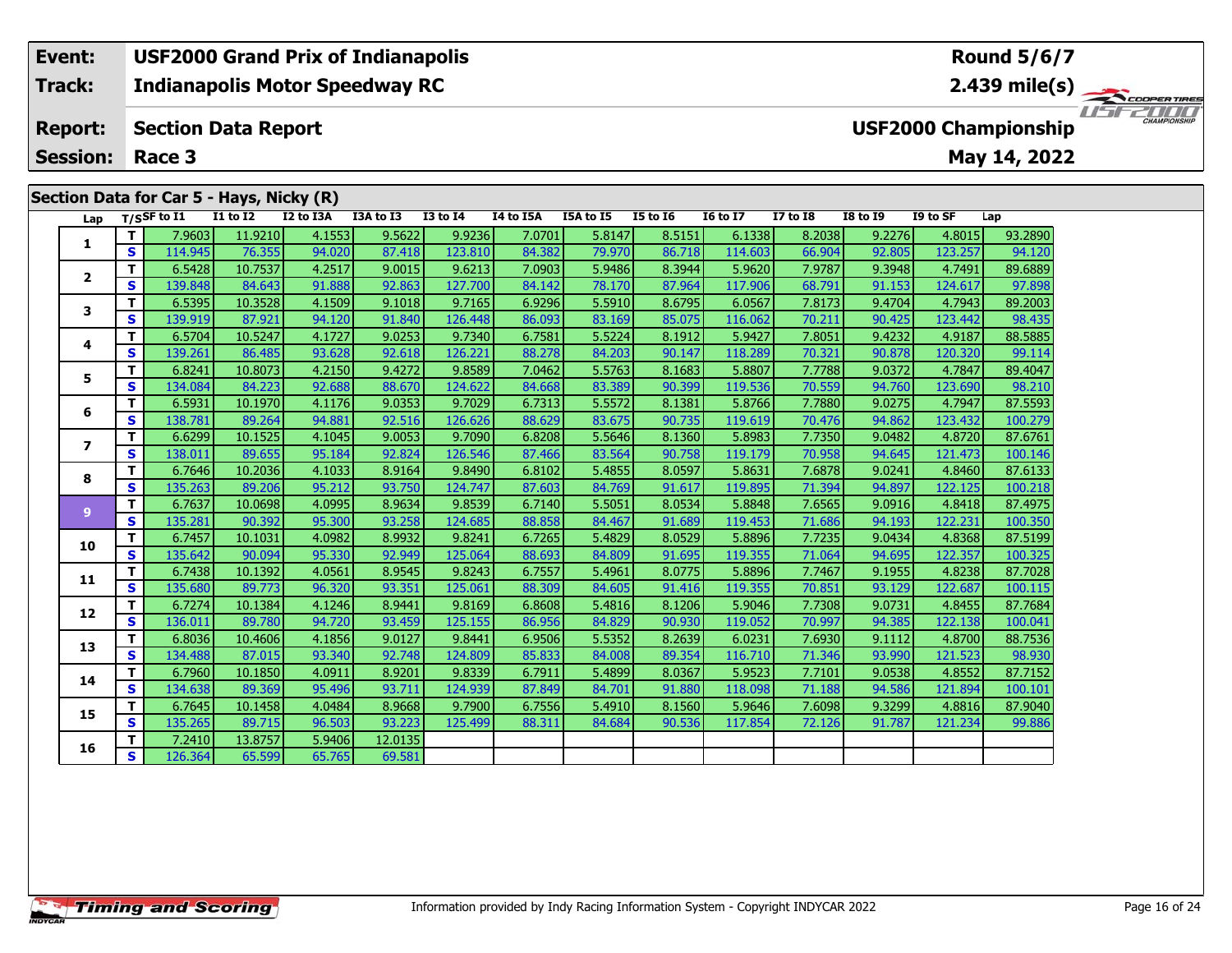#### **Indianapolis Motor Speedway RC Event: USF2000 Grand Prix of Indianapolis Track:**

#### **Section Data Report Report:**

**Session: Race 3**

### **Section Data for Car 6 - Mossman, Frankie (R)**

| Lap            |                         | T/SSF to I1 | <b>I1 to I2</b> | I2 to I3A | I3A to I3 | <b>I3 to I4</b> | I4 to I5A | I5A to I5 | <b>I5 to 16</b> | <b>16 to 17</b> | <b>I7 to I8</b> | <b>I8 to I9</b> | I9 to SF | Lap     |
|----------------|-------------------------|-------------|-----------------|-----------|-----------|-----------------|-----------|-----------|-----------------|-----------------|-----------------|-----------------|----------|---------|
|                | т                       | 7.8835      | 12.1640         | 4.3456    | 9.7612    | 9.7149          | 7.5835    | 6.1049    | 8.5200          | 5.9424          | 8.5084          | 9.1323          | 4.7396   | 94.4003 |
| 1              | $\mathbf{s}$            | 116.065     | 74.830          | 89.903    | 85.636    | 126.469         | 78.670    | 76.168    | 86.668          | 118.295         | 64.508          | 93.773          | 124.867  | 93.012  |
| $\overline{2}$ | T.                      | 6.5176      | 11.1854         | 4.2741    | 9.1511    | 9.5878          | 7.2257    | 5.9252    | 8.5353          | 6.2123          | 8.2032          | 9.3530          | 4.7368   | 90.9075 |
|                | $\mathbf{s}$            | 140.389     | 81.376          | 91.407    | 91.345    | 128.146         | 82.565    | 78.478    | 86.512          | 113.155         | 66.908          | 91.560          | 124.941  | 96.586  |
| 3              | T                       | 6.4367      | 10.6276         | 4.2520    | 9.4443    | 9.6544          | 6.9216    | 5.5920    | 8.2845          | 5.9450          | 8.0669          | 9.1056          | 4.7995   | 89.1301 |
|                | $\mathbf{s}$            | 142.154     | 85.647          | 91.882    | 88.509    | 127.262         | 86.193    | 83.155    | 89.131          | 118.243         | 68.039          | 94.048          | 123.308  | 98.512  |
| 4              | T                       | 6.6061      | 10.3492         | 4.1065    | 9.0120    | 9.6831          | 6.7614    | 5.6544    | 8.1844          | 5.9205          | 7.9206          | 9.3464          | 4.7800   | 88.3246 |
|                | S                       | 138.508     | 87.951          | 95.137    | 92.755    | 126.885         | 88.235    | 82.237    | 90.222          | 118.732         | 69.296          | 91.625          | 123.811  | 99.411  |
| 5              | т                       | 6.5835      | 10.5222         | 4.1398    | 9.0711    | 9.6155          | 6.9835    | 5.6395    | 8.1602          | 5.8817          | 7.8942          | 9.0570          | 4.7768   | 88.3250 |
|                | $\mathbf{s}$            | 138.984     | 86.505          | 94.372    | 92.151    | 127.777         | 85.429    | 82.454    | 90.489          | 119.516         | 69.527          | 94.553          | 123.894  | 99.410  |
| 6              | T.                      | 6.5759      | 10.2411         | 4.1102    | 9.0600    | 9.7297          | 6.8495    | 5.5947    | 8.1900          | 5.9442          | 7.8213          | 9.2185          | 4.8134   | 88.1485 |
|                | S                       | 139.144     | 88,880          | 95.052    | 92.264    | 126.277         | 87.100    | 83.114    | 90.160          | 118.259         | 70.175          | 92.896          | 122.952  | 99.609  |
| $\overline{ }$ | T.                      | 6.6456      | 10.2996         | 4.1356    | 9.0381    | 9.7427          | 6.8284    | 5.5928    | 8.1542          | 5.9135          | 7.7993          | 9.1552          | 4.8150   | 88.1200 |
|                | S                       | 137.685     | 88.375          | 94.468    | 92.487    | 126.108         | 87.369    | 83.143    | 90.556          | 118.873         | 70.373          | 93.538          | 122.911  | 99.641  |
| 8              | T.                      | 6.6437      | 10.2297         | 4.1349    | 9.0392    | 9.7669          | 6.8551    | 5.5830    | 8.2666          | 5.9346          | 7.9131          | 9.0654          | 4.8194   | 88.2516 |
|                | S                       | 137.724     | 88.979          | 94.484    | 92.476    | 125.796         | 87.029    | 83.289    | 89.324          | 118.450         | 69.361          | 94.465          | 122.799  | 99.493  |
| 9              | $\mathbf{T}$            | 6.6675      | 10.2688         | 4.0846    | 9.0793    | 9.7750          | 7.1048    | 5.6610    | 8.2477          | 5.9562          | 8.3339          | 9.1169          | 4.7595   | 89.0552 |
|                | $\mathbf{s}$            | 137.233     | 88.640          | 95.648    | 92.068    | 125.692         | 83.970    | 82.141    | 89.529          | 118.021         | 65.859          | 93.931          | 124.345  | 98.595  |
| 10             | $\overline{\mathsf{T}}$ | 6.5707      | 10.4792         | 4.2447    | 9.8299    | 9.7088          | 7.0395    | 5.7618    | 8.1441          | 5.8703          | 8.0544          | 9.1365          | 4.7683   | 89.6082 |
|                | $\mathbf{s}$            | 139.255     | 86.860          | 92.040    | 85.037    | 126.549         | 84.749    | 80.704    | 90.668          | 119.748         | 68.145          | 93.730          | 124.115  | 97.987  |
| 11             | T                       | 6.5515      | 10.3261         | 4.1678    | 9.0752    | 9.6635          | 6.9194    | 5.6200    | 8.2998          | 5.9034          | 7.8612          | 9.1373          | 4.7775   | 88.3027 |
|                | S                       | 139.663     | 88.148          | 93.738    | 92.109    | 127.142         | 86.220    | 82.740    | 88.967          | 119.076         | 69.819          | 93.722          | 123.876  | 99.435  |
| 12             | T.                      | 6.5960      | 10.6508         | 4.2478    | 9.0996    | 9.6915          | 6.7682    | 5.6453    | 8.1692          | 5.8673          | 7.8941          | 9.1190          | 4.7865   | 88.5353 |
|                | $\mathbf{s}$            | 138.720     | 85.461          | 91.973    | 91.862    | 126.775         | 88.146    | 82.369    | 90.389          | 119.809         | 69.528          | 93.910          | 123.643  | 99.174  |
| 13             | T.                      | 6.6152      | 10.4624         | 4.1238    | 9.2053    | 9.6667          | 6.9383    | 5.7320    | 8.2287          | 5.9332          | 7.9248          | 9.1130          | 4.8592   | 88,8026 |
|                | $\overline{\mathbf{s}}$ | 138.318     | 87.000          | 94.738    | 90.807    | 127.100         | 85.985    | 81.124    | 89.736          | 118.478         | 69.259          | 93.972          | 121.793  | 98.875  |
| 14             | $\mathbf{T}$            | 6.7111      | 10.5012         | 4.1700    | 9.1160    | 9.8182          | 6.8228    | 5.5997    | 8.1919          | 5.9386          | 8.0574          | 9.1912          | 4.8531   | 88.9712 |
|                | S                       | 136.341     | 86.678          | 93.689    | 91.697    | 125.139         | 87.441    | 83.040    | 90.139          | 118.370         | 68.119          | 93.172          | 121.946  | 98.688  |
| 15             | $\mathbf{T}$            | 6.7162      | 10.2197         | 4.0925    | 9.0624    | 9.7601          | 6.8671    | 5.6628    | 8.1725          | 5.9532          | 7.8921          | 9.1238          | 4.8344   | 88.3568 |
|                | S                       | 136.238     | 89.066          | 95.463    | 92.239    | 125.884         | 86.877    | 82.115    | 90.353          | 118.080         | 69.546          | 93.860          | 122.418  | 99.374  |
| 16             | T.                      | 6.7006      | 10.7603         | 4.5738    | 9.3151    |                 |           |           |                 |                 |                 |                 |          |         |
|                | $\mathbf{s}$            | 136.555     | 84.591          | 85.417    | 89.737    |                 |           |           |                 |                 |                 |                 |          |         |

### **Round 5/6/7**

**2.439 mile(s)**

**May 14, 2022**

**USF2000 Championship**

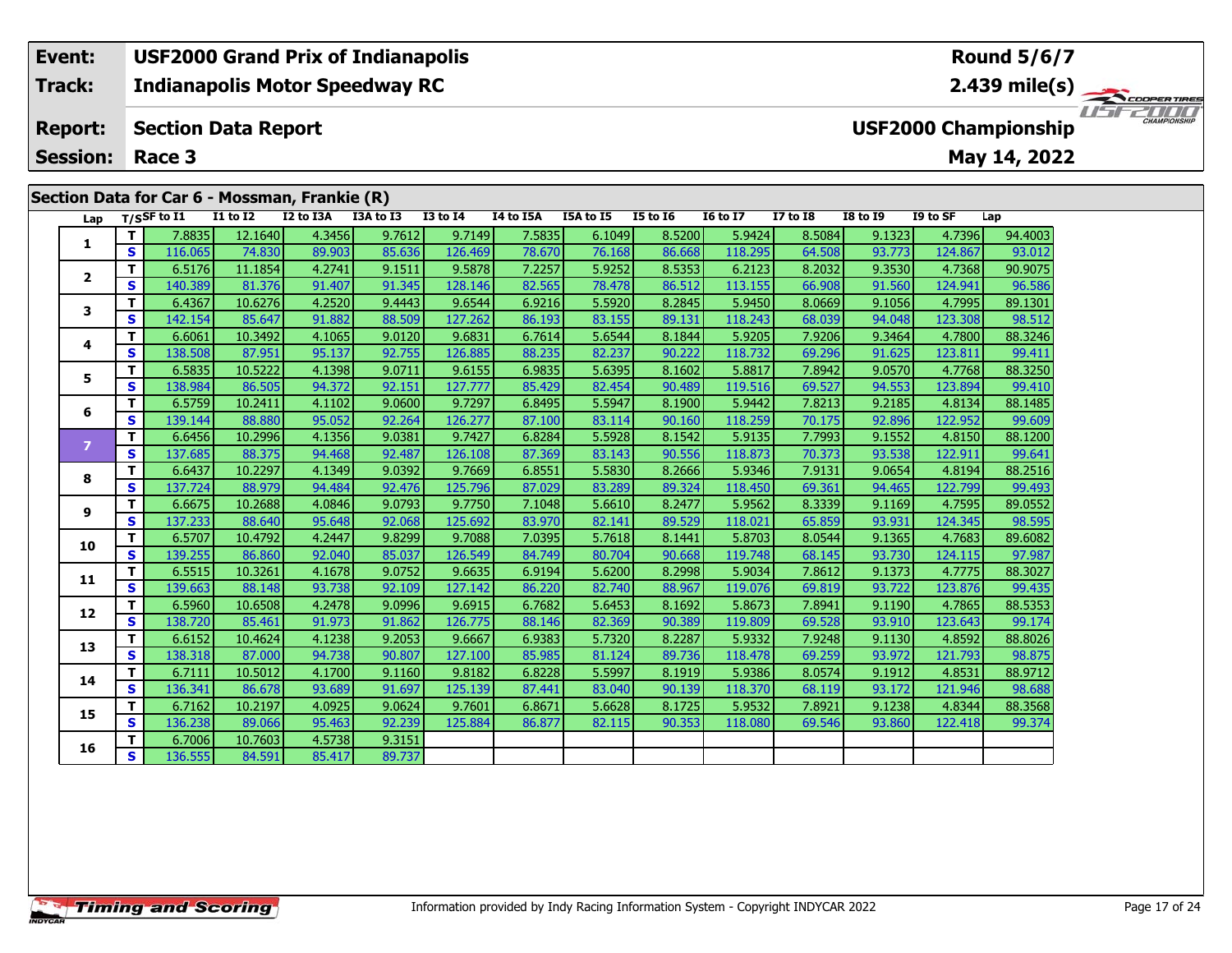#### **Event: USF2000 Grand Prix of Indianapolis Round 5/6/7Indianapolis Motor Speedway RC 2.439 mile(s) Track:** THE COOPERTIRES **Section Data Report Report: USF2000 Championship May 14, 2022 Session: Race 3 Section Data for Car 63 - Burke, Trey Lap T/SSF to I1 I1 to I2 I2 to I3A I3A to I3 I3 to I4 I4 to I5A I5A to I5 I5 to I6 I6 to I7 I7 to I8 I8 to I9 I9 to SF Lap**

| Lap            |              | $T/S$ SF to I1 | <b>I1 to I2</b> | I2 to I3A | I3A to I3 | <b>I3 to I4</b> | I4 to I5A | I5A to I5 | <b>I5 to 16</b> | <b>16 to 17</b> | <b>I7 to I8</b> | <b>I8 to I9</b> | I9 to SF | Lap     |
|----------------|--------------|----------------|-----------------|-----------|-----------|-----------------|-----------|-----------|-----------------|-----------------|-----------------|-----------------|----------|---------|
| 1              | т            | 7.9386         | 11.8130         | 4.2912    | 9.7406    | 9.8265          | 7.2808    | 5.8849    | 8.3572          | 5.9524          | 8.4578          | 9.1699          | 4.7245   | 93.4374 |
|                | $\mathbf{s}$ | 115.260        | 77.053          | 91.043    | 85.817    | 125.033         | 81.940    | 79.016    | 88.356          | 118.096         | 64.894          | 93.389          | 125.266  | 93.971  |
| $\mathbf{2}$   | $\mathbf{T}$ | 6.3955         | 11.4766         | 4.2614    | 9.3805    | 9.7044          | 8.2653    | 6.2217    | 8.2850          | 6.0723          | 8.4098          | 9.1140          | 4.7696   | 92.3561 |
|                | S            | 143.069        | 79.312          | 91.679    | 89.111    | 126.606         | 72.180    | 74.738    | 89.126          | 115.764         | 65.265          | 93.961          | 124.081  | 95.071  |
| 3              | $\mathbf T$  | 6.6079         | 10.5833         | 4.1387    | 9.1967    | 9.6089          | 6.9720    | 5.5476    | 8.0411          | 5.9072          | 7.7649          | 9.0096          | 4.7616   | 88.1395 |
|                | S            | 138.471        | 86.006          | 94.397    | 90.892    | 127.864         | 85.570    | 83.820    | 91.829          | 119.000         | 70.685          | 95.050          | 124.290  | 99.619  |
| 4              | $\mathbf T$  | 6.5811         | 10.2266         | 4.0683    | 9.0235    | 9.6792          | 6.7720    | 5.6082    | 8.3937          | 5.8339          | 8.9158          | 9.1962          | 4.8242   | 89.1227 |
|                | S            | 139.035        | 89.006          | 96.031    | 92.637    | 126.936         | 88.097    | 82.914    | 87.972          | 120.495         | 61.561          | 93.121          | 122.677  | 98.520  |
| 5              | $\mathbf{T}$ | 6.7247         | 10.3955         | 4.1170    | 9.0877    | 9.8096          | 6.8098    | 5.5996    | 8.0273          | 5.8813          | 7.8489          | 8.9575          | 4.7879   | 88.0468 |
|                | S            | 136.066        | 87.560          | 94.895    | 91.982    | 125.248         | 87.608    | 83.042    | 91.987          | 119.524         | 69.929          | 95.603          | 123.607  | 99.724  |
| 6              | $\mathbf T$  | 6.6420         | 10.1456         | 4.0691    | 8.9540    | 9.6900          | 6.6707    | 5.5988    | 8.0832          | 5.9001          | 7.8150          | 8.9798          | 4.7486   | 87.2969 |
|                | $\mathbf{s}$ | 137.760        | 89.716          | 96.012    | 93.356    | 126.794         | 89.435    | 83.054    | 91.351          | 119.143         | 70.232          | 95.366          | 124.630  | 100.581 |
| $\overline{ }$ | $\mathbf T$  | 6.5704         | 10.2067         | 4.0837    | 8.9274    | 9.6954          | 6.7908    | 5.5483    | 8.1434          | 5.9009          | 7.7765          | 8.9392          | 4.7489   | 87.3316 |
|                | S            | 139.261        | 89.179          | 95.669    | 93.634    | 126.724         | 87.853    | 83.809    | 90.676          | 119.127         | 70.580          | 95.799          | 124.622  | 100.541 |
| 8              | $\mathbf T$  | 6.5385         | 10.3191         | 4.0730    | 9.0380    | 9.6481          | 7.8744    | 5.6438    | 8.1031          | 5.8893          | 7.8609          | 8.9455          | 4.8001   | 88.7338 |
|                | S            | 139.940        | 88.208          | 95.920    | 92.488    | 127.345         | 75.763    | 82.391    | 91.127          | 119.361         | 69.822          | 95.731          | 123.293  | 98.952  |
| 9              | $\mathbf{T}$ | 6.6730         | 10.1098         | 4.0093    | 8.9822    | 9.8001          | 6.7788    | 5.5113    | 8.1010          | 5.8743          | 7.7134          | 8.9925          | 4.7921   | 87.3378 |
|                | $\mathbf{s}$ | 137.120        | 90.034          | 97.444    | 93.063    | 125.370         | 88.008    | 84.372    | 91.150          | 119.666         | 71.157          | 95.231          | 123.499  | 100.534 |
| 10             | $\mathbf T$  | 6.6594         | 10.0537         | 4.0466    | 8.9654    | 9.7734          | 6.7143    | 5.4764    | 8.1052          | 5.8867          | 7.6866          | 8.9617          | 4.7784   | 87.1078 |
|                | $\mathbf{s}$ | 137.400        | 90.537          | 96.546    | 93.237    | 125.712         | 88.854    | 84.910    | 91.103          | 119.414         | 71.405          | 95.558          | 123.853  | 100.799 |
| 11             | T            | 6.6510         | 10.1408         | 4.0180    | 8.9095    | 9.7293          | 6.7214    | 5.5820    | 8.1003          | 5.8815          | 7.7116          | 8.9674          | 4.7591   | 87.1719 |
|                | $\mathbf{s}$ | 137.573        | 89.759          | 97.233    | 93.822    | 126.282         | 88.760    | 83.303    | 91.158          | 119.520         | 71.174          | 95.497          | 124.355  | 100.725 |
| 12             | $\mathbf T$  | 6.6115         | 10.1368         | 4.0362    | 9.0043    | 9.6817          | 6.7979    | 5.5883    | 8.0742          | 5.8617          | 7.8269          | 8.9591          | 4.7431   | 87.3217 |
|                | $\mathbf{s}$ | 138.395        | 89.794          | 96.794    | 92.834    | 126.903         | 87.761    | 83.210    | 91.453          | 119.923         | 70.125          | 95.586          | 124.775  | 100.552 |
| 13             | $\mathbf{T}$ | 6.5787         | 10.7374         | 4.1938    | 8.9970    | 9.6362          | 8.9618    | 6.1378    | 8.0959          | 5.9073          | 7.7154          | 8.9501          | 4.8156   | 90.7270 |
|                | S            | 139.085        | 84.772          | 93.157    | 92.910    | 127.502         | 66.570    | 75.760    | 91.208          | 118.998         | 71.139          | 95.682          | 122.896  | 96.778  |
| 14             | $\mathbf T$  | 6.6892         | 10.1413         | 3.9990    | 9.0380    | 9.7989          | 6.7324    | 5.5347    | 8.1010          | 5.9760          | 7.7211          | 9.0505          | 4.8218   | 87.6039 |
|                | $\mathbf{s}$ | 136.788        | 89.754          | 97.695    | 92.488    | 125.385         | 88.615    | 84.015    | 91.150          | 117.630         | 71.086          | 94.621          | 122.738  | 100.228 |
| 15             | T            | 6.7145         | 10.1751         | 3.9749    | 9.1594    | 9.7439          | 6.7532    | 5.4936    | 8.1889          | 5.9354          | 7.7634          | 9.0753          | 4.7641   | 87.7417 |
|                | S            | 136.272        | 89.456          | 98.287    | 91.262    | 126.093         | 88.342    | 84.644    | 90.172          | 118.434         | 70.699          | 94.362          | 124.225  | 100.071 |
| 16             | $\mathbf{T}$ | 6.6704         | 12.3896         | 4.4997    | 10.3965   |                 |           |           |                 |                 |                 |                 |          |         |
|                | $\mathbf{s}$ | 137.173        | 73.467          | 86.824    | 80.403    |                 |           |           |                 |                 |                 |                 |          |         |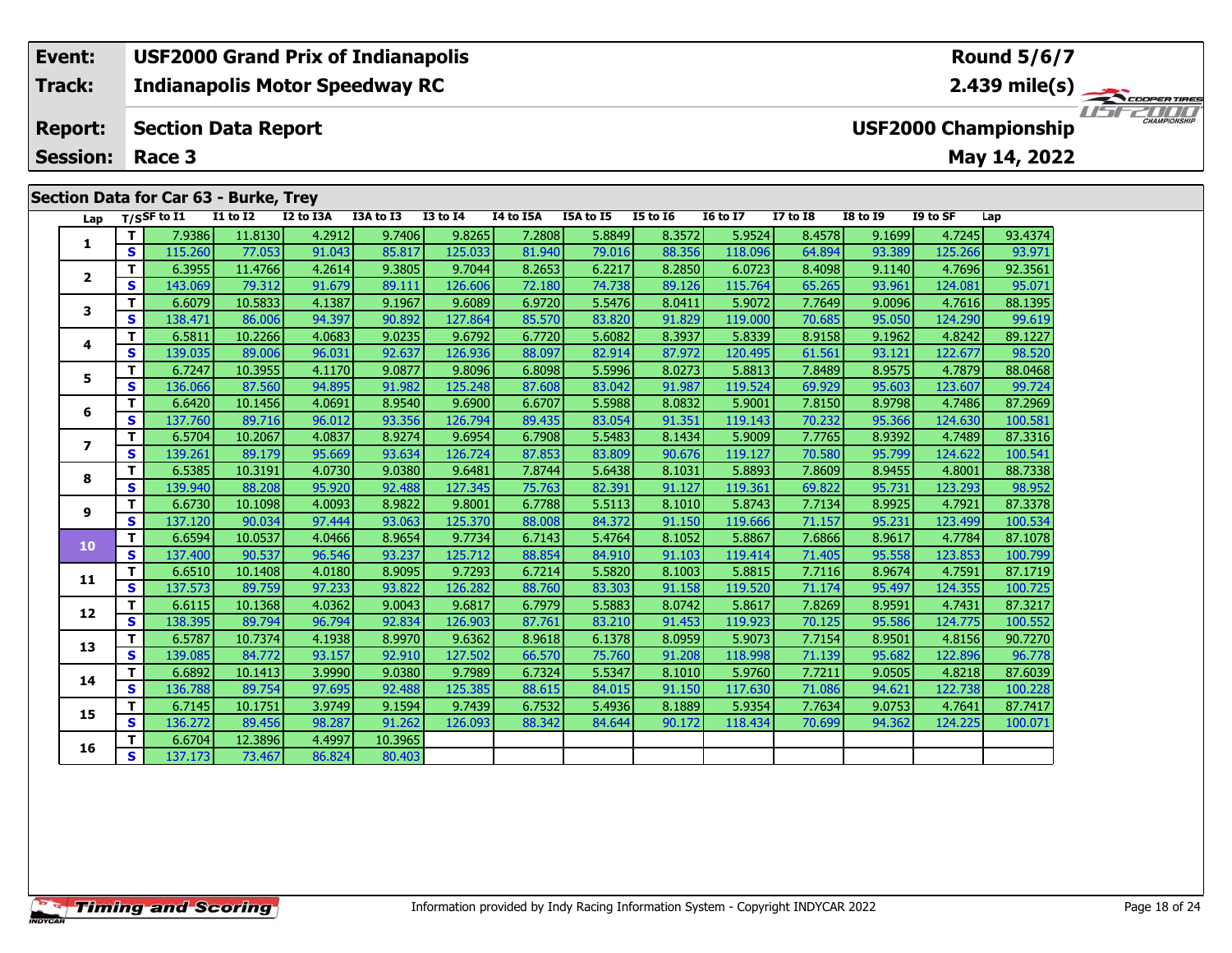**Indianapolis Motor Speedway RC Track:**

#### **Section Data Report Report:**

**Session: Race 3**

# **Section Data for Car 7 - Lee, Yeoroo (R)**

**Round 5/6/7**

**2.439 mile(s)**



**USF2000 Championship**

### **May 14, 2022**

| Lap                      |                         | $T/S$ SF to $\overline{11}$ | <b>I1 to I2</b> |         | I2 to I3A | I3A to I3 | <b>I3 to I4</b> | I4 to I5A | I5A to I5 | <b>I5 to I6</b> | <b>I8 to I9</b> | I9 to SF | Lap     |
|--------------------------|-------------------------|-----------------------------|-----------------|---------|-----------|-----------|-----------------|-----------|-----------|-----------------|-----------------|----------|---------|
| 1                        | T                       |                             |                 |         | 4.1307    | 9.6865    | 9.7403          | 7.1875    | 6.0050    | 8.2355          | 9.2687          | 4.7894   | 93.6773 |
|                          | S                       |                             |                 |         | 94.580    | 86.296    | 126.139         | 83.004    | 77.435    | 89.662          | 92.393          | 123.568  | 93.730  |
| $\mathbf{2}$             | т                       |                             |                 |         | 4.2653    | 9.4885    | 9.6449          | 7.3333    | 6.1594    | 8.5210          |                 | 4.7722   | 91.0966 |
|                          | $\mathbf{s}$            |                             |                 |         | 91.595    | 88.097    | 127.387         | 81.354    | 75.494    | 86.658          |                 | 124.014  | 96.386  |
| 3                        | т                       |                             |                 |         | 4.1470    | 9.3365    | 9.7425          | 7.1772    | 5.6659    | 8.3777          |                 | 4.7889   | 90.0127 |
|                          | S                       |                             |                 |         | 94.208    | 89.531    | 126.111         | 83.123    | 82.070    | 88.140          |                 | 123.581  | 97.546  |
| 4                        | т                       |                             |                 |         | 4.1863    | 9.0652    | 9.7305          | 6.9839    | 5.6593    | 8.1159          |                 | 4.7764   | 88.3649 |
|                          | $\mathbf{s}$            |                             |                 |         | 93.324    | 92.211    | 126.267         | 85.424    | 82.166    | 90.983          |                 | 123.905  | 99.365  |
| 5.                       | т                       |                             |                 |         | 4.1246    | 9.0947    | 9.6881          | 6.8733    | 5.7218    | 8.1244          |                 | 4.7808   | 88.3470 |
|                          | $\mathbf{s}$            |                             |                 |         | 94.720    | 91.912    | 126.819         | 86.798    | 81.268    | 90.888          |                 | 123.791  | 99.385  |
| 6                        | т                       |                             |                 |         | 4.1229    | 8.9667    | 9.7450          | 6.9225    | 5.6699    | 8.0685          |                 | 4.7895   | 88.1105 |
|                          | $\mathbf{s}$            |                             |                 |         | 94.759    | 93.224    | 126.079         | 86.181    | 82.012    | 91.518          |                 | 123.566  | 99.652  |
| $\overline{\phantom{a}}$ | т                       |                             |                 |         | 4.0831    | 9.1411    | 9.8016          | 7.0765    | 5.5737    | 8.1223          |                 | 4.8146   | 88.4183 |
|                          | $\overline{\mathbf{s}}$ |                             |                 |         | 95.683    | 91.445    | 125.351         | 84.306    | 83.428    | 90.911          |                 | 122.922  | 99.305  |
| 8                        | т                       |                             |                 |         | 4.1513    | 9.0417    | 9.9123          | 7.1992    | 5.7063    | 8.1122          |                 | 4.8010   | 88.8656 |
|                          | $\mathbf{s}$            |                             |                 |         | 94.111    | 92.450    | 123.951         | 82.869    | 81.489    | 91.025          |                 | 123.270  | 98.805  |
| 9                        | т                       |                             |                 |         | 4.1033    | 8.9998    | 9.8296          | 6.8214    | 5.5389    | 8.1603          |                 | 4.7747   | 88.1036 |
|                          | S                       |                             |                 |         | 95.212    | 92.881    | 124.994         | 87.459    | 83.952    | 90.488          |                 | 123.949  | 99.660  |
| 10                       | т                       |                             |                 |         | 4.1422    | 9.3257    | 9.7263          | 6.9294    | 5.7580    | 8.2459          |                 | 4.8279   | 88.9134 |
|                          | S                       |                             |                 |         | 94.317    | 89.635    | 126.321         | 86.096    | 80.757    | 89.549          |                 | 122.583  | 98.752  |
| 11                       | T                       |                             |                 |         | 4.1581    | 8.9657    | 9.7793          | 6.8909    | 5.5601    | 8.0822          | 9.1335          | 4.8207   | 87.9799 |
|                          | S                       |                             |                 |         | 93.957    | 93.234    | 125.636         | 86.577    | 83.632    | 91.362          | 93.761          | 122.766  | 99.800  |
| 12                       | т                       |                             |                 |         | 4.1078    | 9.0355    | 9.8878          | 6.9151    | 5.5757    | 8.1660          |                 | 4.8478   | 88.5581 |
|                          | $\mathbf{s}$            |                             |                 |         | 95.107    | 92.514    | 124.258         | 86.274    | 83.398    | 90.425          |                 | 122.080  | 99.148  |
| 13                       | т                       |                             |                 |         | 4.1197    | 9.2868    | 9.9408          | 7.0932    | 5.8048    | 8.2884          |                 | 4.8150   | 89.8174 |
|                          | S                       |                             |                 |         | 94.833    | 90.010    | 123.595         | 84.107    | 80.106    | 89.089          |                 | 122.911  | 97.758  |
| 14                       | т                       |                             |                 |         | 4.1559    | 9.1027    | 9.7795          | 7.2459    | 6.1717    | 8.7396          |                 | 4.9262   | 91.0113 |
|                          | $\overline{\mathbf{s}}$ |                             |                 |         | 94.007    | 91.831    | 125.634         | 82.335    | 75.344    | 84.490          |                 | 120.137  | 96.476  |
| 15                       | т                       |                             |                 |         | 4.2691    | 9.4370    | 10.0593         | 7.5778    | 5.9799    | 8.5336          |                 | 4.9996   | 92.7611 |
|                          | $\mathbf{s}$            |                             |                 |         | 91.514    | 88.578    | 122.139         | 78.729    | 77.760    | 86.530          |                 | 118,373  | 94.656  |
| 16                       | T.                      | 7.9808                      |                 | 13.1853 |           |           |                 |           |           |                 |                 |          |         |
|                          | S.                      | 114.650                     |                 | 69.033  |           |           |                 |           |           |                 |                 |          |         |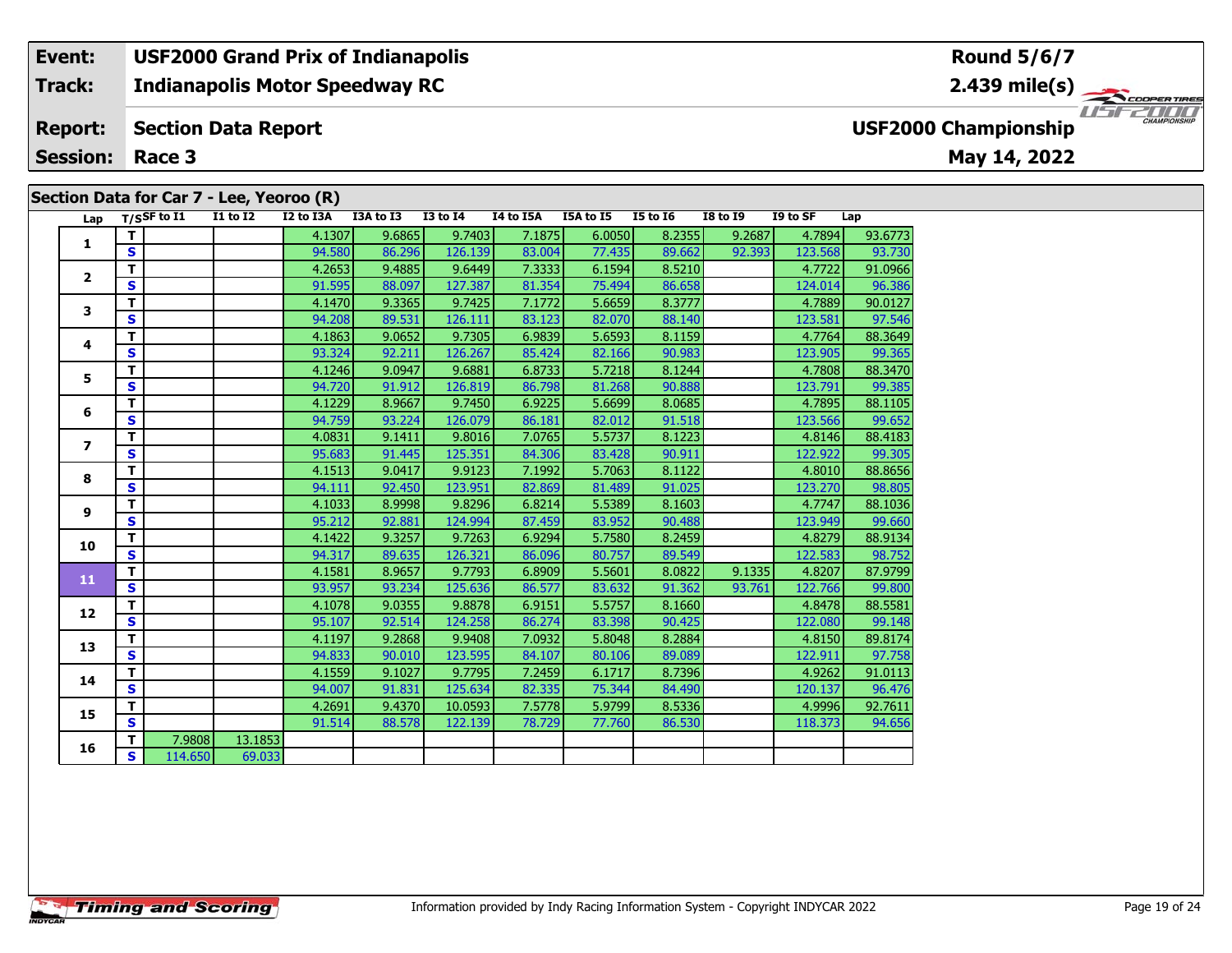**Indianapolis Motor Speedway RC Track:**

#### **Section Data Report Report:**

**Session: Race 3**

# **Section Data for Car 8 - Dyszelski, Danny (R)**

**Round 5/6/7**

**2.439 mile(s)**



**USF2000 Championship**

### **May 14, 2022**

|                |              | Lap T/SSF to I1 | <b>I1 to I2</b> | I2 to I3A | , , ,<br>I3A to I3 | <b>I3 to I4</b> | I4 to I5A | I5A to I5 | I5 to I6 | <b>I8 to I9</b> | I9 to SF | Lap      |
|----------------|--------------|-----------------|-----------------|-----------|--------------------|-----------------|-----------|-----------|----------|-----------------|----------|----------|
|                | ΤI           | 7.9564          | 11.9969         | 4.2832    | 9.7751             | 9.9786          | 7.3702    | 6.0721    | 8.2062   | 9.0345          | 4.7784   | 94.0034  |
| 1              | S.           | 115.002         | 75.872          | 91.213    | 85.514             | 123.127         | 80.946    | 76.580    | 89.982   | 94.788          | 123.853  | 93.405   |
| $\mathbf{2}$   | т            |                 |                 | 4.2037    | 9.6496             | 9.7700          | 7.0981    | 5.7507    | 8.4555   | 9.0563          | 4.7800   | 90.1247  |
|                | $\mathbf{s}$ |                 |                 | 92.938    | 86.626             | 125.756         | 84.049    | 80.860    | 87.329   | 94.560          | 123.811  | 97.425   |
| 3              | т            |                 |                 | 4.1305    | 9.0907             | 9.7318          | 6.8022    | 5.7012    | 8.1423   | 9.0688          | 4.7357   | 88.1337  |
|                | S            |                 |                 | 94.585    | 91.952             | 126.250         | 87.706    | 81.562    | 90.688   | 94.430          | 124.970  | 99.626   |
| 4              | т            |                 |                 | 4.1237    | 9.1862             | 9.5872          | 7.1071    | 5.6905    | 8.1798   | 9.0135          | 4.7990   | 88.4919  |
|                | S            |                 |                 | 94.741    | 90.996             | 128.154         | 83.943    | 81.715    | 90.272   | 95.009          | 123.321  | 99.223   |
| 5.             | т            |                 |                 | 4.2277    | 9.4380             | 9.7445          | 7.1449    | 5.7001    | 8.1714   | 8.9725          | 4.7277   | 88.9429  |
|                | S            |                 |                 | 92.410    | 88.568             | 126.085         | 83.499    | 81.578    | 90.365   | 95.443          | 125.181  | 98.720   |
| 6              | т            | 6.4895          | 10.3288         | 4.1494    | 9.0878             | 9.6685          | 6.8100    | 5.5539    | 8.2180   |                 | 4.7576   | 87.7423  |
|                | S            | 140.997         | 88.125          | 94.154    | 91.981             | 127.076         | 87.605    | 83.725    | 89.853   |                 | 124.394  | 100.070  |
| $\overline{z}$ | т            |                 |                 | 4.0881    | 8.9247             | 9.5975          | 6.9261    | 5.6123    | 8.1459   |                 | 4.7942   | 87.5489  |
|                | <b>S</b>     |                 |                 | 95.566    | 93.662             | 128.016         | 86.137    | 82.854    | 90.648   |                 | 123.445  | 100.291  |
| 8              | T.           | 6.5823          | 10.3596         | 4.0771    | 8.9863             | 9.6778          | 28.8268   | 6.0076    | 8.1494   | 9.0577          | 4.8353   | 110.5817 |
|                | S            | 139.009         | 87.863          | 95.823    | 93.020             | 126.954         | 20.696    | 77.402    | 90.609   | 94.545          | 122.395  | 79.402   |
| 9              | т            |                 |                 | 4.0539    | 9.0110             | 9.8482          | 6.8473    | 5.6142    | 8.0434   | 9.0572          | 4.8331   | 88.1491  |
|                | S            |                 |                 | 96.372    | 92.765             | 124.757         | 87.128    | 82.826    | 91.803   | 94.551          | 122.451  | 99.609   |
| 10             | T.           |                 |                 | 4.0644    | 8.9936             | 9.8446          | 6.7514    | 5.5833    | 8.0589   | 9.0540          | 4.8208   | 87.9128  |
|                | S            |                 |                 | 96.123    | 92.945             | 124.803         | 88.366    | 83.284    | 91.627   | 94.584          | 122.763  | 99.876   |
| 11             | т            |                 |                 | 4.0556    | 8.8846             | 9.8108          | 6.6912    | 5.5883    | 8.1416   |                 | 4.8160   | 87.7366  |
|                | S            |                 |                 | 96.331    | 94.085             | 125.233         | 89.161    | 83.210    | 90.696   |                 | 122.886  | 100.077  |
| 12             | T.           |                 |                 | 4.0584    | 8.9875             | 9.8299          | 6.6911    | 5.6092    | 8.0405   | 9.1990          | 4.8236   | 87.9228  |
|                | S            |                 |                 | 96.265    | 93.008             | 124.990         | 89.162    | 82.900    | 91.836   | 93.093          | 122.692  | 99.865   |
| 13             | т            |                 |                 | 4.0682    | 8.9402             | 9.8409          | 6.7723    | 5.5738    | 8.0076   |                 | 4.8355   | 87.8063  |
|                | S.           |                 |                 | 96.033    | 93.500             | 124.850         | 88.093    | 83.426    | 92.214   |                 | 122.390  | 99.997   |
| 14             | т            |                 |                 | 4.0309    | 21.1284            | 11.1642         | 7.4807    | 5.6229    | 8.1549   | 9.0873          | 4.8420   | 102.3109 |
|                | S            |                 |                 | 96.922    | 39.563             | 110.051         | 79.751    | 82.698    | 90.548   | 94.237          | 122.226  | 85.821   |
| 15             | T.           |                 |                 | 4.0941    | 8.9869             | 9.8094          | 6.8339    | 5.5928    | 8.0958   | 9.1488          | 4.8372   | 88.2007  |
|                | S.           |                 |                 | 95.426    | 93.014             | 125.251         | 87.299    | 83.143    | 91.209   | 93.604          | 122.347  | 99.550   |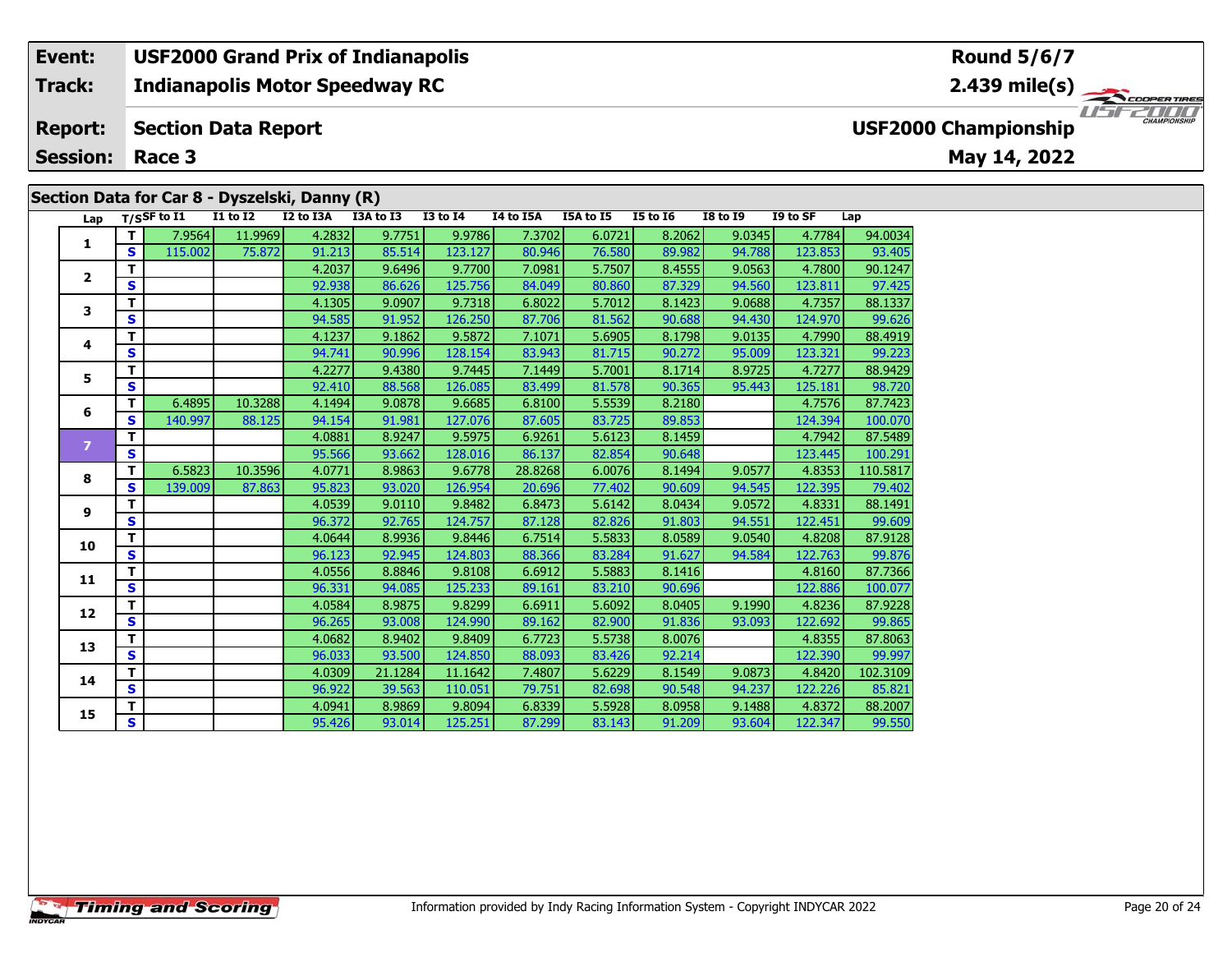**Indianapolis Motor Speedway RC Track:**

#### **Section Data Report Report:**

**Session: Race 3**

### **Section Data for Car 9 - Garciarce, Jorge (R)**

**2.439 mile(s)**

# **USF2000 Championship**

**May 14, 2022**

| Lap                      |                         | T/SSF to I1 | <b>I1 to I2</b> | I2 to I3A | I3A to I3 | <b>I3 to I4</b> | I4 to I5A | I5A to I5 | <b>I5 to 16</b> | <b>I8 to I9</b> | I9 to SF | Lap      |
|--------------------------|-------------------------|-------------|-----------------|-----------|-----------|-----------------|-----------|-----------|-----------------|-----------------|----------|----------|
|                          | T.                      | 7.8967      | 12.1888         | 4.1639    | 9.8217    | 10.3937         | 7.2735    | 6.0511    | 8.2894          | 9.3615          | 4.7994   | 94.5370  |
| 1                        | S                       | 115.871     | 74.677          | 93.826    | 85.108    | 118.210         | 82.023    | 76.846    | 89.079          | 91.477          | 123.311  | 92.878   |
|                          | T.                      |             |                 | 4.2368    | 9.2600    | 9.6137          | 7.0289    | 5.8390    | 8.7124          | 9.1161          | 4.7719   | 90.2372  |
| $\overline{2}$           | S                       |             |                 | 92.212    | 90.271    | 127.801         | 84.877    | 79.637    | 84.754          | 93.940          | 124.021  | 97.304   |
| 3                        | т                       |             |                 | 4.1314    | 9.2153    | 9.7410          | 6.8403    | 5.5588    | 8.0269          | 8.9696          | 4.7261   | 88.1061  |
|                          | S                       |             |                 | 94.564    | 90.709    | 126.130         | 87.217    | 83.651    | 91.992          | 95.474          | 125.223  | 99.657   |
|                          | T.                      | 6.5291      | 10.2540         | 4.1604    | 9.0866    | 9.5777          | 7.0203    | 5.8686    | 8.3228          | 10.2355         | 4.9498   | 105.4504 |
| 4                        | S                       | 140.142     | 88.768          | 93.905    | 91.994    | 128.281         | 84.981    | 79.235    | 88.721          | 83.666          | 119.564  | 83.266   |
| 5                        | T.                      | 6.7795      | 11.2963         | 4.1763    | 9.0838    | 9.8170          | 6.9456    | 5.4962    | 8.1333          | 8.9994          | 4.8294   | 89.3593  |
|                          | S                       | 134.966     | 80.577          | 93.547    | 92.022    | 125.154         | 85.895    | 84.604    | 90.788          | 95.158          | 122.545  | 98.259   |
| 6                        | т                       |             |                 | 4.0738    | 9.0407    | 9.8154          | 6.7830    | 5.4924    | 8.1051          | 9.0162          | 4.8269   | 88.0605  |
|                          | S                       |             |                 | 95.901    | 92.461    | 125.174         | 87.954    | 84.662    | 91.104          | 94.981          | 122.608  | 99.709   |
| $\overline{\phantom{a}}$ | T.                      |             |                 | 4.0542    | 8.9152    | 9.8167          | 6.7783    | 5.5219    | 8.1326          | 9.0223          | 4.8255   | 87.7294  |
|                          | S                       |             |                 | 96.365    | 93.762    | 125.158         | 88.015    | 84.210    | 90.796          | 94.916          | 122.644  | 100.085  |
| 8                        | T.                      |             |                 | 4.0306    | 8.9834    | 9.8114          | 6.8857    | 5.4921    | 8.0880          | 9.0013          | 4.8186   | 87.8201  |
|                          | S                       |             |                 | 96.929    | 93.050    | 125.225         | 86.642    | 84.667    | 91.297          | 95.138          | 122.820  | 99.982   |
| 9                        | T.                      |             |                 | 4.0586    | 9.0949    | 9.8752          | 6.7773    | 5.4984    | 8.1186          | 9.0228          | 4.8229   | 87.9731  |
|                          | S                       |             |                 | 96.260    | 91.910    | 124.416         | 88.028    | 84.570    | 90.953          | 94.911          | 122.710  | 99.808   |
| 10                       | т                       |             |                 | 4.0676    | 8.9552    | 9.7825          | 6.7281    | 5.4849    | 8.0725          | 9.0524          | 4.8242   | 87.5258  |
|                          | S                       |             |                 | 96.047    | 93.343    | 125.595         | 88.672    | 84.778    | 91.472          | 94.601          | 122.677  | 100.318  |
| 11                       | T.                      |             |                 | 4.0710    | 9.0181    | 9.7854          | 6.8292    | 5.4941    | 8.0612          | 9.0382          | 4.8065   | 87.7715  |
|                          | S                       |             |                 | 95.967    | 92.692    | 125.558         | 87.359    | 84.636    | 91.600          | 94.749          | 123.129  | 100.037  |
| 12                       | т                       |             |                 | 4.0535    | 9.0393    | 9.8174          | 6.7763    | 5.4688    | 8.0088          | 9.0683          | 4.8098   | 87.6281  |
|                          | Ś                       |             |                 | 96.381    | 92.475    | 125.149         | 88.041    | 85.028    | 92.200          | 94.435          | 123.044  | 100.201  |
| 13                       | T                       |             |                 | 4.0278    | 9.0770    | 9.8605          | 6.7640    | 5.5079    | 8.1698          | 9.0842          | 4.8395   | 88.1123  |
|                          | S.                      |             |                 | 96.996    | 92.091    | 124.602         | 88.201    | 84.424    | 90.383          | 94.270          | 122.289  | 99.650   |
| 14                       | т                       |             |                 | 4.0629    | 9.0265    | 9.8235          | 6.7285    | 5.8881    | 8.2315          |                 | 4.8402   | 88.4909  |
|                          | $\overline{\mathbf{s}}$ |             |                 | 96.158    | 92.606    | 125.071         | 88.666    | 78.973    | 89.705          |                 | 122.271  | 99.224   |
| 15                       | T.                      |             |                 | 4.0411    | 9.0825    | 9.7900          | 6.8257    | 5.4560    | 8.1575          | 9.6766          | 4.8762   | 92.3530  |
|                          | $\overline{\mathbf{s}}$ |             |                 | 96.677    | 92.035    | 125.499         | 87.404    | 85.227    | 90.519          | 88.498          | 121.369  | 95.074   |

### **Round 5/6/7**

COOPER TIRES USFZOOD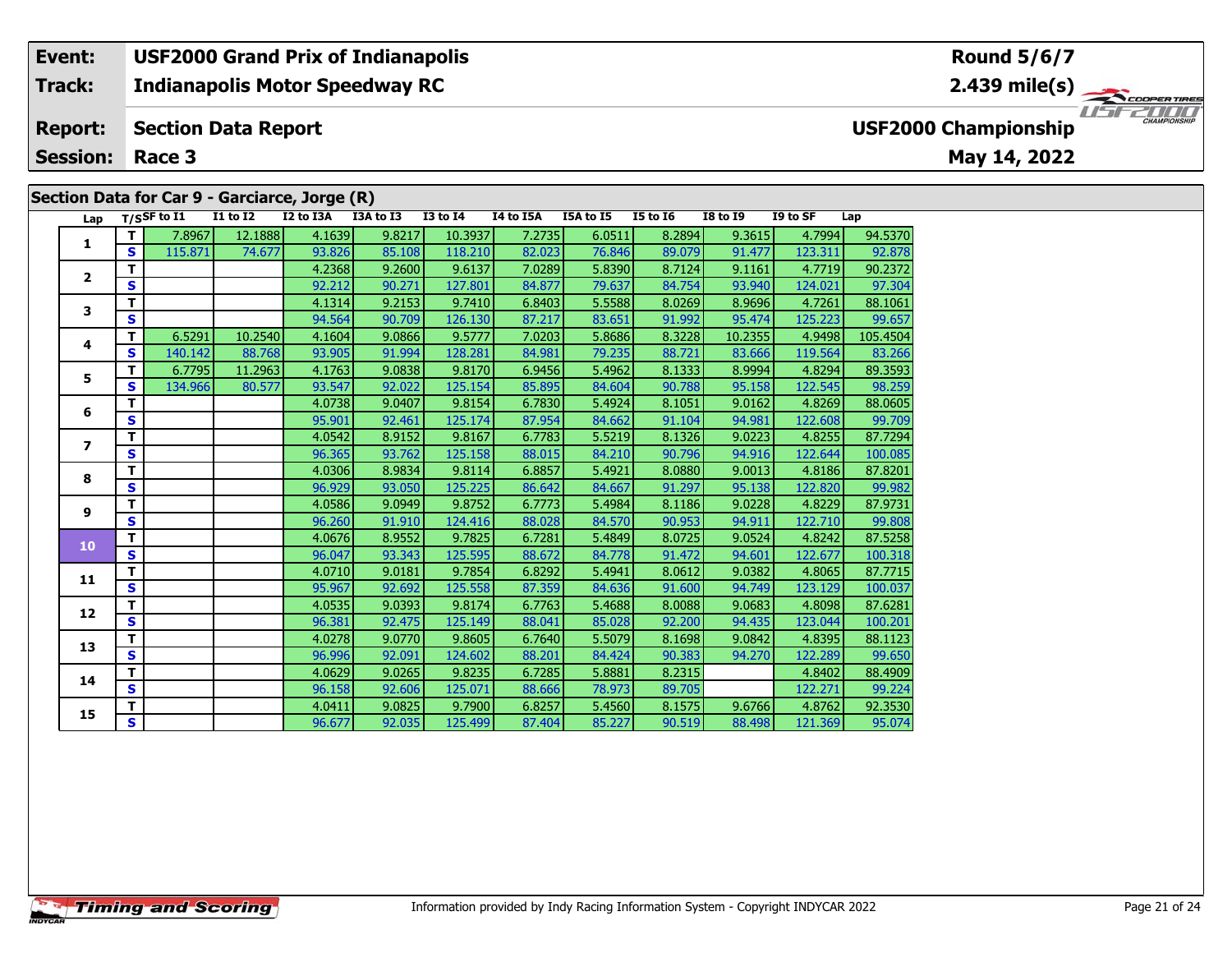**2.439 mile(s)**

**May 14, 2022**

### COOPERTIRES USFZUUD

**USF2000 Championship**

**Session: Race 3**

**Event:**

**Track:**

**Report:**

### **Section Data for Car 90 - Douglas, Jacob (R)**

**Section Data Report**

**Indianapolis Motor Speedway RC**

**USF2000 Grand Prix of Indianapolis**

| Lap                     |              | $T/S$ SF to $I1$ | <b>I1 to I2</b> | I2 to I3A | $\cdot$ $\cdot$<br>I3A to I3 | <b>I3 to I4</b> | I4 to I5A | I5A to I5 | <b>I5 to 16</b> | <b>16 to 17</b> | <b>I7 to I8</b> | <b>I8 to 19</b> | I9 to SF | Lap     |
|-------------------------|--------------|------------------|-----------------|-----------|------------------------------|-----------------|-----------|-----------|-----------------|-----------------|-----------------|-----------------|----------|---------|
|                         | T.           | 7.8992           | 11.9498         | 4.2560    | 9.7968                       | 9.8793          | 7.1060    | 6.2230    | 8.4983          | 6.1013          | 8.2242          | 9.0419          | 4.7082   | 93.6840 |
| 1                       | S            | 115.835          | 76.171          | 91.796    | 85.325                       | 124.365         | 83.956    | 74.723    | 86.889          | 115.214         | 66.738          | 94.711          | 125.699  | 93.724  |
|                         | T.           | 6.4139           | 11.2222         | 4.2322    | 9.3654                       | 9.6220          | 7.0852    | 5.6916    |                 |                 | 8.0348          | 9.2272          | 4.7751   | 95.4911 |
| $\overline{2}$          | S            | 142.659          | 81.110          | 92.312    | 89.255                       | 127.690         | 84.202    | 81.699    |                 |                 | 68.311          | 92.809          | 123.938  | 91.950  |
| 3                       | T.           | 6.5547           | 10.2953         | 4.0698    | 9.2580                       | 9.6662          | 6.9011    | 5.5977    | 8.2342          | 5.9367          | 7.7209          | 9.1824          | 4.8370   | 88.2540 |
|                         | S            | 139.594          | 88.412          | 95.995    | 90.290                       | 127.106         | 86.449    | 83.070    | 89.676          | 118.408         | 71.088          | 93.261          | 122.352  | 99.490  |
| 4                       | T            | 6.7067           | 10.4153         | 4.1217    | 9.0343                       | 9.8090          | 6.7307    | 5.5574    | 8.0682          | 5.8967          | 7.6508          | 9.1123          | 4.8219   | 87.9250 |
|                         | S            | 136.431          | 87.393          | 94.787    | 92.526                       | 125.256         | 88.637    | 83.672    | 91.521          | 119.212         | 71.739          | 93.979          | 122.735  | 99.862  |
| 5                       | T.           | 6.6840           | 10.9109         | 4.1579    | 8.9531                       | 9.6554          | 6.8645    | 5.5752    | 8.1164          | 5.8574          | 7.7203          | 9.1055          | 4.7589   | 88.3595 |
|                         | S            | 136.894          | 83.424          | 93.961    | 93.365                       | 127.249         | 86.910    | 83.405    | 90.977          | 120.011         | 71.094          | 94.049          | 124.360  | 99.371  |
| 6                       | т            | 6.5833           | 10.2383         | 4.1217    | 9.2014                       | 9.7153          | 6.8102    | 5.5274    | 8.1775          | 5.8862          | 7.6060          | 9.1082          | 4.7807   | 87.7562 |
|                         | S            | 138.988          | 88.904          | 94.787    | 90.846                       | 126.464         | 87.603    | 84.126    | 90.298          | 119.424         | 72.162          | 94.021          | 123.793  | 100.054 |
| $\overline{\mathbf{z}}$ | T.           | 6.6099           | 10.1123         | 4.0792    | 8.9704                       | 9.7351          | 6.8005    | 5.6197    | 8.1204          | 5.8473          | 7.8827          | 9.1194          | 4.7955   | 87.6924 |
|                         | S            | 138.429          | 90.012          | 95.774    | 93.185                       | 126.207         | 87.728    | 82.745    | 90.933          | 120.219         | 69.629          | 93.906          | 123.411  | 100.127 |
| 8                       | T            | 6.6206           | 10.2823         | 4.1077    | 8.8854                       | 9.6865          | 6.8614    | 5.5551    | 8.1438          | 5.8835          | 7.7913          | 9.0758          | 4.7924   | 87.6858 |
|                         | S            | 138.205          | 88.524          | 95.110    | 94.077                       | 126.840         | 86.949    | 83.707    | 90.671          | 119.479         | 70.446          | 94.357          | 123.491  | 100.135 |
| 9                       | T.           | 6.6372           | 10.1950         | 4.0906    | 8.9716                       | 9.7483          | 6.7969    | 5.6827    | 8.1940          | 5.9296          | 7.8121          | 9.2189          | 4.8431   | 88.1200 |
|                         | S            | 137.859          | 89.282          | 95.507    | 93.173                       | 126.036         | 87.774    | 81.827    | 90.116          | 118.550         | 70.258          | 92.892          | 122.198  | 99.641  |
| 10                      | T.           | 6.7262           | 10.5999         | 4.1907    | 9.3669                       | 9.8549          | 6.8938    | 5.6077    | 8.0503          | 5.9204          | 7.7552          | 9.0965          | 4.8307   | 88.8932 |
|                         | $\mathbf{s}$ | 136.035          | 85.871          | 93.226    | 89.241                       | 124.673         | 86.540    | 82.922    | 91.724          | 118.734         | 70.774          | 94.142          | 122.512  | 98.775  |
| 11                      | T.           | 6.7310           | 10.1154         | 4.1094    | 8.8830                       | 9.8100          | 6.8797    | 5.5116    | 8.0233          | 5.9007          | 7.6865          | 9.0685          | 4.8147   | 87.5338 |
|                         | S            | 135.938          | 89.984          | 95.070    | 94.102                       | 125.243         | 86.718    | 84.368    | 92.033          | 119.131         | 71.406          | 94.433          | 122.919  | 100.309 |
| 12                      | T.           | 6.7292           | 10.2453         | 4.0673    | 8.9021                       | 9.8116          | 6.8566    | 5.4950    | 8.0464          | 5.9213          | 7.6551          | 9.1149          | 4.8332   | 87.6780 |
|                         | $\mathbf{s}$ | 135.975          | 88.843          | 96.054    | 93.900                       | 125.223         | 87.010    | 84.622    | 91.769          | 118.716         | 71.699          | 93.952          | 122.449  | 100.144 |
| 13                      | T.           | 6.7308           | 10.1879         | 4.0732    | 8.9611                       | 9.8264          | 6.8029    | 5.4858    | 8.1142          | 5.8905          | 7.7270          | 9.0774          | 4.8461   | 87.7233 |
|                         | $\mathbf{s}$ | 135.942          | 89.344          | 95.915    | 93.282                       | 125.034         | 87.697    | 84.764    | 91.002          | 119.337         | 71.032          | 94.340          | 122.123  | 100.092 |
| 14                      | T.           | 6.7259           | 10.1462         | 4.0585    | 8.9400                       | 9.8259          | 6.8271    | 5.5093    | 8.1026          | 5.9192          | 7.8225          | 9.1165          | 4.8532   | 87.8469 |
|                         | $\mathbf{s}$ | 136.041          | 89.711          | 96.263    | 93.502                       | 125.041         | 87.386    | 84.403    | 91.132          | 118.758         | 70.165          | 93.936          | 121.944  | 99.951  |
| 15                      | T            | 6.7332           | 10.2471         | 4.0493    | 8.9293                       | 9.7606          | 6.8421    | 5.5537    | 8.1533          | 5.9438          | 7.7903          | 9.1779          | 4.8359   | 88.0165 |
|                         | S            | 135.894          | 88.828          | 96.481    | 93.614                       | 125.877         | 87.194    | 83.728    | 90.566          | 118.267         | 70.455          | 93.307          | 122.380  | 99.759  |
| 16                      | T.           | 6.7328           | 12.2479         | 4.5618    | 10.5133                      |                 |           |           |                 |                 |                 |                 |          |         |
|                         | S            | 135.902          | 74.317          | 85.642    | 79.510                       |                 |           |           |                 |                 |                 |                 |          |         |

**Timing and Scoring**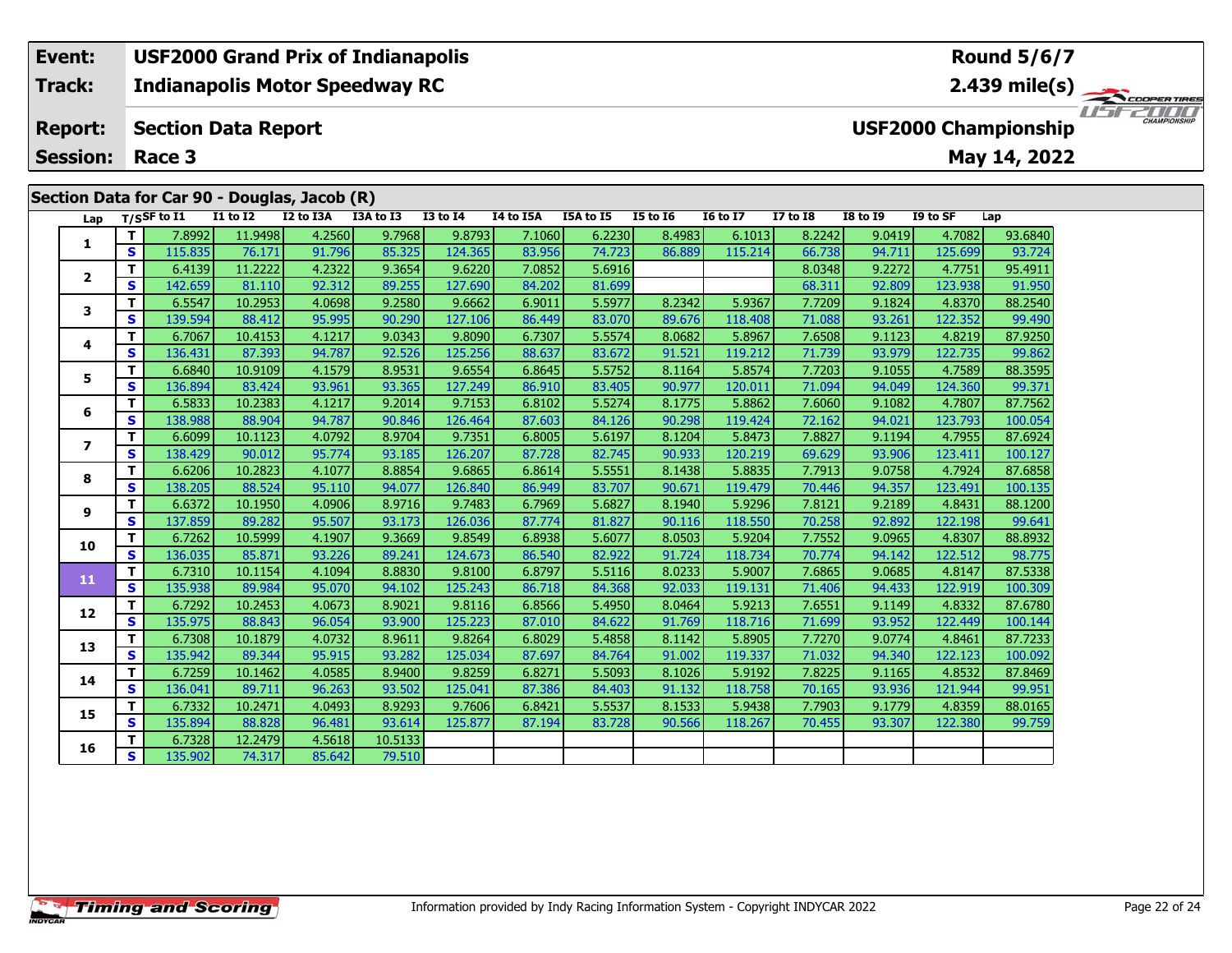### **Section Data for Car 92 - Frazer, Billy**

| Lap                      |              | $T/S$ SF to I1 | <b>I1 to I2</b> | I2 to I3A | I3A to I3 | <b>I3 to I4</b> | I4 to I5A | <b>I5A to I5</b> | <b>I5 to 16</b> | <b>16 to 17</b> | <b>I7 to I8</b> | <b>I8 to 19</b> | I9 to SF | Lap     |
|--------------------------|--------------|----------------|-----------------|-----------|-----------|-----------------|-----------|------------------|-----------------|-----------------|-----------------|-----------------|----------|---------|
|                          | $\mathbf{T}$ | 8.0909         | 11.6119         | 4.2278    | 9.4264    | 9.8438          | 6.9548    | 5.7953           | 8.6644          | 6.0842          | 7.9227          | 9.0212          | 4.8144   | 92.4578 |
| 1                        | S            | 113.090        | 78.387          | 92.408    | 88.677    | 124.813         | 85.781    | 80.237           | 85.223          | 115.538         | 69.277          | 94.928          | 122.927  | 94.967  |
|                          | т            | 6.6598         | 10.3274         | 4.1763    | 9.4155    | 9.8480          | 7.2488    | 5.8072           | 8.7458          | 6.0683          | 8.0384          | 9.1655          | 4.7903   | 90.2913 |
| $\overline{2}$           | S            | 137.392        | 88.137          | 93.547    | 88.780    | 124.760         | 82.302    | 80.073           | 84.430          | 115.840         | 68.280          | 93.433          | 123.545  | 97.245  |
| 3                        | т            | 6.5916         | 10.4695         | 4.2107    | 9.0680    | 9.8351          | 6.8506    | 5.5668           | 8.1860          | 5.9362          | 7.7441          | 9.0150          | 4.7939   | 88.2675 |
|                          | S            | 138.813        | 86.941          | 92.783    | 92.182    | 124.924         | 87.086    | 83.531           | 90.204          | 118.418         | 70.875          | 94.993          | 123.452  | 99.475  |
| 4                        | T.           | 6.6745         | 10.3992         | 4.1912    | 8.9028    | 9.7899          | 6.7023    | 5.4564           | 8.1217          | 5.9343          | 7.7561          | 9.0680          | 4.8136   | 87.8100 |
|                          | S            | 137.089        | 87.529          | 93.215    | 93.893    | 125.500         | 89.013    | 85.221           | 90.918          | 118.456         | 70.765          | 94.438          | 122.947  | 99.993  |
| 5                        | T.           | 6.6917         | 10.2497         | 4.0861    | 8.9048    | 9.8063          | 6.7400    | 5.4311           | 8.1563          | 5.9217          | 7.7549          | 9.1200          | 4.8078   | 87.6704 |
|                          | S            | 136.737        | 88.805          | 95.612    | 93.872    | 125.291         | 88.515    | 85.618           | 90.532          | 118.708         | 70.776          | 93.900          | 123.095  | 100.152 |
| 6                        | T.           | 6.7222         | 10.3154         | 4.1724    | 8.9298    | 9.7889          | 6.7224    | 5.4616           | 8.0884          | 5.9281          | 7.7744          | 9.0016          | 4.7946   | 87.6998 |
|                          | $\mathbf{s}$ | 136.116        | 88.240          | 93.635    | 93.609    | 125.513         | 88.747    | 85.140           | 91.292          | 118.580         | 70.599          | 95.135          | 123.434  | 100.119 |
| $\overline{\phantom{a}}$ | т            | 6.6599         | 10.2411         | 4.0775    | 8.8901    | 9.7772          | 6.7339    | 5.4553           | 8.1237          | 5.9065          | 7.7549          | 9.0142          | 4.7902   | 87.4245 |
|                          | $\mathbf{s}$ | 137.389        | 88,880          | 95.814    | 94.027    | 125.663         | 88.595    | 85.238           | 90.896          | 119.014         | 70.776          | 95.002          | 123.548  | 100.434 |
| 8                        | T.           | 6.6473         | 10.1551         | 4.0782    | 8.9064    | 9.7825          | 6.7156    | 5.4444           | 8.1202          | 5.8898          | 7.7808          | 8.9606          | 4.7587   | 87.2396 |
|                          | <b>S</b>     | 137.650        | 89.633          | 95.798    | 93.855    | 125.595         | 88.837    | 85.409           | 90.935          | 119.351         | 70.541          | 95.570          | 124.366  | 100.647 |
| 9                        | т            | 6.5819         | 10.1924         | 4.0701    | 8.8612    | 9.6884          | 6.8892    | 5.5629           | 8.1471          | 5.9076          | 7.8287          | 8.9574          | 4.7407   | 87.4276 |
|                          | S            | 139.018        | 89.305          | 95.988    | 94.334    | 126.815         | 86.598    | 83.589           | 90.635          | 118.992         | 70.109          | 95.604          | 124.838  | 100.431 |
| 10                       | т            | 6.5398         | 10.6021         | 4.2850    | 9.0735    | 9.6709          | 7.0535    | 5.5888           | 8.2673          | 5.9072          | 7.7829          | 8.9918          | 4.7611   | 88.5239 |
|                          | $\mathbf{s}$ | 139.913        | 85.853          | 91.174    | 92.126    | 127.045         | 84.581    | 83.202           | 89.317          | 119.000         | 70.522          | 95.238          | 124.303  | 99.187  |
| 11                       | т            | 6.5856         | 10.2087         | 4.0656    | 8.9469    | 9.6731          | 6.9816    | 5.6845           | 8.0487          | 5.8636          | 7.9065          | 8.9627          | 4.7589   | 87.6864 |
|                          | $\mathbf{s}$ | 138.940        | 89.162          | 96.095    | 93.430    | 127.016         | 85.452    | 81.801           | 91.743          | 119.884         | 69.419          | 95.548          | 124.360  | 100.134 |
| 12                       | T.           | 6.6552         | 10.4318         | 4.1198    | 9.0727    | 9.8502          | 6.8293    | 5.4474           | 8.2578          | 5.9718          | 7.8046          | 9.0501          | 4.8211   | 88.3118 |
|                          | S.           | 137.486        | 87.255          | 94.830    | 92.135    | 124.732         | 87.358    | 85.362           | 89.420          | 117.712         | 70.326          | 94.625          | 122.756  | 99.425  |
| 13                       | T.           | 6.7213         | 10.2809         | 4.0689    | 8.9089    | 9.8210          | 6.7865    | 5.3898           | 8.1151          | 5.9377          | 7.7569          | 9.0117          | 4.8320   | 87.6307 |
|                          | S            | 136.134        | 88.536          | 96.017    | 93.829    | 125.103         | 87.908    | 86.274           | 90.992          | 118.388         | 70.758          | 95.028          | 122.479  | 100.198 |
| 14                       | T.           | 6.7262         | 10.3717         | 4.0635    | 8.9212    | 9.8422          | 6.7562    | 5.4287           | 8.1656          | 5.9236          | 7.9817          | 9.0683          | 4.8364   | 88.0853 |
|                          | S.           | 136.035        | 87.761          | 96.144    | 93.699    | 124.834         | 88.303    | 85.656           | 90.429          | 118,670         | 68.765          | 94.435          | 122.368  | 99.681  |
| 15                       | T.           | 6.7306         | 10.3469         | 4.0770    | 9.0228    | 9.8131          | 6.8727    | 5.4622           | 8.2090          | 5.9980          | 7.7705          | 9.0640          | 4.8257   | 88.1925 |
|                          | S            | 135.946        | 87.971          | 95.826    | 92.644    | 125.204         | 86.806    | 85.131           | 89.951          | 117.198         | 70.634          | 94.480          | 122.639  | 99.559  |
| 16                       | T.           | 7.3728         | 13.5899         | 6.0948    | 12.0722   |                 |           |                  |                 |                 |                 |                 |          |         |
|                          | S            | 124.105        | 66.978          | 64.101    | 69.242    |                 |           |                  |                 |                 |                 |                 |          |         |